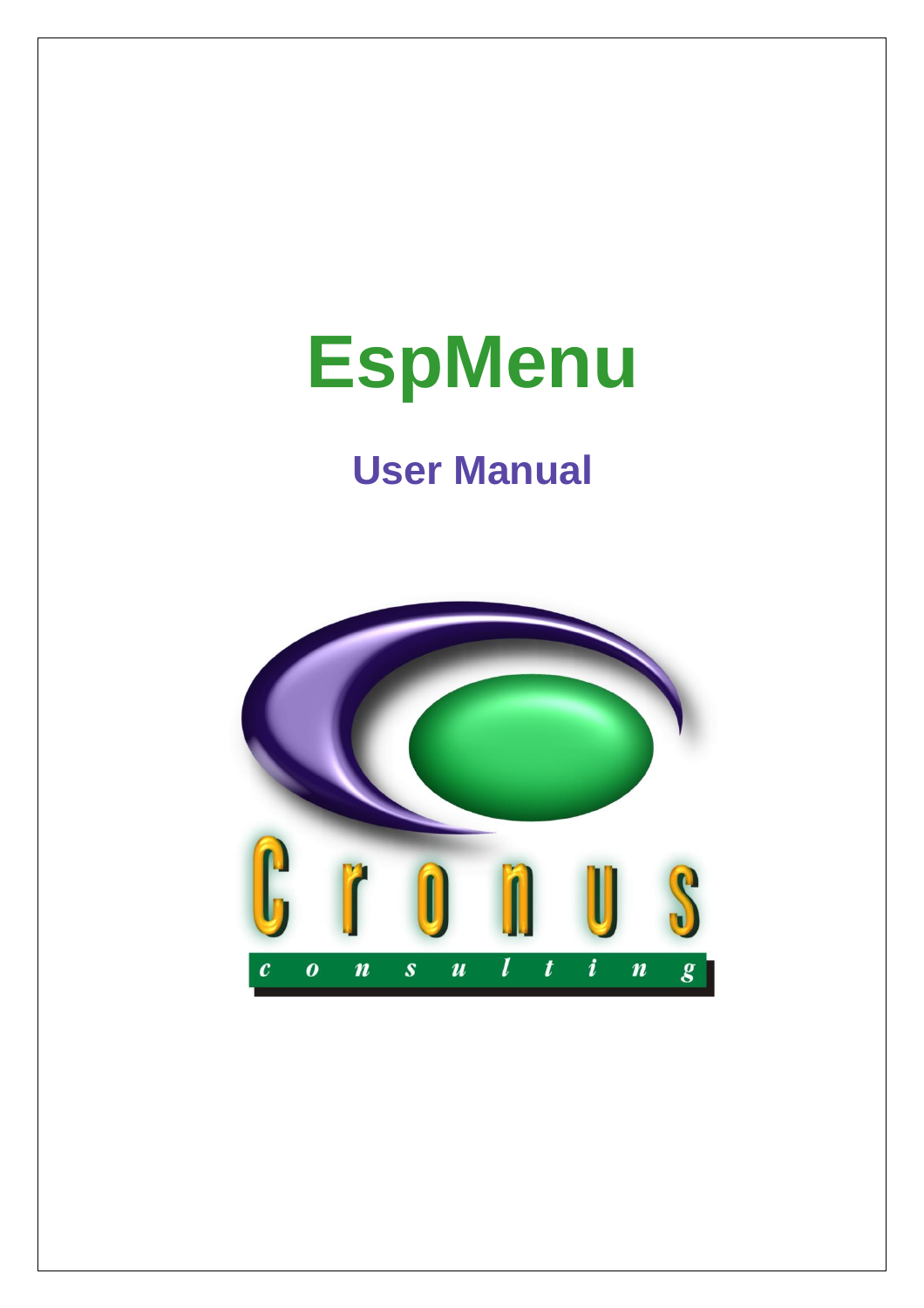

## **READ ME FIRST**

#### <span id="page-1-0"></span>**Copyright Reserved ©**

This document contains proprietary information that is protected by copyright law. All rights are reserved. No part of this document may be reproduced, transmitted, transcribed, stored in a retrieval system or translated into any language in any form or by any means, that is electronic, mechanical, magnetic, optical, chemical, manual or otherwise, in whole or in part, without the prior written consent of Cronus Consulting (Pty) Ltd.

#### **Disclaimer**

Cronus Consulting (Pty) Ltd hereby disclaims any and all guarantees and warranties for the correct use and application of the ESP software.

Cronus Consulting (Pty) Ltd reserves the right to revise and make changes to the software and the content of this document from time to time without obligation to notify any person of the changes.

#### **Ownership**

The ESP products suite is developed and fully owned by Cronus Consulting (Pty) Ltd.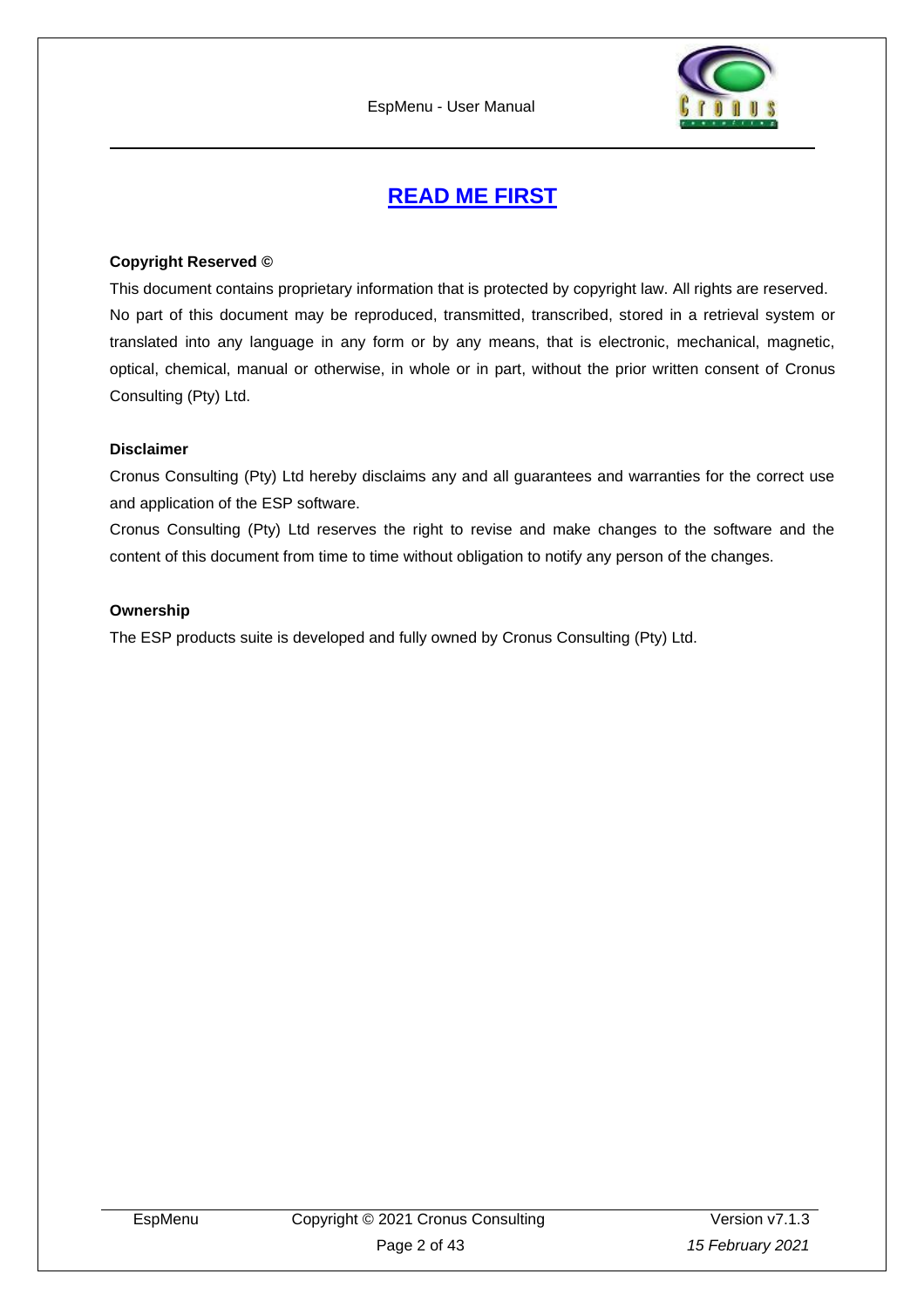



## **TABLE OF CONTENTS**

| 1.   |                                                           |  |
|------|-----------------------------------------------------------|--|
| 1.1  |                                                           |  |
| 1.2  |                                                           |  |
| 2.   |                                                           |  |
| 2.1  |                                                           |  |
| 2.2  |                                                           |  |
|      |                                                           |  |
| 3.   |                                                           |  |
| 3.1  |                                                           |  |
| 3.2  |                                                           |  |
| 3.3  |                                                           |  |
| 3.4  |                                                           |  |
| 3.5  |                                                           |  |
| 3.6  |                                                           |  |
| 3.7  |                                                           |  |
| 3.8  |                                                           |  |
| 3.9  |                                                           |  |
| 3.10 |                                                           |  |
| 3.11 |                                                           |  |
| 3.12 |                                                           |  |
| 3.13 |                                                           |  |
| 3.14 |                                                           |  |
| 3.15 |                                                           |  |
| 3.16 |                                                           |  |
| 3.17 |                                                           |  |
| 3.18 |                                                           |  |
| 3.19 |                                                           |  |
| 3.20 |                                                           |  |
| 3.21 |                                                           |  |
| 3.22 |                                                           |  |
| 3.23 |                                                           |  |
| 3.24 |                                                           |  |
| 3.25 |                                                           |  |
| 3.26 |                                                           |  |
|      | Convenient © 2024 Creatus Concultive Newsau Version 174.2 |  |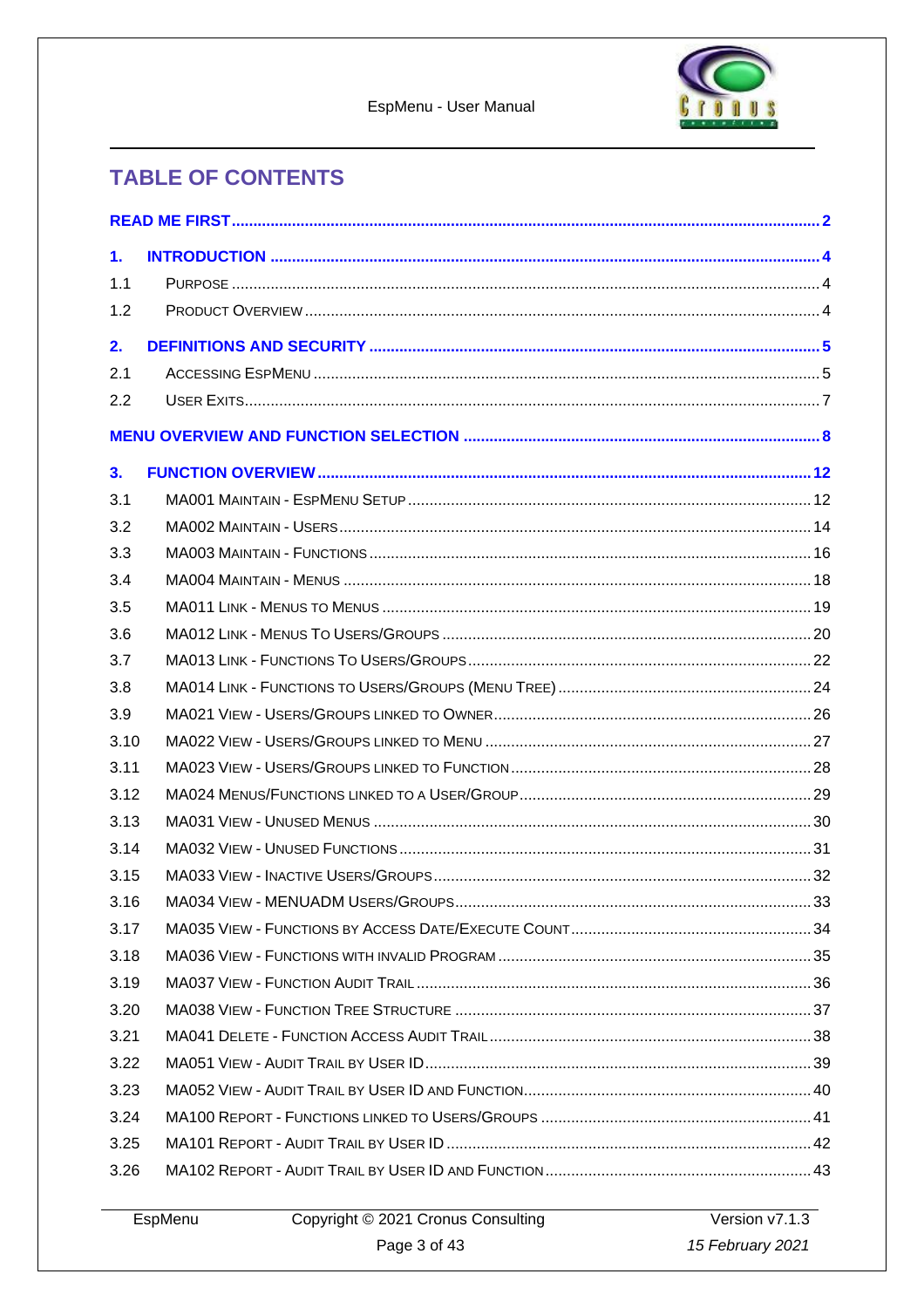

### <span id="page-3-0"></span>**1. INTRODUCTION**

#### <span id="page-3-1"></span>**1.1 Purpose**

To provide users system access in a controlled and secure manner.

#### <span id="page-3-2"></span>**1.2 Product Overview**

**EspMenu** is the **Cronus** menu system that provides secure and controlled access to the ESP product suite. **EspMenu** has embedded security on menu, function, and option level. Allocation of menus and functions to individual users or groups can easily be done using the **EspMenu** administrator account (**MENUADM**).

Multiple users can be assigned to one or more groups thus simplifying the task of granting user access.

There is no limitation to the number of levels of menus. Security is provided down to program option level. A maximum of 20 options can be defined at function level.

Security at function level is provided in a hierarchical manner. The top-level user (**MENUADM**) has access to all menus, functions, and their respective options. This top-level user can assign menus and functions to other users/groups. A user/group can then distribute those menus and functions allocated to him/her to other users/groups of whom he/she is the owner.

All multiple-choice fields are validated using a help-and-fill facility. If an entered field is incorrect a window is displayed with the possible values. The value selected from the list is pulled into the corresponding field value.

#### **EspMenu provides the following functionality:**

- Access to ESP product suite and user defined functions.
- Security based on user and O/S (operating system) groups.
- Online printer definitions.
- Dynamic generation of menus and functions provided that the standard ESP flowerbox is used.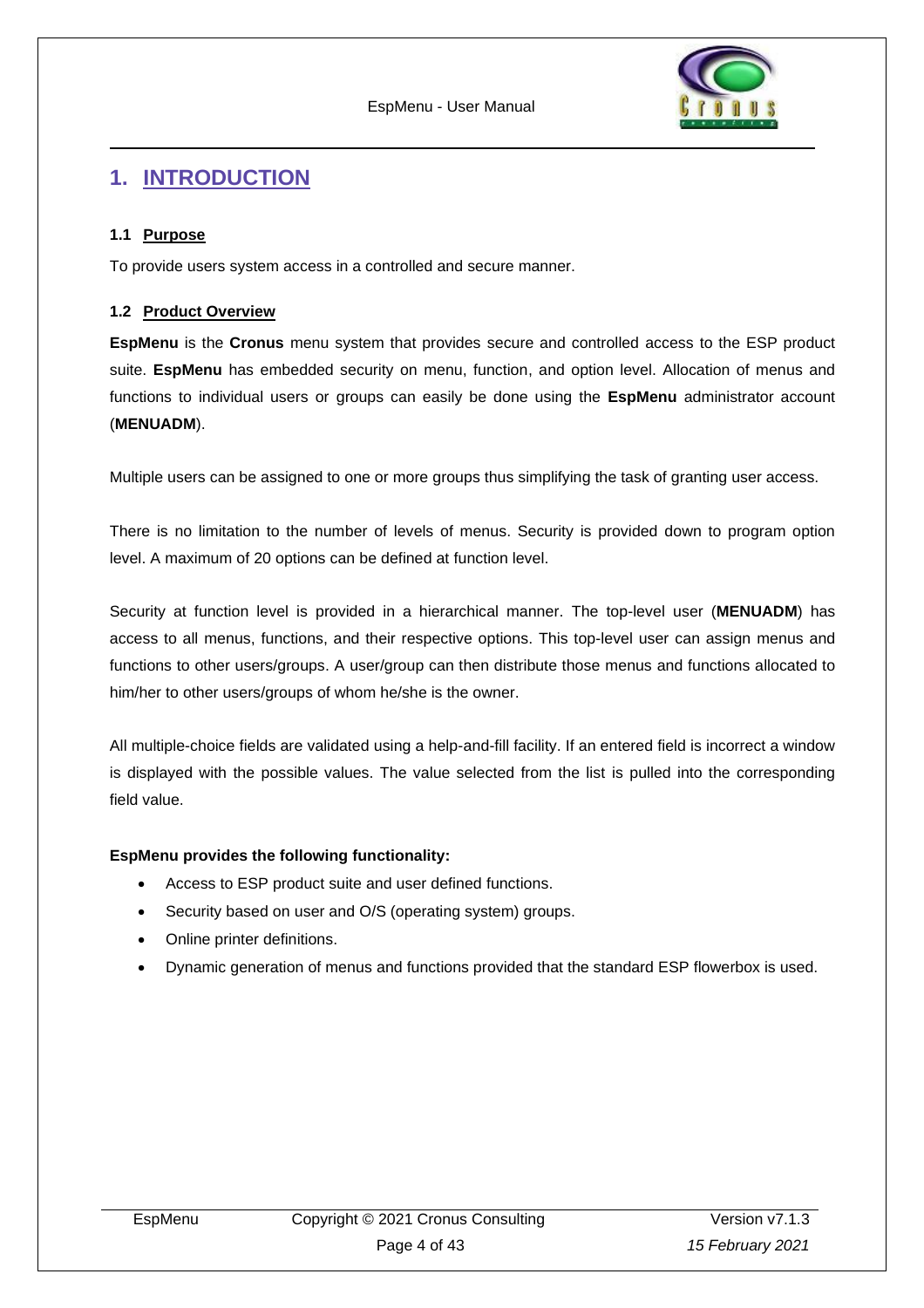

## <span id="page-4-0"></span>**2. DEFINITIONS AND SECURITY**

#### <span id="page-4-1"></span>**2.1 Accessing EspMenu**

The **EspMenu** system is invoked by typing "**FAST**" on the Natural command line in library **ESPSOFT**.

Menu structures are dynamically generated based on the access granted by the menu administrator. The menu administrator has unrestricted access to all the defined menus and functions.

User access to menus and functions is controlled based on the O/S groups that the user belongs to. A user has access to all menus, functions and options that have been assigned to his/her User Id and any of the operating system groups that he/she belongs to.

To access **EspMenu** as the administrator one of the following must be true:

- User belongs to operating system group **cronus**.
- User belongs to the admin group defined using function **MA001 Maintain - EspMenu Setup**. In addition, the user or any of the groups that he/she belongs to must have the **MENUADM Account** set to '**Y**' on function **MA002 Maintain - Users/Groups**.

Additional security exists at function level where certain users do not necessarily have full access to all the options for a specific function.

The following message is displayed when a user attempts to access **EspMenu** and does not have an **EspMenu** user account.

At this point the user can continue with available defaults (menus and functions allocated to the O/S group(s) he/she belongs) or press **PF9** to automatically generate a user account and define online printers.



EspMenu Copyright © 2021 Cronus Consulting Page 5 of 43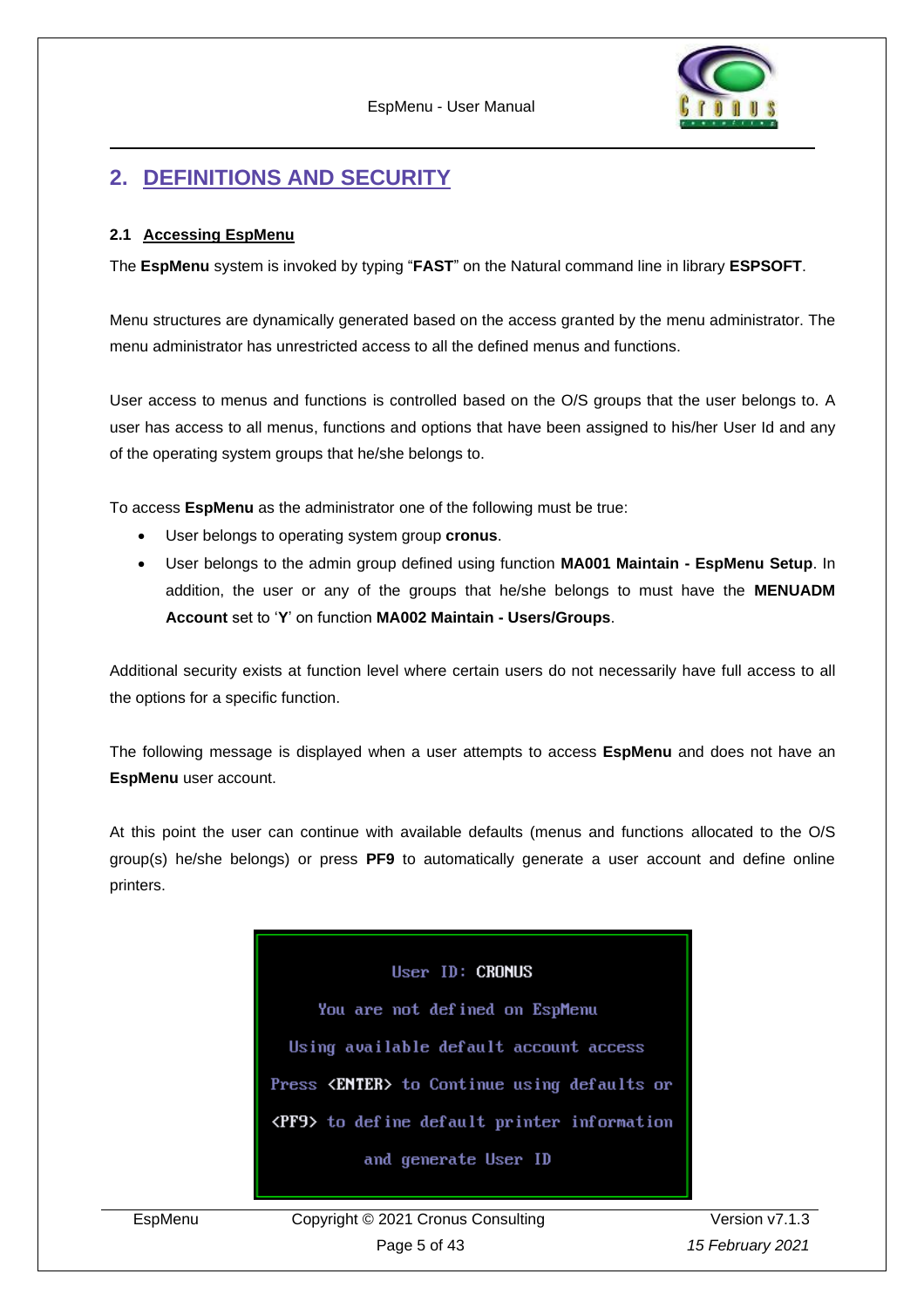

The information message displayed, is contained in the user-exit program **ESPUDEF** and can be modified for a specific site installation.

If no Menus/Functions have been assigned to the user and groups that he/she belongs to the following message is displayed after which the Natural session is terminated. The display is limited to the first 8 operating system groups that the user belongs to.



For the purpose of this document, we assume that the user has administrator access.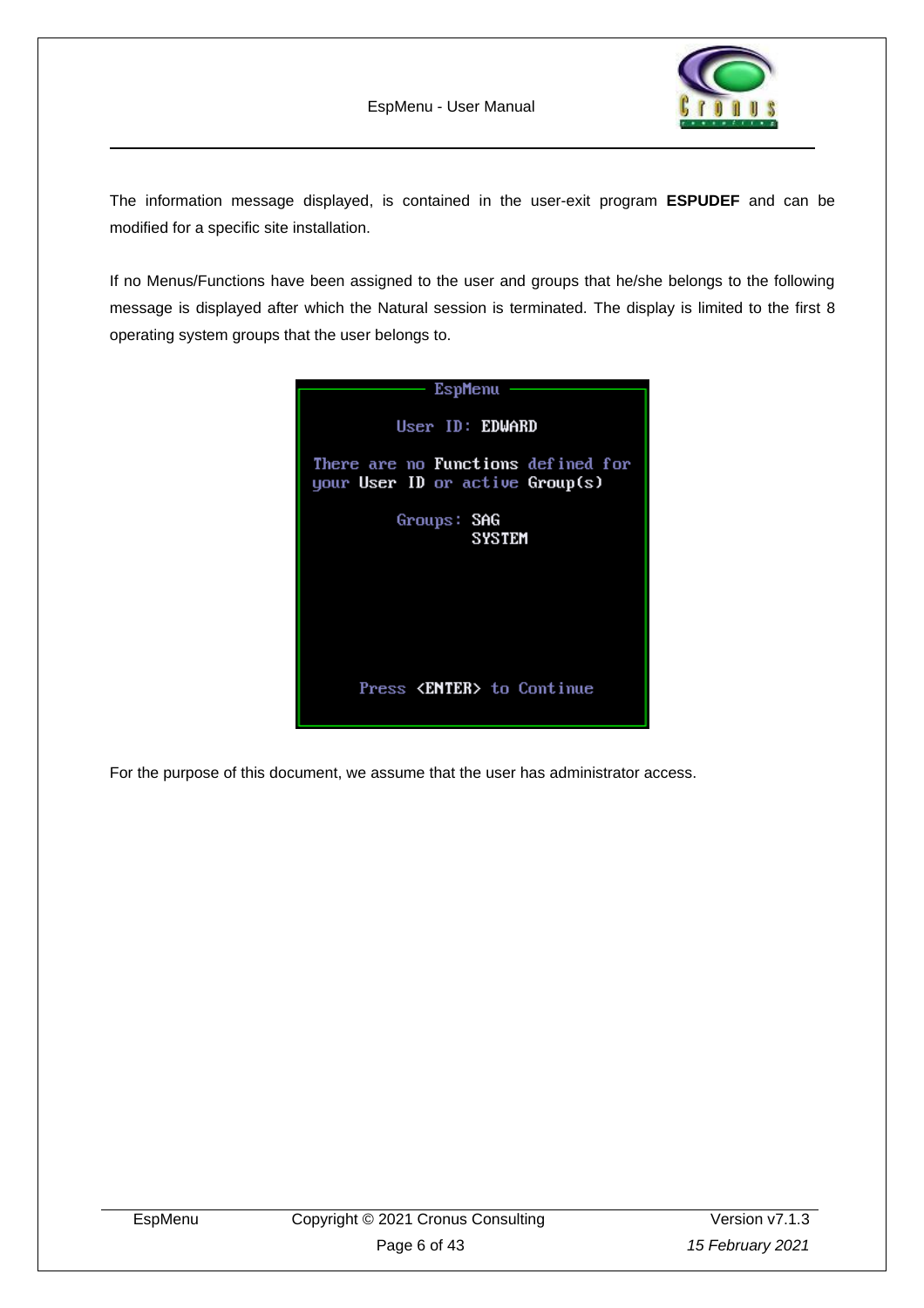

#### <span id="page-6-0"></span>**2.2 User Exits**

All user exits are located in Natural library ESPSOFT.

#### **ESPUDEF:**

ESPUDEF is invoked from the **EspMenu** startup program **ESPSETUP. ESPUDEF** can be customized to define default user settings such as printers and online work files.

#### **ESPUX001:**

This user exit is invoked from EspMenu by pressing function key **PF2 (Uexit)**. It should contain code that transfers the user to the correct system location after exiting EspMenu. Access to this user exit can be disabled by setting the value of "Enable User Exit" to **N**o using function **MA001 Maintain - EspMenu Setup**.

#### **ESPUX005:**

This user exit is invoked at the startup of EspMenu and each time a function is executed. It should be used to populate site/function specific global variables.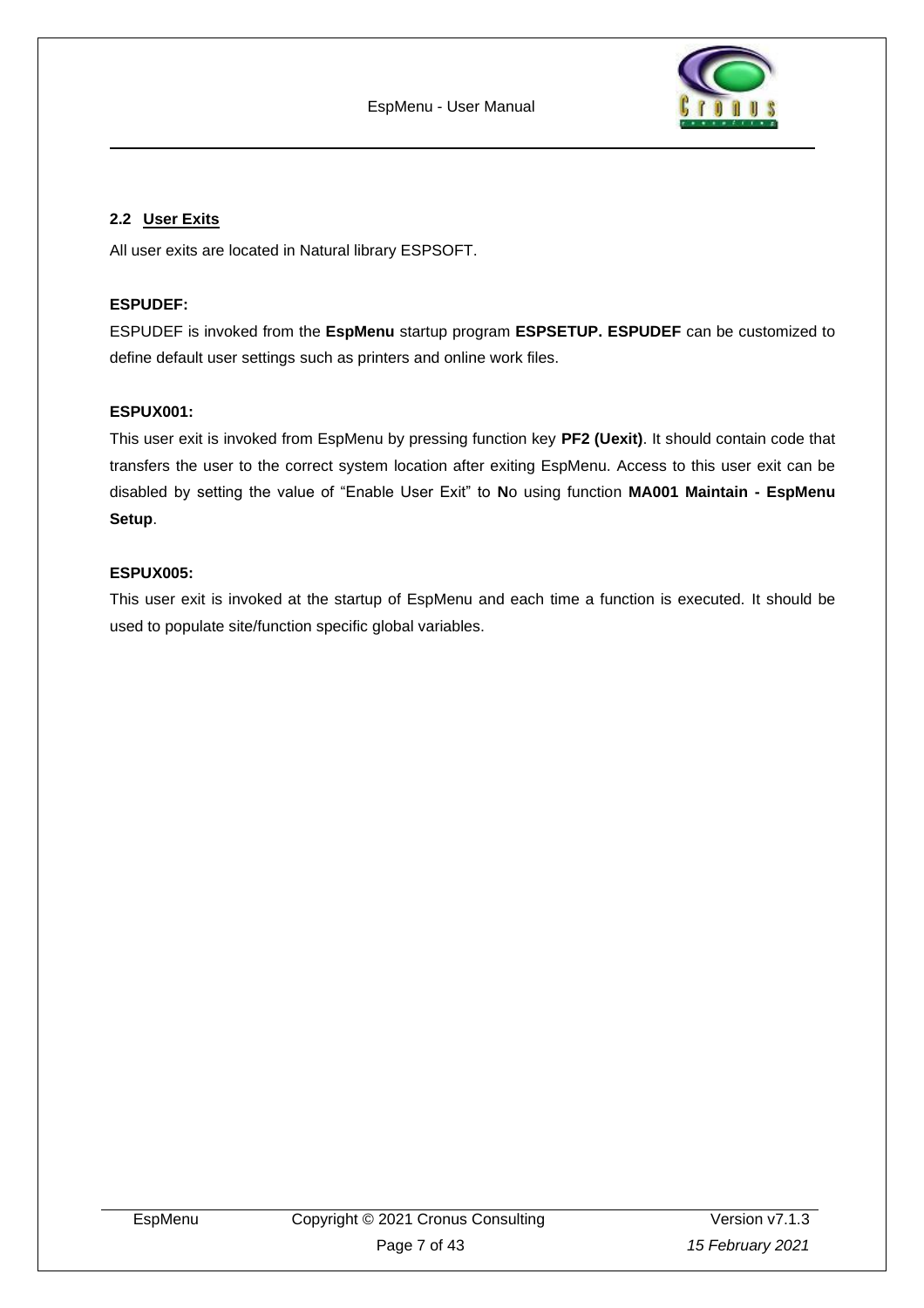

## <span id="page-7-0"></span>**MENU OVERVIEW AND FUNCTION SELECTION**

Once a user has logged on to the **EspMenu** system – the main system menu will be displayed with all menus/functions that the user has access to.

The following information is displayed on the menu screen:

|                                  | $\times$<br>П                                                                                                                                                                                                   |                                      |
|----------------------------------|-----------------------------------------------------------------------------------------------------------------------------------------------------------------------------------------------------------------|--------------------------------------|
| MAP901<br>MAM901                 | *** Cronus Consulting - DEV *** V7.1.3<br>- Real Time System Menu -                                                                                                                                             | $\wedge$<br>06:11:37.4<br>2021/01/11 |
| CC<br>CJ<br>CN<br>JS<br>МA<br>UT | EspControl - Change Control System (I.S.R)<br>EspConvert - Convert JCL to SCL<br>ESPConnect - Con-nect Main Menu -<br>EspBatch - Job Scheduler<br>EspMenu - Menu Administration<br>EspUtils - EspSoft Utilities |                                      |
| Printer.: PRT01                  | *** End of Data ***                                                                                                                                                                                             | UDB.: 123<br>User: MENUADM           |
|                                  | Function: Data:<br>Enter-PF1---PF2---PF3---PF4---PF5---PF6---PF7---PF8---PF9---PF10--PF11--PF12---                                                                                                              | Term: pts/0                          |
|                                  | PgDn SetPr                                                                                                                                                                                                      | Logof<br>$\mathbf{v}$                |

**Screen Layout:**

- Top line  $-$  Object name, main heading, product version and system time.
	- Second line Object name, menu name and system date.
- Lines 4 to 18 Available menus/functions.
- Line 20 Default Printer (If the user has not specified a default printer, then the value of Printer 1 defined on **JS002 Maintain - EspBatch Codes** with Code Type/Value **REPORT/DEFAULTS** is displayed).

The User Id of the current user. **MENUADM** is displayed if the user has administrator privileges.

- Line 21 Function selection area.
- Line 22 and 23 Available function keys.

| EspMenu | Copyright © 2021 Cronus Consulting | Version v7.1.3   |
|---------|------------------------------------|------------------|
|         | Page 8 of 43                       | 15 February 2021 |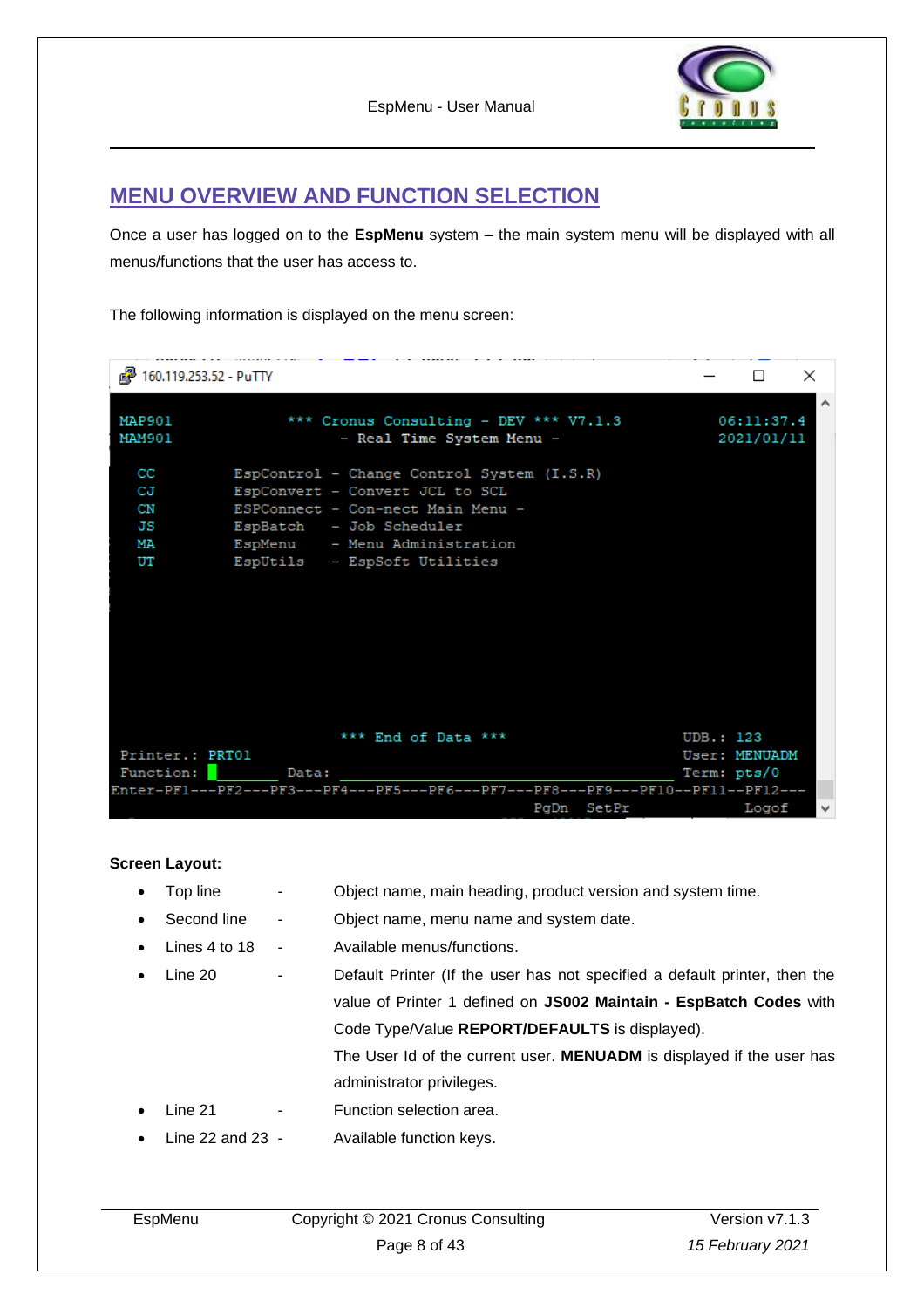

The users default printer(s) can be updated by pressing function key **PF9**, this will open a window where online printers 1 to 30 can be specified (where printer nn corresponds to the output (nn) statement in your natural source). Only printers that have been defined using EspBatch function **JS004 Maintain - EspBatch Printers** may be specified.

The setup of online printers by a user can be restricted by setting "**Allow Printer Change**" to "**N**" on function **MA002 Maintain – Users**.

|              |    | User Defined Printers (Online) - |    |    |
|--------------|----|----------------------------------|----|----|
| 01 laser1 02 |    | 03                               | 04 | 05 |
| 06           | 07 | 08                               | 09 | 10 |
| 11           | 12 | 13                               | 14 | 15 |
| 16           | 17 | 18                               | 19 | 20 |
| 21           | 22 | 23                               | 24 | 25 |
| 26           | 27 | 28                               | 29 | 30 |
|              |    |                                  |    |    |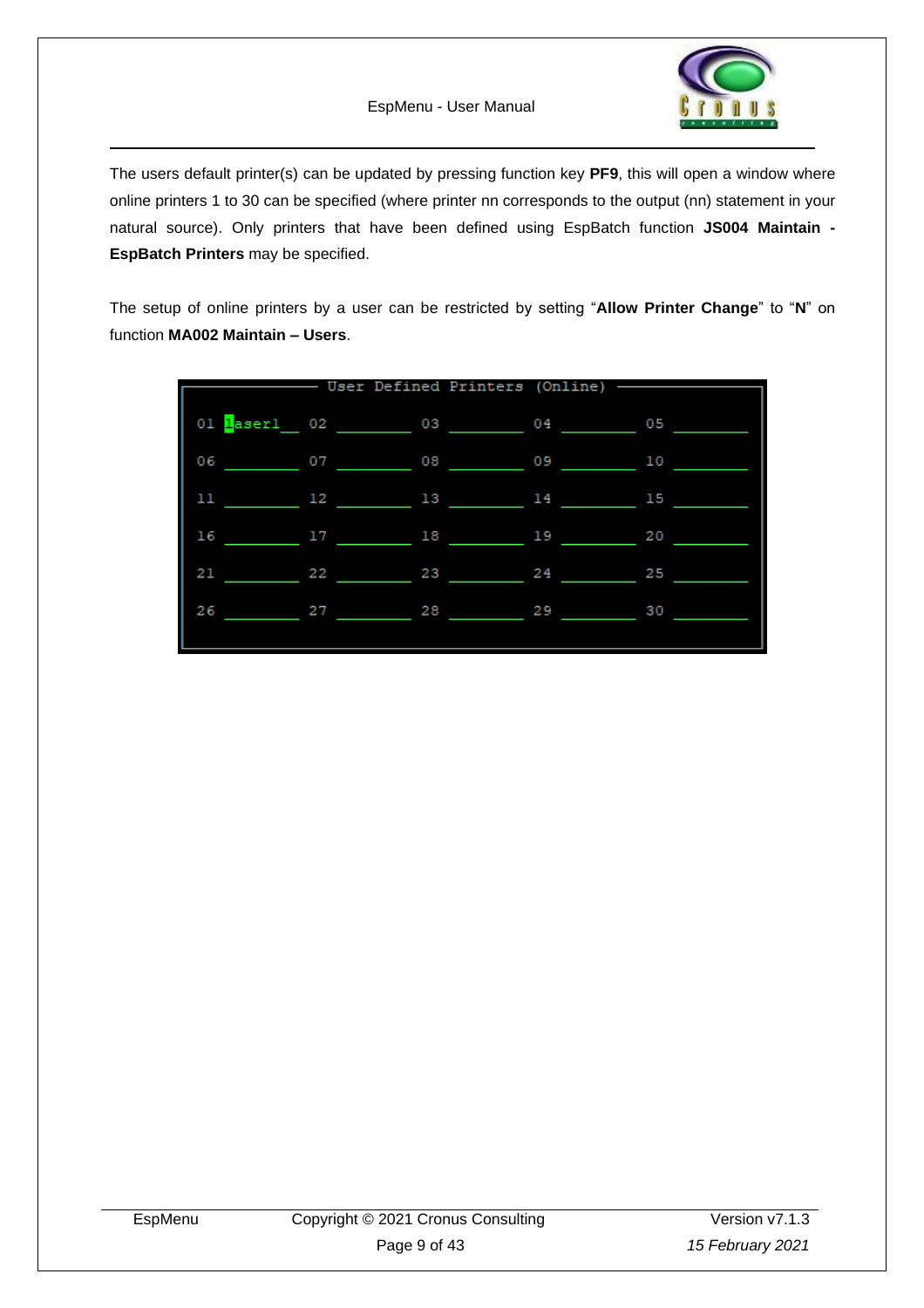Partial list of functions when menu **MA** (**EspMenu - Menu Administration)** is selected.

| <sup>2</sup> 160.119.253.52 - PuTTY |                      | the concerns then the company of the company of the company of the company of the company                      |           | $\Box$                       | × |
|-------------------------------------|----------------------|----------------------------------------------------------------------------------------------------------------|-----------|------------------------------|---|
| MAP902<br>MAM902                    |                      | *** Cronus Consulting - DEV *** V7.1.3<br>- MA : EspMenu - Menu Administration -                               |           | 06:12:45.8<br>2021/01/11     |   |
| MA001<br>MA002<br>MA003             |                      | Maintain - EspMenu Setup<br>Maintain - Users/Groups<br>Maintain - Functions                                    |           |                              |   |
| MA004<br><b>MA011</b><br>MA012      | Maintain - Menus     | Link - Menus to Menus<br>Link - Menus to Users/Groups                                                          |           |                              |   |
| MA013<br>MA014<br>MA021             | Link<br>Link<br>View | - Functions to Users/Groups<br>- Functions to Users/Groups (Menu Tree)<br>- Users/Groups linked to Owner       |           |                              |   |
| MA022<br>MA023<br>MA024             | View<br>View<br>View | - Users/Groups linked to Menu<br>- Users/Groups linked to Function<br>- Menus/Functions linked to a User/Group |           |                              |   |
| MA031<br>MA032<br>MA033             | View<br>View<br>View | - Unused Menus<br>- Unused Functions<br>- Inactive Users/Groups                                                |           |                              |   |
| Printer.: PRT01<br>Function:        | Data:                | ** Start of Data **                                                                                            | UDB.: 123 | User: MENUADM<br>Term: pts/0 |   |
|                                     | Quit                 | Enter-PF1---PF2---PF3---PF4---PF5---PF6---PF7---PF8---PF9---PF10--PF11--PF12---<br>PgDn SetPr                  |           | Logof                        |   |

#### **Function keys:**

- PF2 Invoke user exit **ESPUX001**.This user exit can be customized for your environment. It should contain code that transfers the user to the correct system location after exiting EspMenu. Function key is enabled if *"Enable User Exit" is set to Yes using function MA001* **Maintain - EspMenu Setup***.*
- PF3 Return to Main/Previous Menu
- PF7 Page Backward
- PF8 Page Forward
- PF9 Set up default printers
- PF12 Logoff

#### **Function / Menu selection can be done as follows:**

- All menu and function selection are cursor sensitive and can be accomplished by positioning the cursor on the line containing the desired menu or function and then pressing <ENTER>.
- Typing the menu or function name in the function selection area. Parameters required by the function can be typed in the data area, which will be passed to the function.

| EspMenu | Copyright © 2021 Cronus Consulting | Version v7.1.3   |
|---------|------------------------------------|------------------|
|         | Page 10 of 43                      | 15 February 2021 |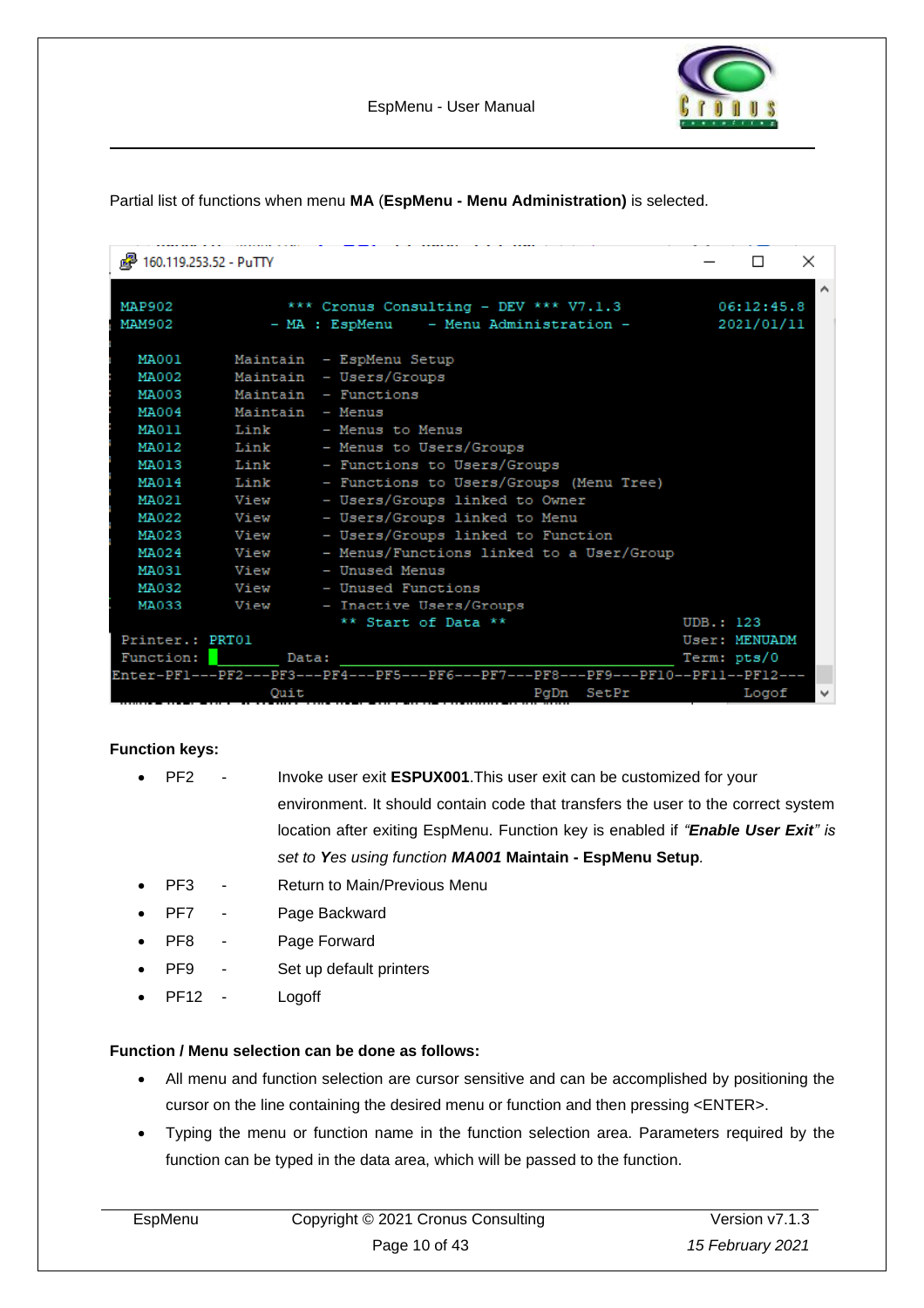

EspMenu - User Manual



Once a function is selected that contains an OPTION field, the user will be required to enter a valid option, the option entered by the user will be validated against the predefined access set up for that user, thus only allowing the user to perform actions at function level according to his/her security profile. If the option field is omitted and the <ENTER> key is pressed, a window containing valid options will be displayed allowing the user to choose the desired option. Option selection can be accomplished by marking the desired option or by placing the cursor in the line containing the option and pressing <ENTER>.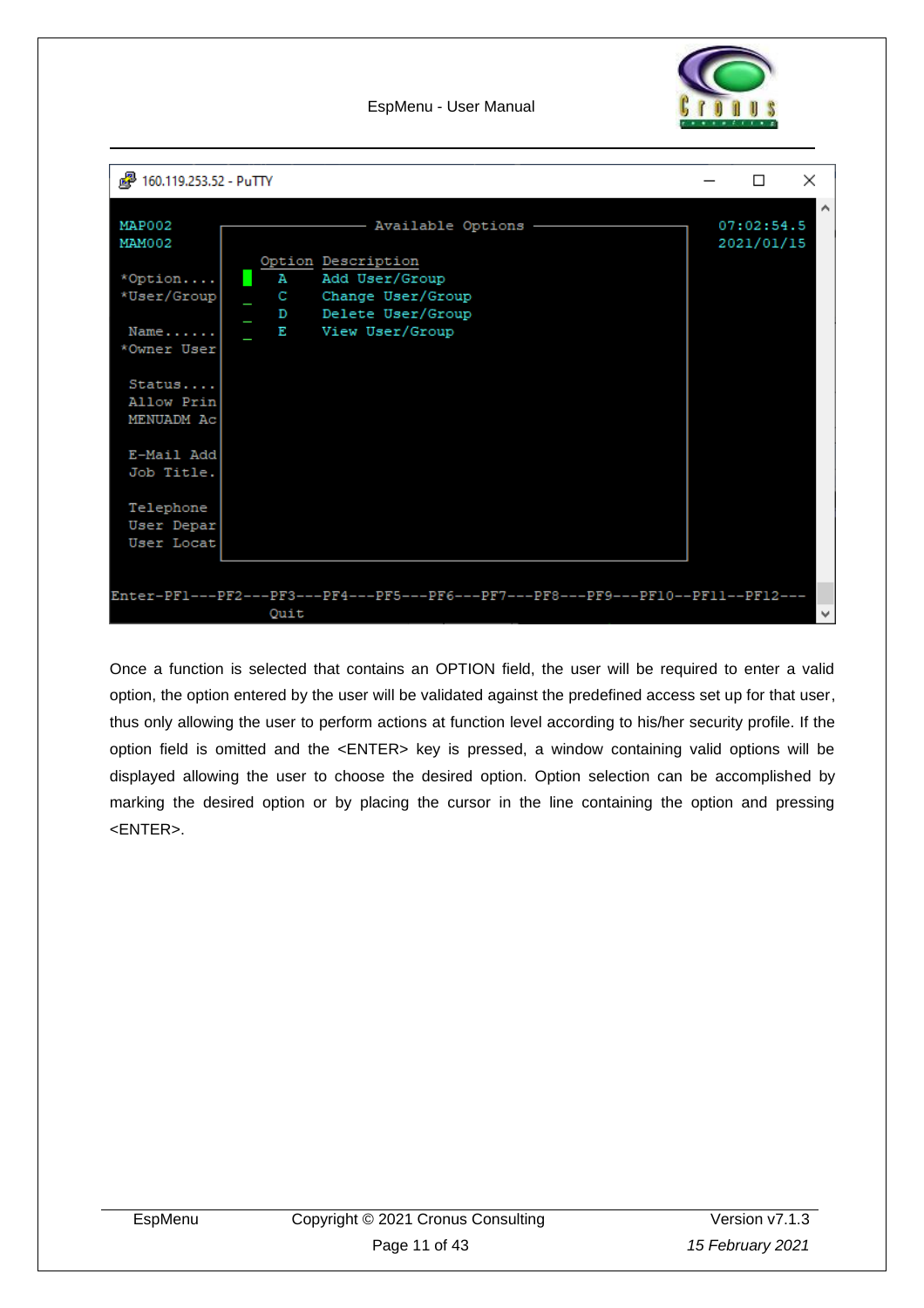

## <span id="page-11-0"></span>**3. FUNCTION OVERVIEW**

#### <span id="page-11-1"></span>**3.1 MA001 Maintain - EspMenu Setup**

This function is used to define global values that are used throughout EspMenu and should not be assigned to all users.

| 图 160.119.253.52 - PuTTY                                                                                                               |                                                                                 |  |                          | ×      |
|----------------------------------------------------------------------------------------------------------------------------------------|---------------------------------------------------------------------------------|--|--------------------------|--------|
| MAP001<br>MAM001                                                                                                                       | *** Cronus Consulting ***<br>Maintain - EspMenu Setup                           |  | 07:03:57.0<br>2021/01/15 | $\sim$ |
| *Option E                                                                                                                              |                                                                                 |  |                          |        |
| Admin Group: system<br>Enable User Exit: Y (ESPUX001)<br>Terminal/Process ID: P<br>EspSoft Version: V7.1.3<br>Installation User: EY712 | Main Heading: *** Cronus Consulting ***                                         |  |                          |        |
| Quit                                                                                                                                   | Enter-PF1---PF2---PF3---PF4---PF5---PF6---PF7---PF8---PF9---PF10--PF11--PF12--- |  |                          |        |

#### **Function Options:**

- **C** Change Setup
- **E** View Setup

#### **Parameters:**

• Main Heading: Main heading displayed at the top of all EspSoft menus and functions. After modifying the current session must be terminated for the change to

take effect.

Admin Group: Administrator group for menu access. This group must be defined on the Unix/Linux O/S level, users that are linked to this O/S group will have administrator access if the user or any of the groups that they belong to have **MENUADM Account** set to '**Y**' on function **MA002 Maintain - Users/Groups**.

| EspMenu | Copyright © 2021 Cronus Consulting | Version v7.1.3   |
|---------|------------------------------------|------------------|
|         | Page 12 of 43                      | 15 February 2021 |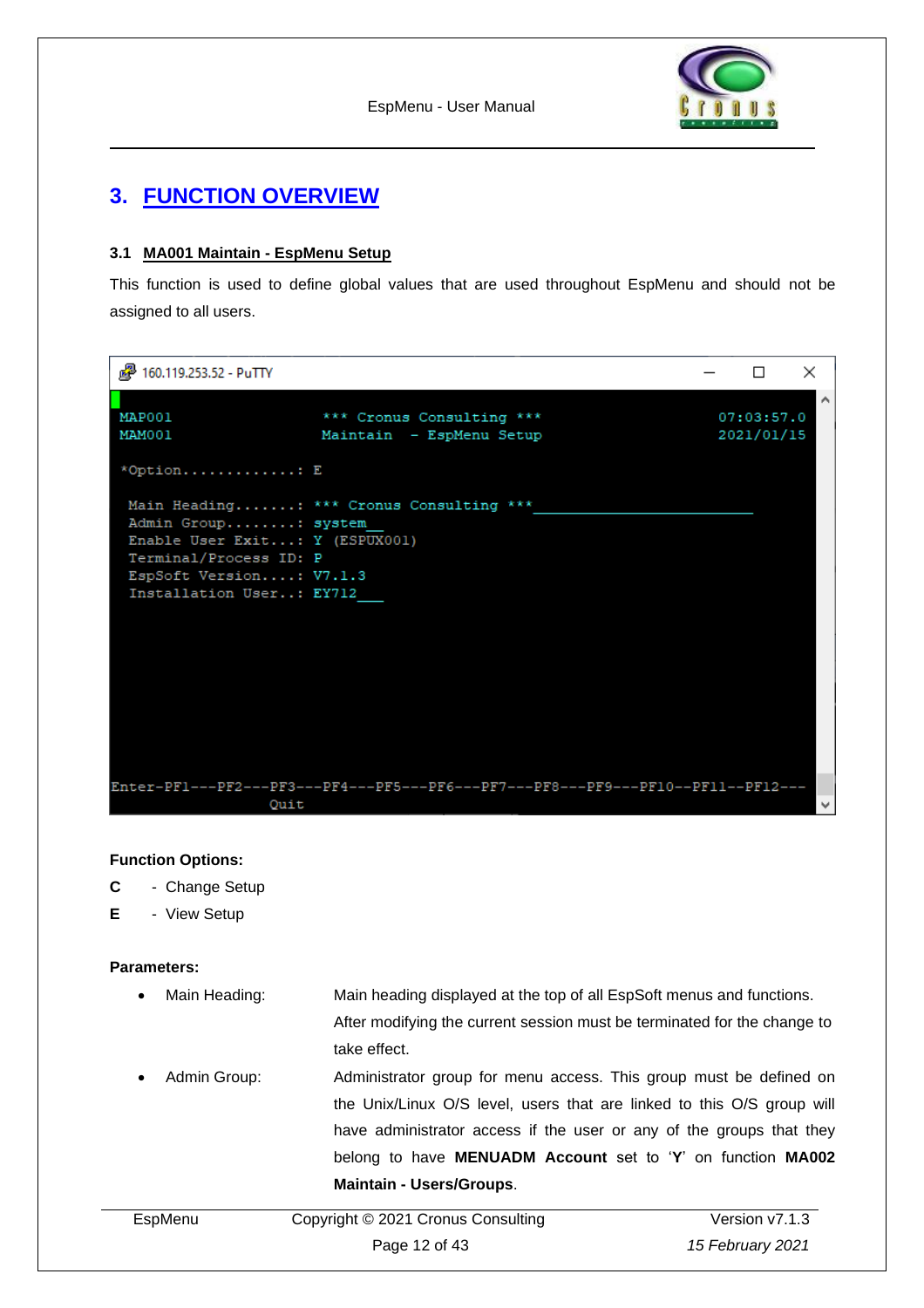EspMenu - User Manual



• Enable User Exit: Valid values are **Y**es and **N**o. If yes is specified function key **PF2** is enabled which invokes user exit **ESPUX001**. • Terminal/Process ID: Valid values are **T**erminal ID or **P**rocess ID. The set value determines if the terminal id or operating system process id must be displayed beneath the User ID on the menu screen. Note that **P**rocess ID must be selected if you are running **EspMenu** via **Applinx**. • EspSoft Version: Displays the current EspSoft version no. This parameter is not modifiable.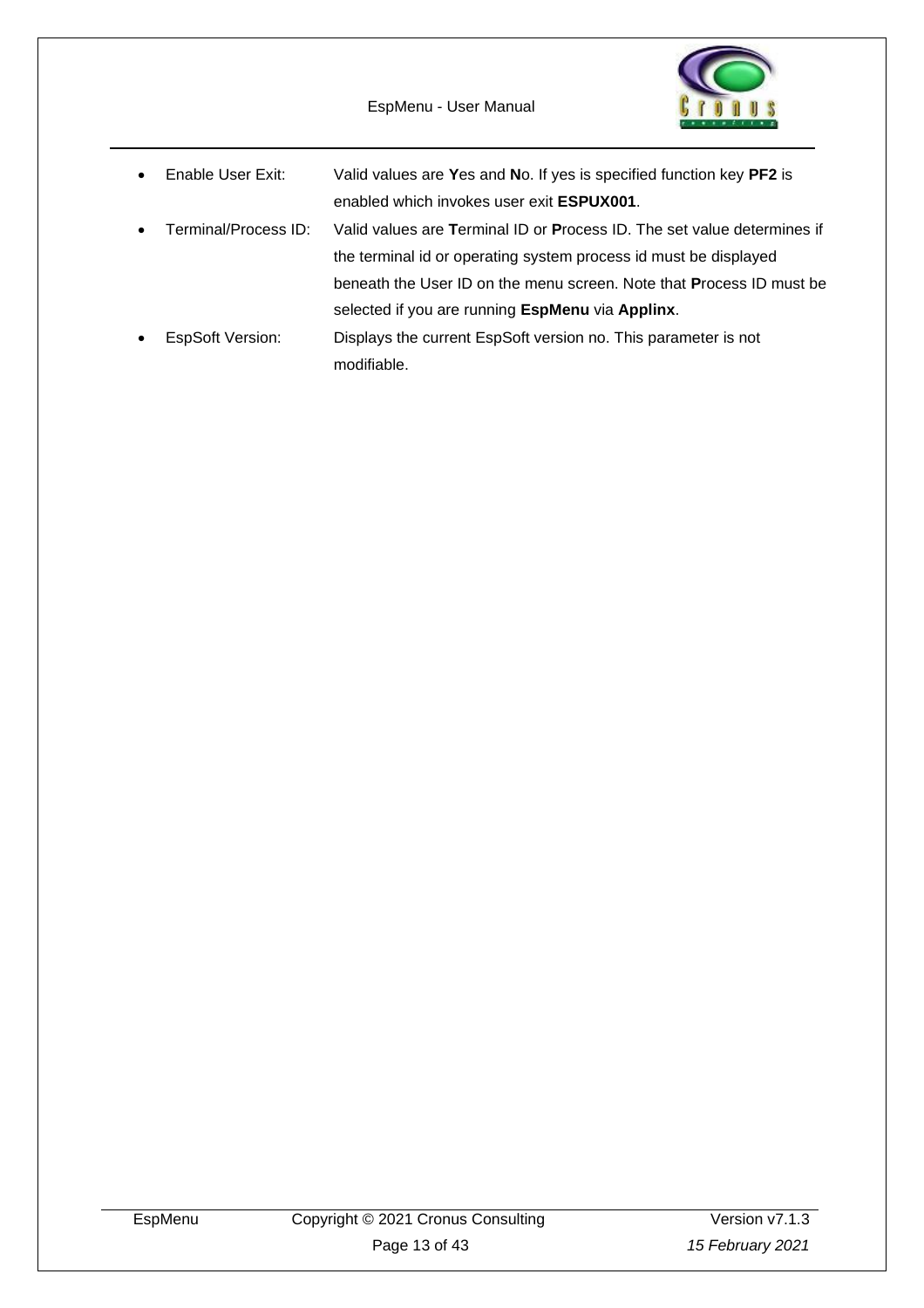

#### <span id="page-13-0"></span>**3.2 MA002 Maintain - Users**

.

This function is used to maintain user/group accounts. After selecting this function, the required option and user/group id must be supplied. Field are validated using a help-and-fill facility.

| <sup>2</sup> 160.119.253.52 - PuTTY                                  |                                                                                          | П                        | $\times$ |
|----------------------------------------------------------------------|------------------------------------------------------------------------------------------|--------------------------|----------|
| MAP002<br>MAM002                                                     | *** Cronus Consulting ***<br>Maintain - Users/Groups                                     | 09:21:19.6<br>2021/01/15 | $\wedge$ |
| *Option: E                                                           | *User/Group ID: MENUADM *Copy from User/Group ID:                                        |                          |          |
| Name: Menu Administrator                                             | *Owner User/Group ID.: MENUADM Menu Administrator                                        |                          |          |
| Allow Printer Change: Y<br>MENUADM Account: Y                        | Status: 1 ( $1 -$ Active 9 - Suspended )                                                 |                          |          |
| E-Mail Address: info@cronus.co.za<br>Job Title:                      |                                                                                          |                          |          |
| Telephone Number: _______<br>User Department: ____<br>User Location: |                                                                                          |                          |          |
| Ouit                                                                 | Enter-PF1---PF2---PF3---PF4---PF5---PF6---PF7---PF8---PF9---PF10--PF11--PF12---<br>SetPr |                          |          |

#### **Function Options:**

- **A** Add User/Group
- **C** Change User/Group
- **D** Delete User/Group
- **E** View User/Group

When adding a user/group an existing users/groups profile can be copied by entering the user/group id in the "**Copy from User/Group ID**" field. If an invalid user/group id is specified a list of available users/groups will be displayed and the desired user/group can be selected.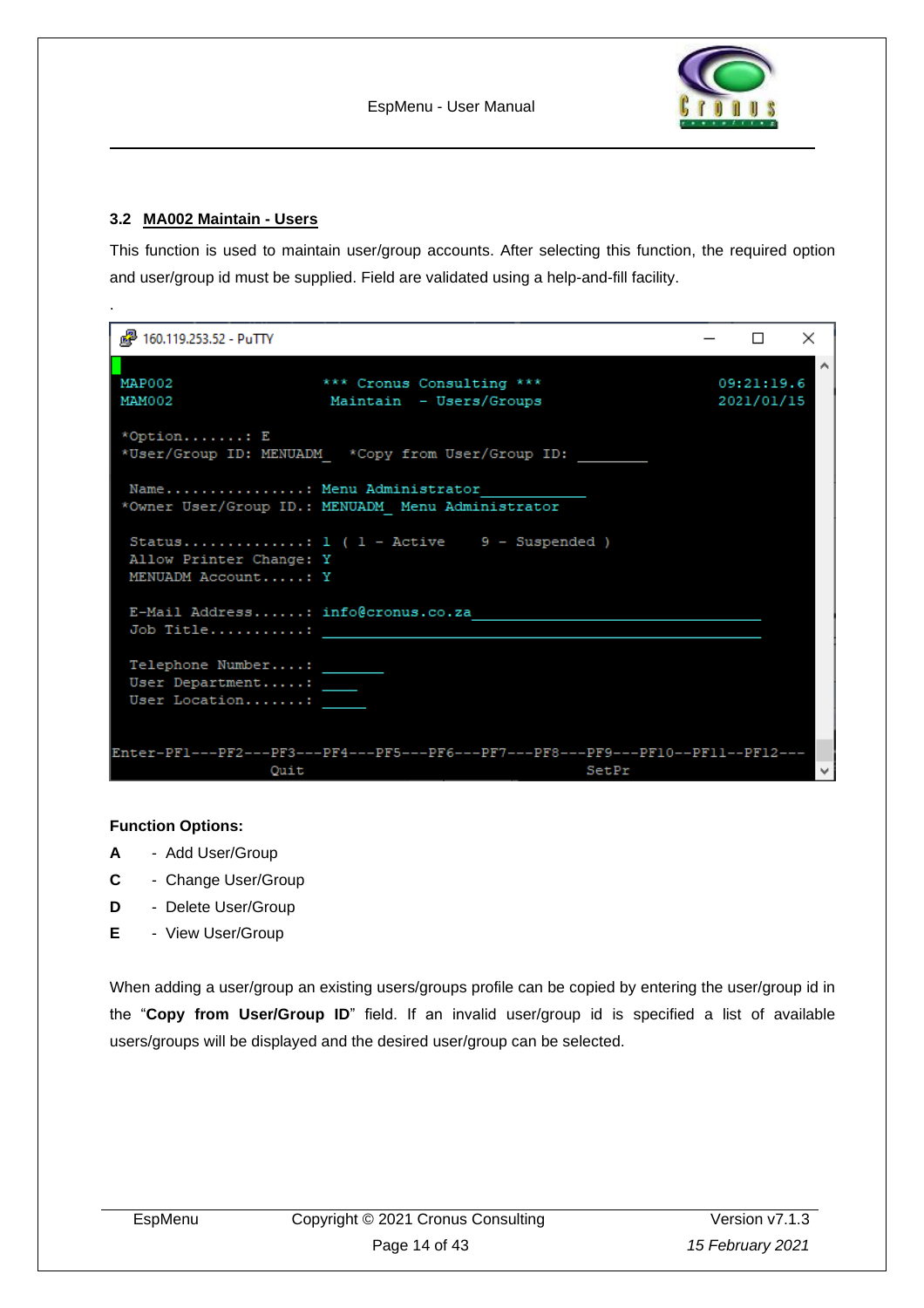

#### **User/Group Information:**

#### **Required Fields**

|           | Copy from                   | When creating a new user/group an existing user/group id can      |
|-----------|-----------------------------|-------------------------------------------------------------------|
|           |                             | be specified (The new user/group will inherit all menu(s) and     |
|           |                             | function(s) assigned to the user/group specified in the Copy      |
|           |                             | from field). You may only specify your user/group id or the       |
|           |                             | user/group id of your children unless you have administrator      |
|           |                             | privileges.                                                       |
|           | Name                        | The users/groups name or a description of the user/group.         |
|           | Owner                       | This is the owner of this user/group id. (Normally MENUADM).      |
|           |                             | You may only specify your user/group id or the user/group id of   |
|           |                             | your children unless you have administrator privileges.           |
|           | <b>Status</b>               | $1 -$ Active                                                      |
|           |                             | 9 - Suspended                                                     |
|           | <b>Allow Printer Change</b> | This option will allow the user/group to change his/her default   |
|           |                             | printer(s) by pressing PF9.                                       |
|           | <b>MENUADM Account</b>      | If the user/group belongs to the admin group specified on         |
|           |                             | function MA001 Maintain - Maintain - EspMenu Setup and            |
|           |                             | the user/group id or one of the groups that it belongs to has the |
|           |                             | "MENUADM Account" value set to Yes then the user/group will       |
|           |                             | be assigned administrator privileges.                             |
|           | <b>Optional Fields</b>      |                                                                   |
|           | E-Mail Address              | Users/Groups e-mail address.                                      |
| $\bullet$ | Job Title                   | Users/Groups job title.                                           |
| ٠         | <b>Telephone Number</b>     | Users/Groups telephone number.                                    |
|           | <b>User Department</b>      | Users/Groups department                                           |
|           | <b>User Location</b>        | Users/Groups location.                                            |
|           | Default Printer(s) (PF9) -  | Assignment of default printer(s) for a user/group. Printers are   |

## maintained with function **JS004 Maintain - EspBatch Printers**.

#### **Group Access Control**

Access to **EspMenu** can be controlled by using O/S groups. A user/group will have access to all menus and functions allocated to its user/group and the O/S groups that it belongs to.

If a user/group belongs to the O/S group **cronus** it will be granted administrator privileges within **EspMenu**.

| EspMenu | Copyright © 2021 Cronus Consulting | Version v7.1.3   |
|---------|------------------------------------|------------------|
|         | Page 15 of 43                      | 15 February 2021 |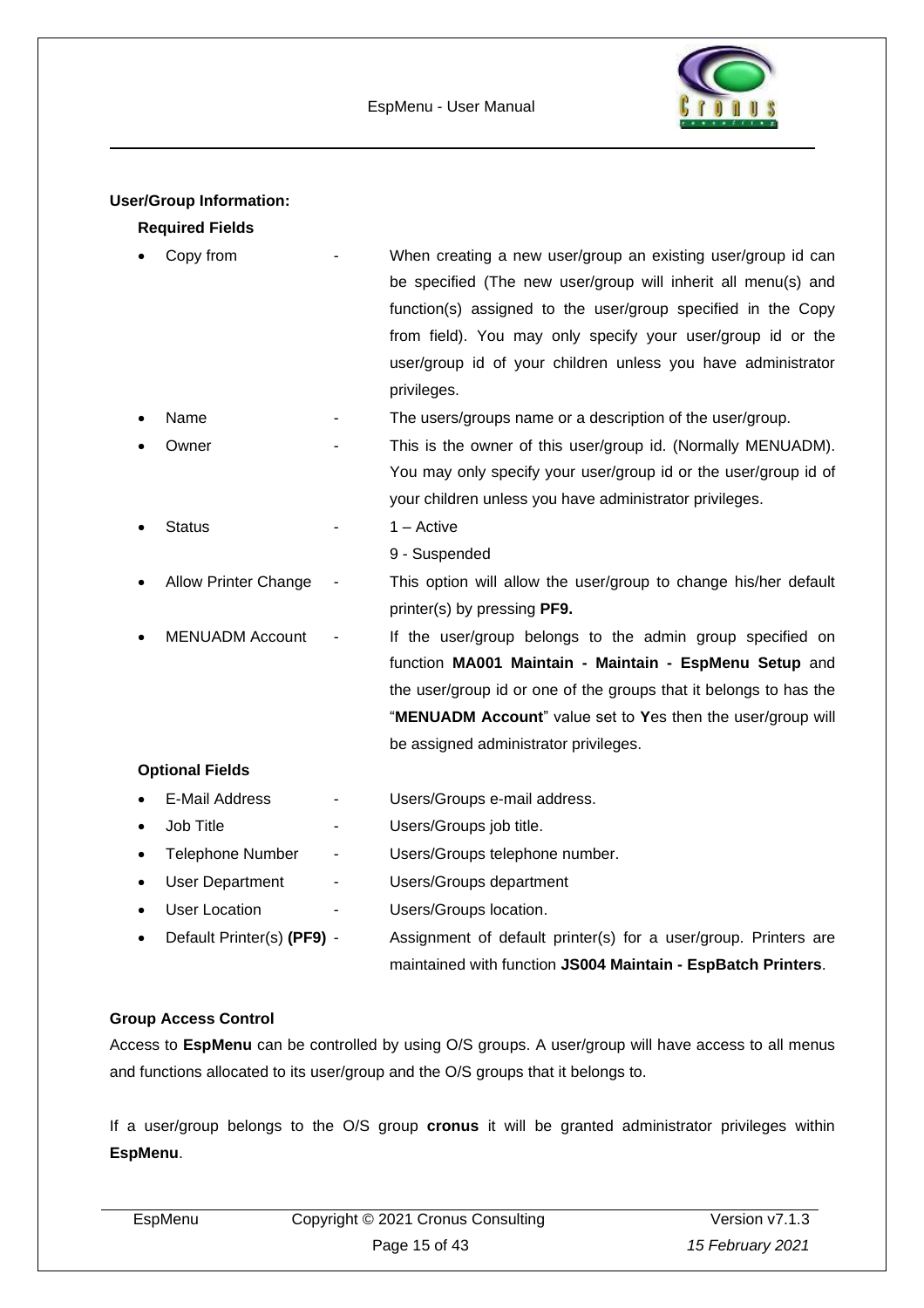

#### <span id="page-15-0"></span>**3.3 MA003 Maintain - Functions**

This function is used to maintain functions within **EspMenu**. After selecting this function the required option and function id must be supplied. Field are validated using a help-and-fill facility.

| <sup>2</sup> 160.119.253.52 - PuTTY                                       |                                                                                                                                                               | П                        | × |
|---------------------------------------------------------------------------|---------------------------------------------------------------------------------------------------------------------------------------------------------------|--------------------------|---|
| MAP003<br>MAM003                                                          | *** Cronus Consulting ***<br>Maintain - Functions                                                                                                             | 09:50:49.1<br>2021/01/15 |   |
| *Option: E<br>*Function: MA012                                            |                                                                                                                                                               |                          |   |
| *Menu ID: MA<br>Library Name: ESPSOFT<br>Program Name: MAP012<br>Suspend: | EspMenu Flowerbox: Used Menu/Function ID specified in flowerbox<br>FUSER Path: /opt/softwareag/Natural/fuser esp<br>Description: Link - Menus to Users/Groups |                          |   |
| Last Access Date.: 20210316<br>Access Count: 5                            |                                                                                                                                                               |                          |   |
| Quit                                                                      | Enter-PF1---PF2---PF3---PF4---PF5---PF6---PF7---PF8---PF9---PF10--PF11--PF12---                                                                               |                          |   |

#### **Function Options:**

- **A** Add Function
- **C** Change Function
- **D** Delete Function
- **E** View Function

#### **Function Attributes:**

- EspMenu Flowerbox: Valid values are **Y**es and **N**o. If **Y**es is specified the flower box of the program specified in the "**Program Name**" field which resides in library specified in the "**Library Name**" field will be scanned to determine the menu id, function id, description, and available options.
- FUSER Path: Location of the Natural FUSER file. The library and program name specified must reside in the specified FUSER.
- Menu ID: The id of the menu to which the function must be added. Menu id may only be specified if "**EspMenu Flowerbox**" is set to **N**o.

| EspMenu | Copyright © 2021 Cronus Consulting |                  |
|---------|------------------------------------|------------------|
|         | Page 16 of 43                      | 15 February 2021 |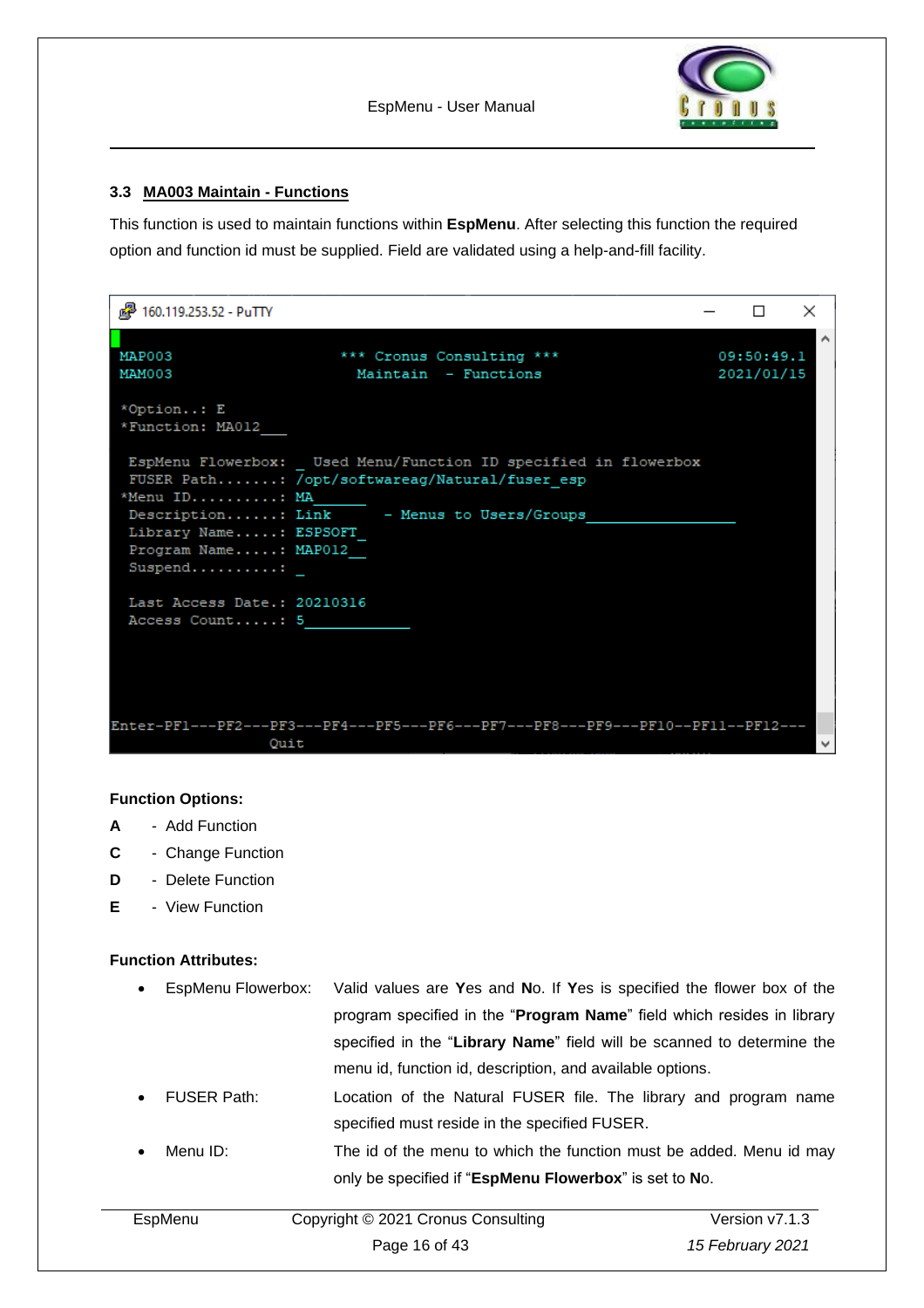EspMenu - User Manual



• Description: Function description that will be displayed. If "**EspMenu Flowerbox**" is set **Y**es, the description will be obtained from the program's flowerbox.

• Library Name: The name of the library in which the functions program resides.

- Program Name: The name of program that the function executes.
- Suspend: Valid values are **Y**es and space. If **Y**es is specified the function is still displayed on the relevant menu, but the function description is replaced by "**SUSPENDED**" and cannot be executed.
- Last Access Date: Date that the function was last executed.
- Access Count: Number of times that the function has been executed.

#### **Format of EspMenu Flowerbox:**

|         | * NAME        |           | : MAP002                       | $\star$ |
|---------|---------------|-----------|--------------------------------|---------|
|         | * AUTHOR      |           | : Copyright: Cronus Consulting | $\star$ |
|         | * DESCRIPTION |           | : Maintain - Users/Groups      | $\star$ |
|         | * MENU LINK   |           | : MA                           | $\star$ |
|         | * FUNCTION    |           | : MAOO2                        | $\star$ |
|         | * OPTIONS     |           |                                | $\star$ |
| $\star$ |               |           | A - Add User/Group             | $\star$ |
| $\star$ |               |           | $C$ - Change User/Group        | $\star$ |
| $\star$ |               |           | D - Delete User/Group          | $\star$ |
| $\star$ |               |           | E - View User/Group            | $\star$ |
|         | * END-OPTIONS | $\cdot$ : |                                | $\star$ |
|         |               |           |                                |         |

When a function is added, the function is automatically added to user "**MENUADM**" under the specified menu. Use function **MA013 Link - Functions to Users/Groups** to grant users/groups access to the new function.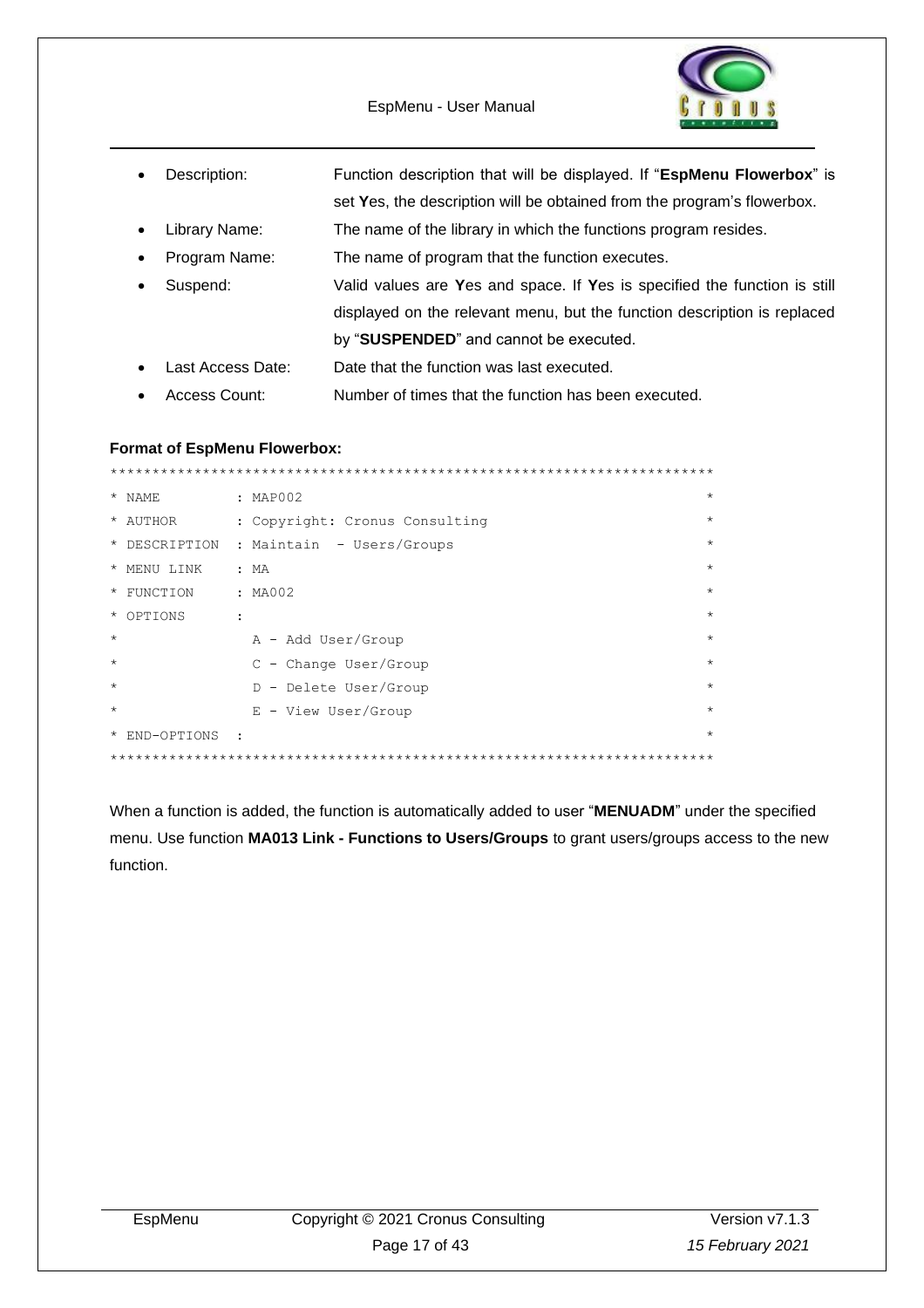

#### <span id="page-17-0"></span>**3.4 MA004 Maintain - Menus**

This function is used to maintain menus within **EspMenu**. After selecting this function the required option and menu id must be supplied. Field are validated using a help-and-fill facility.

| 图 160.119.253.52 - PuTTY    |                                                                                 | □                        | ×                   |
|-----------------------------|---------------------------------------------------------------------------------|--------------------------|---------------------|
| MAP004<br>MAM004            | *** Cronus Consulting ***<br>Maintain - Menus                                   | 09:58:11.7<br>2021/01/15 | $\hat{\phantom{a}}$ |
| *Option: E<br>*Menu ID:: MA |                                                                                 |                          |                     |
|                             | Description: EspMenu - Menu Administration                                      |                          |                     |
|                             |                                                                                 |                          |                     |
|                             |                                                                                 |                          |                     |
|                             |                                                                                 |                          |                     |
|                             |                                                                                 |                          |                     |
|                             |                                                                                 |                          |                     |
|                             |                                                                                 |                          |                     |
|                             |                                                                                 |                          |                     |
|                             |                                                                                 |                          |                     |
| Quit                        | Enter-PF1---PF2---PF3---PF4---PF5---PF6---PF7---PF8---PF9---PF10--PF11--PF12--- |                          | $\checkmark$        |

#### **Function Options:**

- **A** Add Menu
- **C** Change Menu
- **D** Delete Menu
- **E** View Menu

#### **Function Attributes:**

• Description: Menu's description

When a menu is added, the menu is automatically added to user "**MENUADM**". Use function **MA012 Link** 

**- Menus to Users/Groups** to grant users/groups access to the new menu.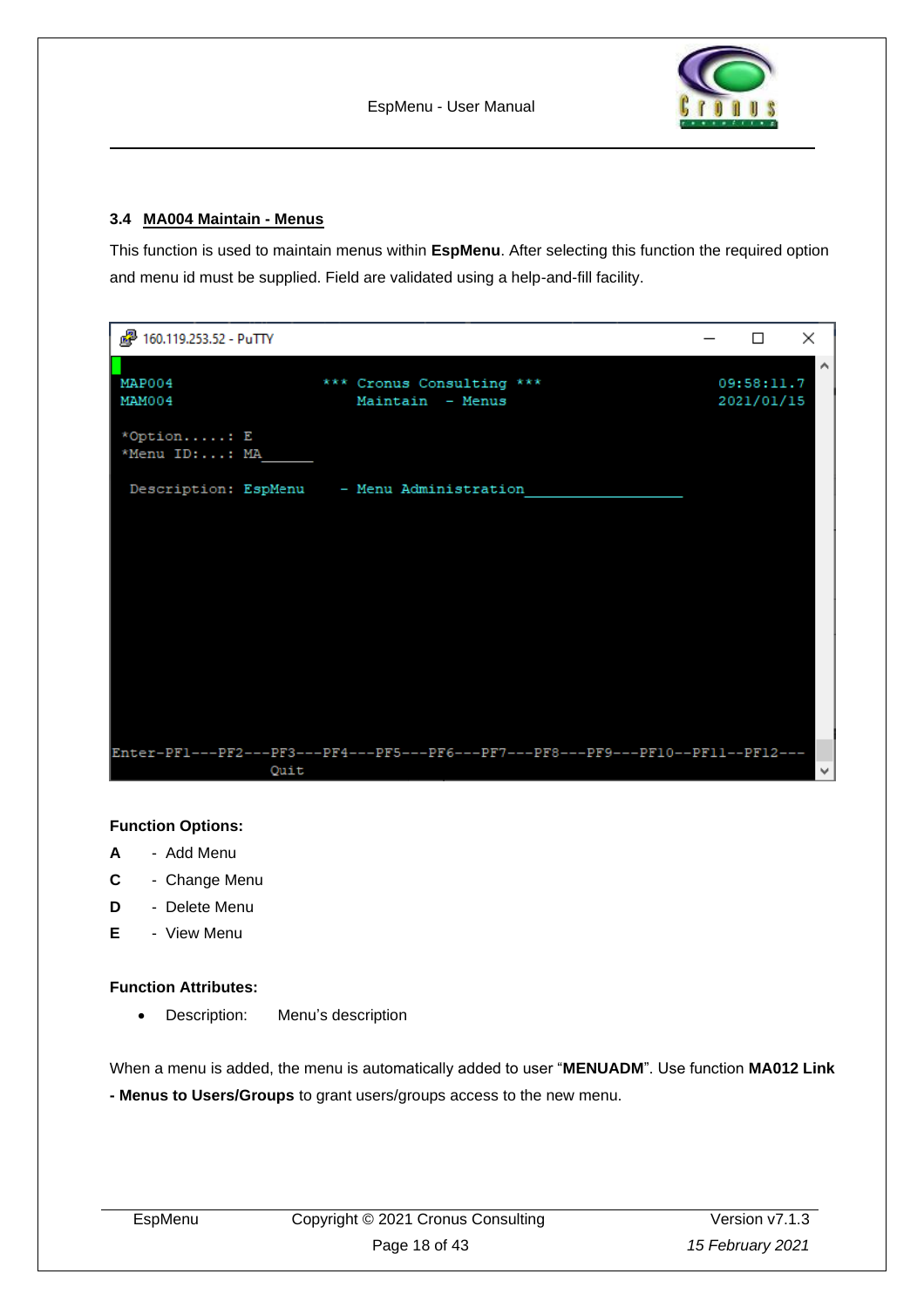

#### <span id="page-18-0"></span>**3.5 MA011 Link - Menus to Menus**

This function allows you to link sub menus to menus. The user/group id and menu id are required to which the menu must be linked. These values can be selected from the help-and-fill facility.

| d <sup>29</sup> 160.119.253.52 - PuTTY                                                                                                                                                                                                                                                                                                                                                                                                                           | П                        | ×        |
|------------------------------------------------------------------------------------------------------------------------------------------------------------------------------------------------------------------------------------------------------------------------------------------------------------------------------------------------------------------------------------------------------------------------------------------------------------------|--------------------------|----------|
| MAP011<br>*** Cronus Consulting ***<br>MAM011<br>Link - Menus to Menus                                                                                                                                                                                                                                                                                                                                                                                           | 10:35:19.2<br>2021/01/15 | $\wedge$ |
| User ID: MENUADM Menu Administrator<br>Menu ID: CC EspControl - Change Control System (I.S.R)                                                                                                                                                                                                                                                                                                                                                                    | Owner: MENUADM           |          |
| Menu<br>Seq Description<br>X CC500 100 ISR Control and Profiles<br>X CC501 101 ISR Transfer<br>X CC502 102 ISR Maintenance<br>X CC503 103 Display ISR Information<br>X CC504 104 ISR Return and Restore<br>EspConvert - Convert JCL to SCL<br>CJ<br>$_{\rm CN}$<br>ESPConnect - Con-nect Main Menu<br>CN101<br>Cabinet Maintenance<br>CN102<br>ESPConnect Codes<br>CN103<br>Document Maintenance<br>CN104<br>Calendar<br>** Start of Data **<br>Restart at Menu: |                          |          |
| Enter-PF1---PF2---PF3---PF4---PF5---PF6---PF7---PF8---PF9---PF10--PF11--PF12---<br>Ouit<br>PgDn                                                                                                                                                                                                                                                                                                                                                                  |                          |          |

After the user/group id and menu id is entered a list of menus that the user/group has access to will be displayed.

This function allows for the creation of sub menus that can be grouped to suit user requirements.MA A sequence number allows for a specific order in which the menus will appear for a given user/group.

#### **Linking Menus:**

- Menu A menu can be linked by entering an "X" in the preceding column next to the menu id. To unlink a menu, remove the "**X**"
- Sequence The sequence number determines in which order the linked menus will be displayed. By default, menus are displayed in ascending alphabetical order.

| EspMenu | Copyright © 2021 Cronus Consulting |                  |
|---------|------------------------------------|------------------|
|         | Page 19 of 43                      | 15 February 2021 |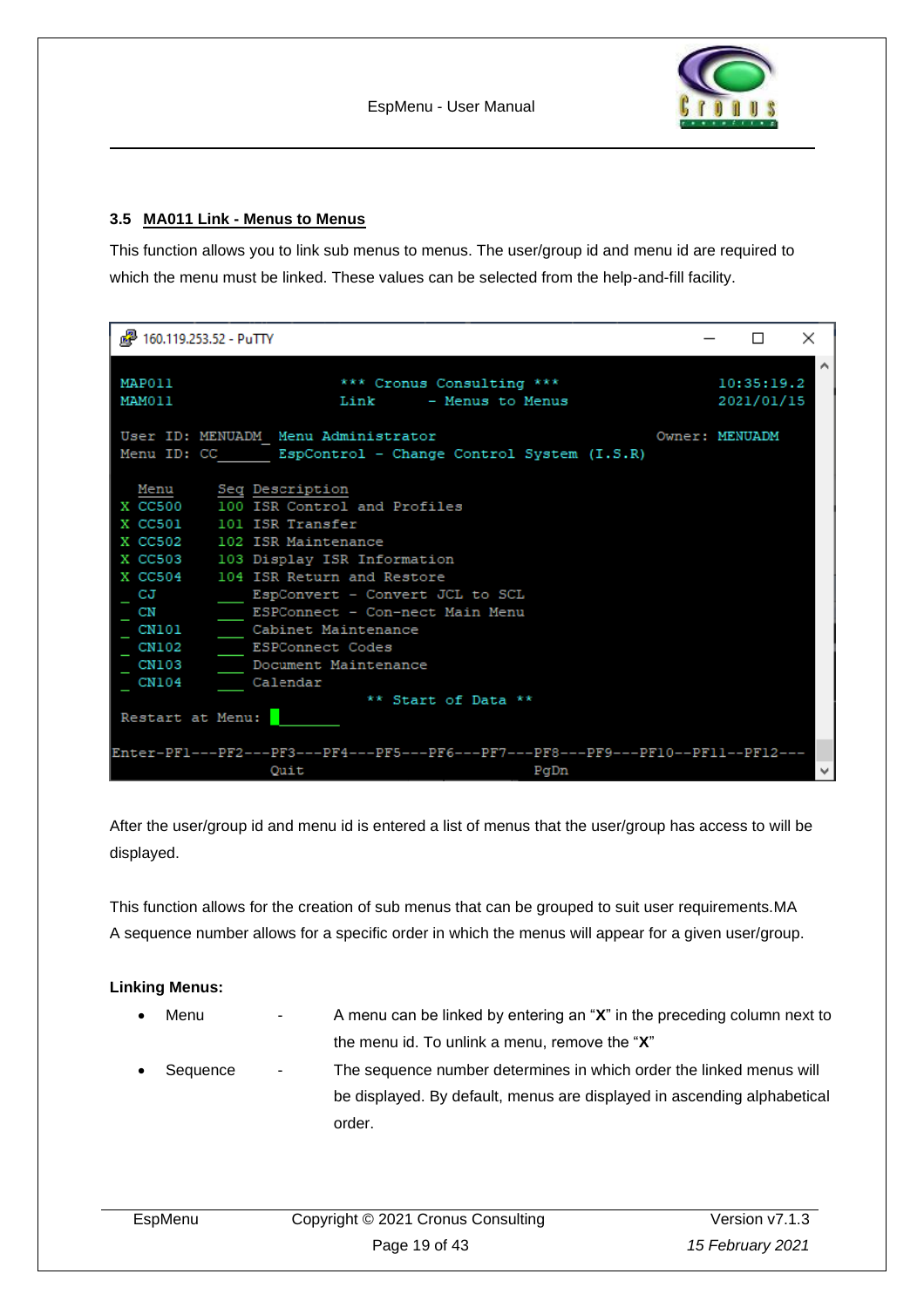

#### <span id="page-19-0"></span>**3.6 MA012 Link - Menus To Users/Groups**

This function is used to link menus to a user/group. If the user/group id is omitted a list of valid user/group id's will be displayed.

| <sup>2</sup> 160.119.253.52 - PuTTY                                                                                                                                                                                                                                                                                                                                                                                                                                                                                                                  |                | П                        | ×            |
|------------------------------------------------------------------------------------------------------------------------------------------------------------------------------------------------------------------------------------------------------------------------------------------------------------------------------------------------------------------------------------------------------------------------------------------------------------------------------------------------------------------------------------------------------|----------------|--------------------------|--------------|
| MAP012<br>*** Cronus Consulting ***<br>MAM012<br>Link - Menus to Users/Groups                                                                                                                                                                                                                                                                                                                                                                                                                                                                        |                | 10:38:16.8<br>2021/01/15 | $\wedge$     |
| User/Group ID: MENUADM Menu Administrator                                                                                                                                                                                                                                                                                                                                                                                                                                                                                                            | Owner: MENUADM |                          |              |
| Main Children Description<br>Menu<br>X CC<br>EspControl - Change Control System (I.S.R)<br>Y<br>X CC500<br>ISR Control and Profiles<br>X CC501<br>ISR Transfer<br>X CC502<br>ISR Maintenance<br>X CC503<br>Display ISR Information<br>ISR Return and Restore<br>X CC504<br>Y<br>x cJ<br>EspConvert - Convert JCL to SCL<br>Y<br>X CN<br>ESPConnect - Con-nect Main Menu<br>X CN101<br>Cabinet Maintenance<br>X CN102<br><b>ESPConnect Codes</b><br>X CN103<br>Document Maintenance<br>X CN104<br>Calendar<br>** Start of Data **<br>Restart at Menu: |                |                          |              |
| Enter-PF1---PF2---PF3---PF4---PF5---PF6---PF7---PF8---PF9---PF10--PF11--PF12---<br>Quit<br>PqDn                                                                                                                                                                                                                                                                                                                                                                                                                                                      |                |                          | $\mathbf{v}$ |

After selecting the user/group id, a list of previously assigned menus will be displayed. Only menus that have been assigned to the user/group by its parent are displayed.

#### **Linking Menus:**

| $\bullet$ | Menu     |   | By removing the " $X$ " in the preceding column next to the menu  |
|-----------|----------|---|-------------------------------------------------------------------|
|           |          |   | id the menu will be removed from the specified user/group and     |
|           |          |   | its children.                                                     |
| $\bullet$ | Main     | ۰ | Valid values are: Yes and space. If Yes is specified, the menu is |
|           |          |   | displayed on the main menu.                                       |
| $\bullet$ | Children |   | Valid values are: Menu and Functions. If Menu or Functions is     |
|           |          |   | specified a selection window is displayed providing options to    |
|           |          |   | copy the menu/functions to a given child or level (Next or All).  |
|           |          |   | Specify Menu if you only want to copy the specified menu or       |
|           |          |   |                                                                   |

| EspMenu | Copyright © 2021 Cronus Consulting | Version v7.1.3   |  |  |
|---------|------------------------------------|------------------|--|--|
|         | Page 20 of 43                      | 15 February 2021 |  |  |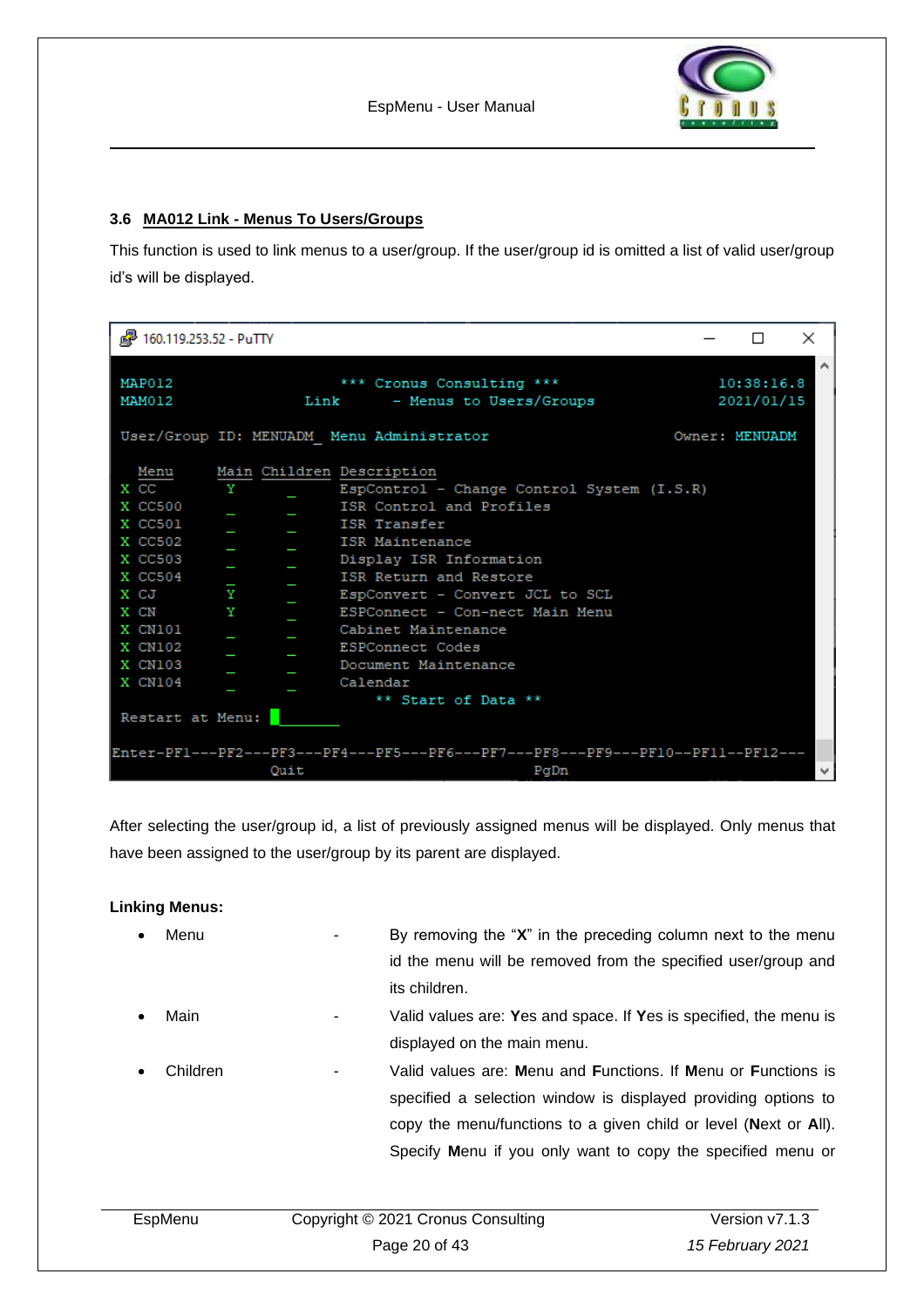

Functions to copy the menu and all menus/functions that are linked to it.

| — Copy Functions to Children -                    |
|---------------------------------------------------|
| Menu ID: CC                                       |
| Copy to Child ID:<br>Level: $(N)$ ext or $(A)$ 11 |

If a user/group id is specified in the "**Copy to Child ID**" field the level may not be specified. If **N**ext is specified, then the menu/function(s) are copied to the users/groups direct children. If **A**ll is specified, then the menu/function(s) are copied to all the users/groups children.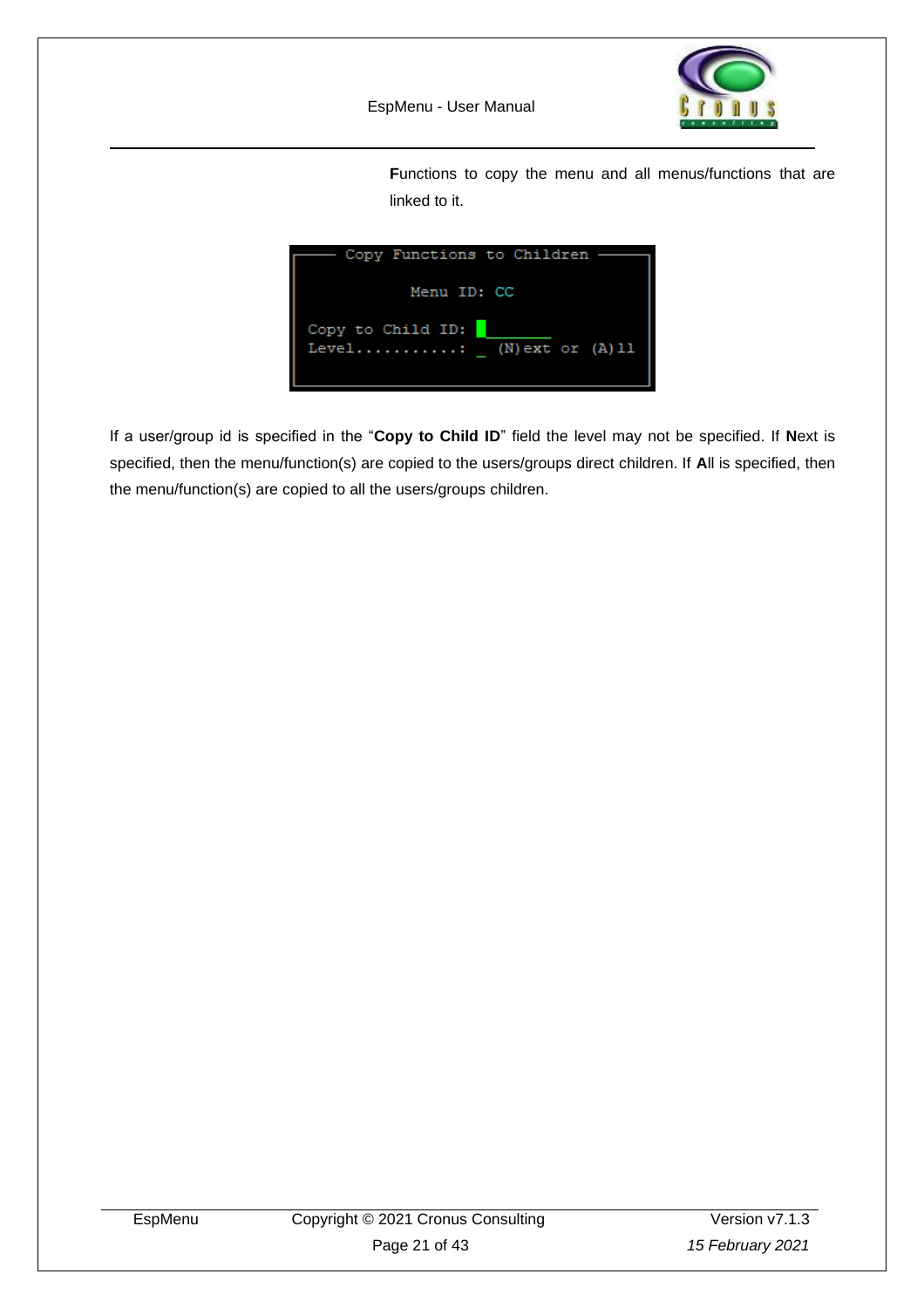#### <span id="page-21-0"></span>**3.7 MA013 Link - Functions To Users/Groups**

This function is used to link functions to a user/group. If the user/group id or menu id is omitted a list of valid user/group id's and/or menu id's will be displayed.

| 160.119.253.52 - PuTTY                                                                                                                                                                                                                                                     |                                                               |                                                                                                                                                                                                                                                                                                                                           | П                        | × |
|----------------------------------------------------------------------------------------------------------------------------------------------------------------------------------------------------------------------------------------------------------------------------|---------------------------------------------------------------|-------------------------------------------------------------------------------------------------------------------------------------------------------------------------------------------------------------------------------------------------------------------------------------------------------------------------------------------|--------------------------|---|
| MAP013<br>MAM013                                                                                                                                                                                                                                                           | *** Cronus Consulting ***<br>Link - Functions to Users/Groups |                                                                                                                                                                                                                                                                                                                                           | 10:45:37.2<br>2021/01/15 | ́ |
| User/Group ID: MENUADM Menu Administrator<br>Menu ID: MA   EspMenu - Menu Administration                                                                                                                                                                                   |                                                               |                                                                                                                                                                                                                                                                                                                                           | Owner: MENUADM           |   |
| Function Seq Ch Options<br>X MA001<br>100 CE<br>X MA002 100<br>ACDE<br>ACDE<br>X MA003 100<br>X MA004<br>100<br>ACDE<br>100<br>X MA011<br>X MA012<br>100<br>X MA013<br>100<br>X MA014<br>100<br>X MA021<br>100<br>X MA022<br>100<br>X MA023<br>100<br>Restart at Function: | Description<br>Maintain - Menus<br>** Start of Data **        | Maintain - EspMenu Setup<br>Maintain - Users/Groups<br>Maintain - Functions<br>Link - Menus to Menus<br>Link - Menus to Users/Groups<br>Link - Functions to Users/Groups<br>Link - Functions to Users/Groups (Menu<br>View - Users/Groups linked to Owner<br>View - Users/Groups linked to Menu<br>View - Users/Groups linked to Function |                          |   |
| Enter-PF1---PF2---PF3---PF4---PF5---PF6---PF7---PF8---PF9---PF10--PF11--PF12---<br>Ouit                                                                                                                                                                                    |                                                               | PgDn                                                                                                                                                                                                                                                                                                                                      |                          |   |

After selecting the user/group id, a list of previously assigned functions will be displayed. Only functions that have been assigned to the user/group by its parent are displayed.

#### **Linking Functions:**

| <b>Function</b>                 | By removing the " $X$ " in the preceding column next to the function |
|---------------------------------|----------------------------------------------------------------------|
|                                 | id the function will be removed from the specified user/group and    |
|                                 | its children.                                                        |
| Seg<br>$\overline{\phantom{a}}$ | The sequence number determines in which order the linked             |
|                                 | functions will be displayed. By default, functions are displayed in  |
|                                 | ascending alphabetical order.                                        |
| Ch<br>٠                         | Valid values are: Yes. If Yes is specified a selection window is     |
|                                 | displayed providing options to copy the function to a given child    |
|                                 | or level (Next or All).                                              |
|                                 |                                                                      |

| EspMenu | Copyright © 2021 Cronus Consulting | Version v7.1.3   |
|---------|------------------------------------|------------------|
|         | Page 22 of 43                      | 15 February 2021 |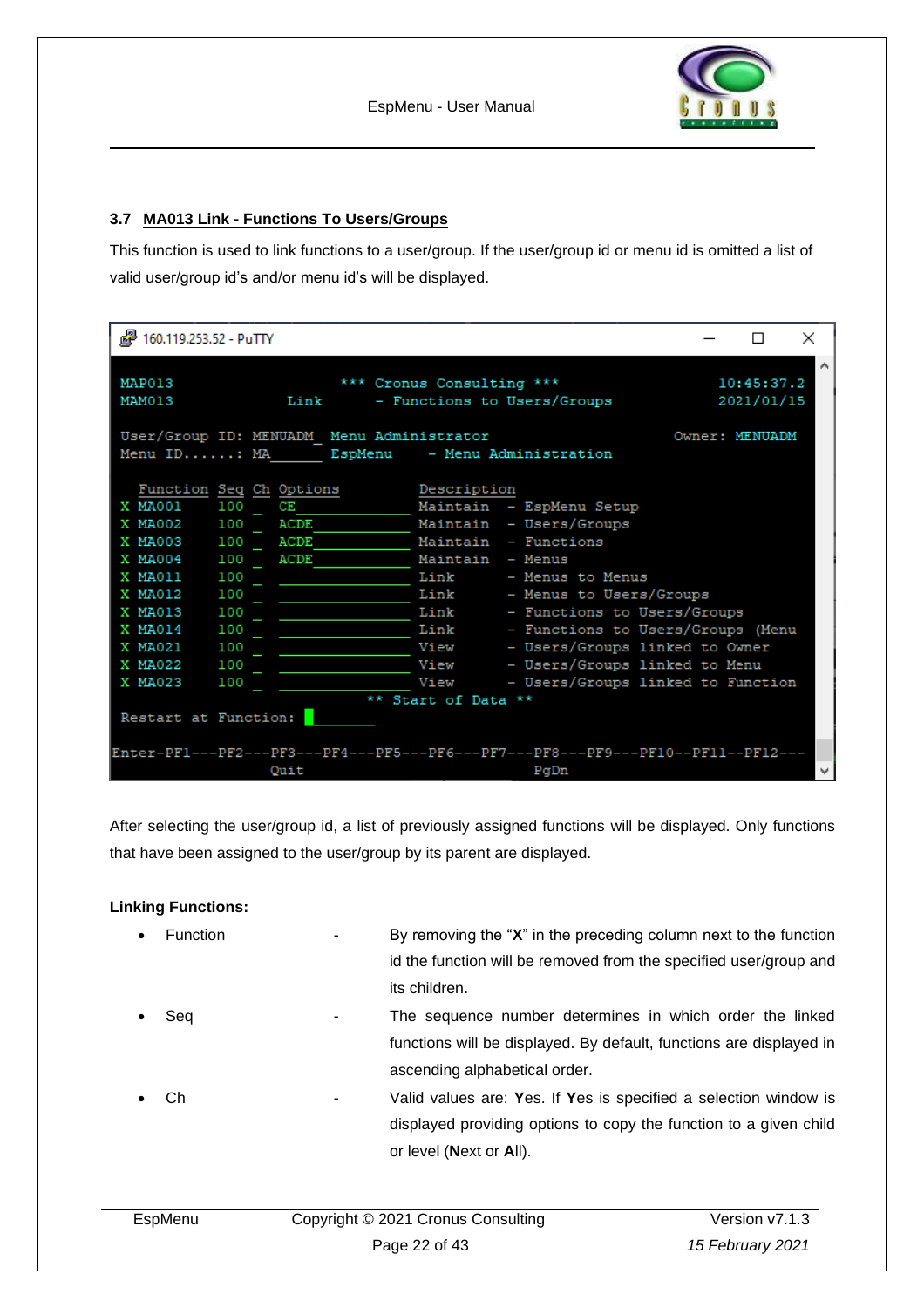

EspMenu - User Manual



If a user/group id is specified in the "Copy to Child ID" field the level may not be specified. If **N**ext is specified, then the function is copied to the users/groups direct children. If **A**ll is specified, then the function is copied to all the users/groups children.

• Options - Displays a list of available options for the function. If an option is removed it will also be removed from all the users/groups children.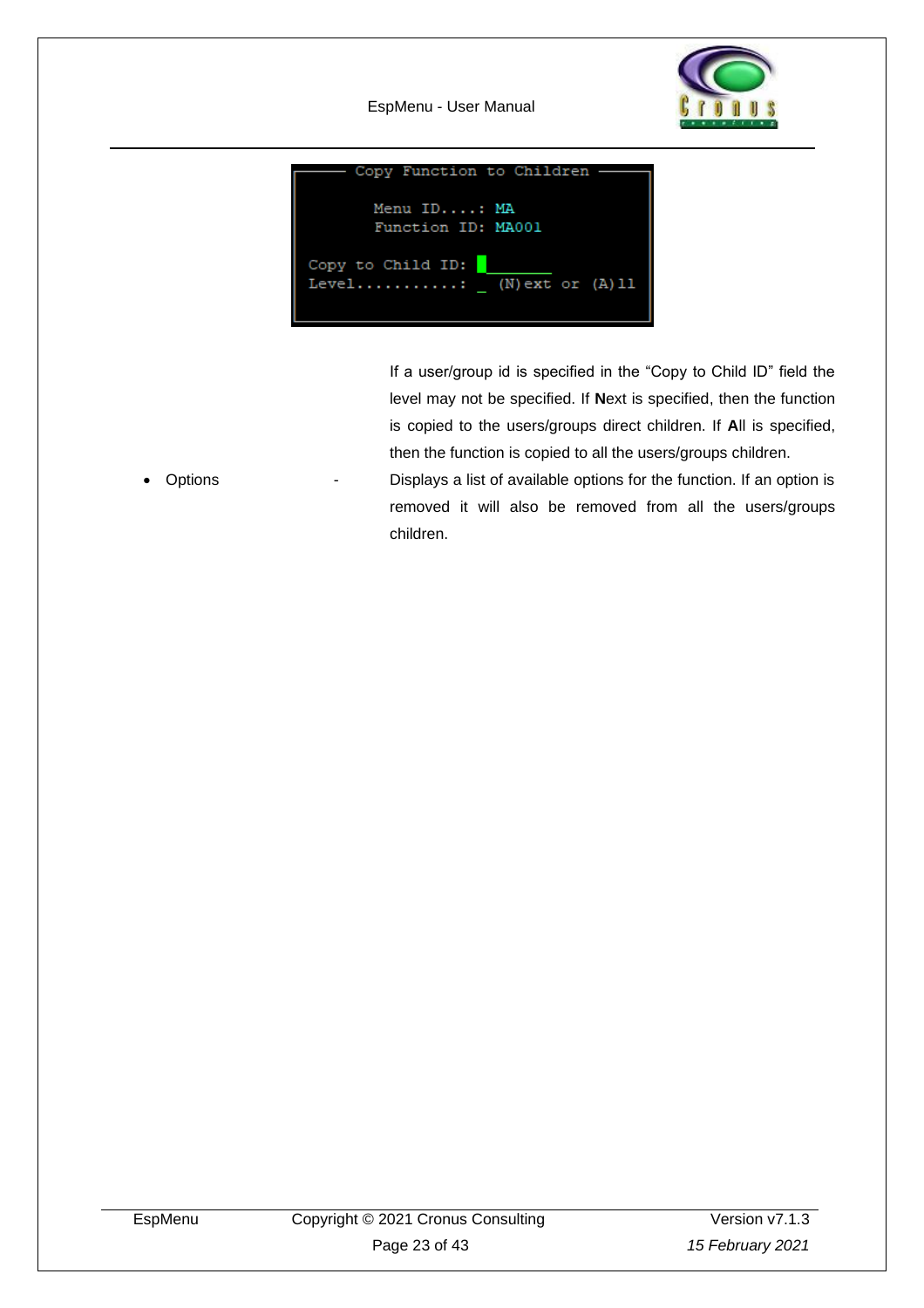

#### <span id="page-23-0"></span>**3.8 MA014 Link - Functions to Users/Groups (Menu Tree)**

This function is used to link functions to a user/group. If the user/group id is omitted a list of valid user/group id's will be displayed. If a function is assigned to a user/group the relevant menu tree structure is automatically added if the user did not previously have access to it.

| 图 160.119.253.52 - PuTTY                                                                                                                                            |                   |                                                 |                                                                                                                                                                                                                                                                                                                                | п              | × |
|---------------------------------------------------------------------------------------------------------------------------------------------------------------------|-------------------|-------------------------------------------------|--------------------------------------------------------------------------------------------------------------------------------------------------------------------------------------------------------------------------------------------------------------------------------------------------------------------------------|----------------|---|
| MAP014<br>MAM014                                                                                                                                                    |                   |                                                 | *** Cronus Consulting ***<br>Link - Functions to Users/Groups (Menu Tree) 2021/01/15                                                                                                                                                                                                                                           | 10:50:57.9     |   |
|                                                                                                                                                                     |                   | User/Group ID: MENUADM Menu Administrator       |                                                                                                                                                                                                                                                                                                                                | Owner: MENUADM |   |
| X CC001 100<br>X CC002 100 ACDE<br>X CC010 100 ACDE<br>X CC025 100<br>X CC030 100 ACE<br>X CC035 100 ACE<br>X CC040<br>X CC050 100<br>X CC051<br>X CC053<br>X CC054 | 100<br>100<br>100 | Function Seq Ch Options Description<br>100 CELU | Maintain ISR Control Variables<br>Maintain ISR Profiles<br>ISR Code Maintenance<br>ISR Profile Enquiry<br>ISR Request Capture<br>ISR Request and Approval<br>IT Request Maintenance<br>Select Objects for Transfer<br>Transfer an ISR<br>Mark Objects for Return to Previous Environm<br>Copy to an ISR<br>** Start of Data ** |                |   |
| Restart at Function:                                                                                                                                                |                   |                                                 |                                                                                                                                                                                                                                                                                                                                |                |   |
|                                                                                                                                                                     |                   | Ouit                                            | Enter-PF1---PF2---PF3---PF4---PF5---PF6---PF7---PF8---PF9---PF10--PF11--PF12---<br>PqDn                                                                                                                                                                                                                                        |                |   |

After selecting the user/group id, a list of previously assigned functions will be displayed. Only functions that have been assigned to the user/group by its parent are displayed.

#### **Linking Functions:**

| Function | its children.                                       | By removing the " $X$ " in the preceding column next to the function<br>id the function will be removed from the specified user/group and |
|----------|-----------------------------------------------------|-------------------------------------------------------------------------------------------------------------------------------------------|
| Sea      | ascending alphabetical order.                       | The sequence number determines in which order the linked<br>functions will be displayed. By default, functions are displayed in           |
| Сh       | $\overline{\phantom{0}}$<br>or level (Next or All). | Valid values are: Yes. If Yes is specified a selection window is<br>displayed providing options to copy the function to a given child     |
| EspMenu  | Copyright © 2021 Cronus Consulting                  | Version v7.1.3                                                                                                                            |
|          | Page 24 of 43                                       | 15 February 2021                                                                                                                          |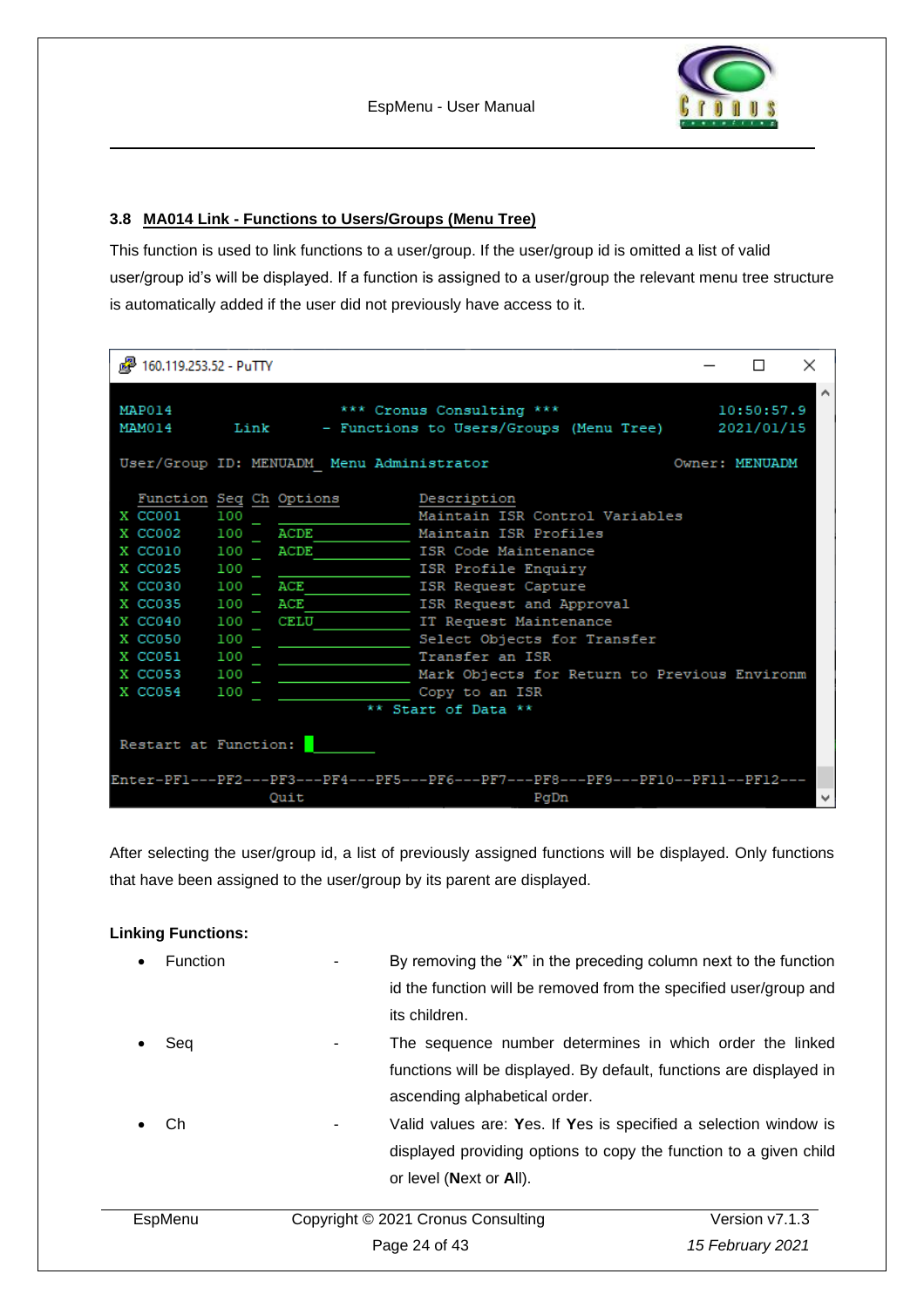



If a user/group id is specified in the "Copy to Child ID" field the level may not be specified. If **N**ext is specified, then the function is copied to the users/groups direct children. If **A**ll is specified, then the function is copied to all the users/groups children.

• Options - Displays a list of available options for the function. If an option is removed it will also be removed from all the users/groups children.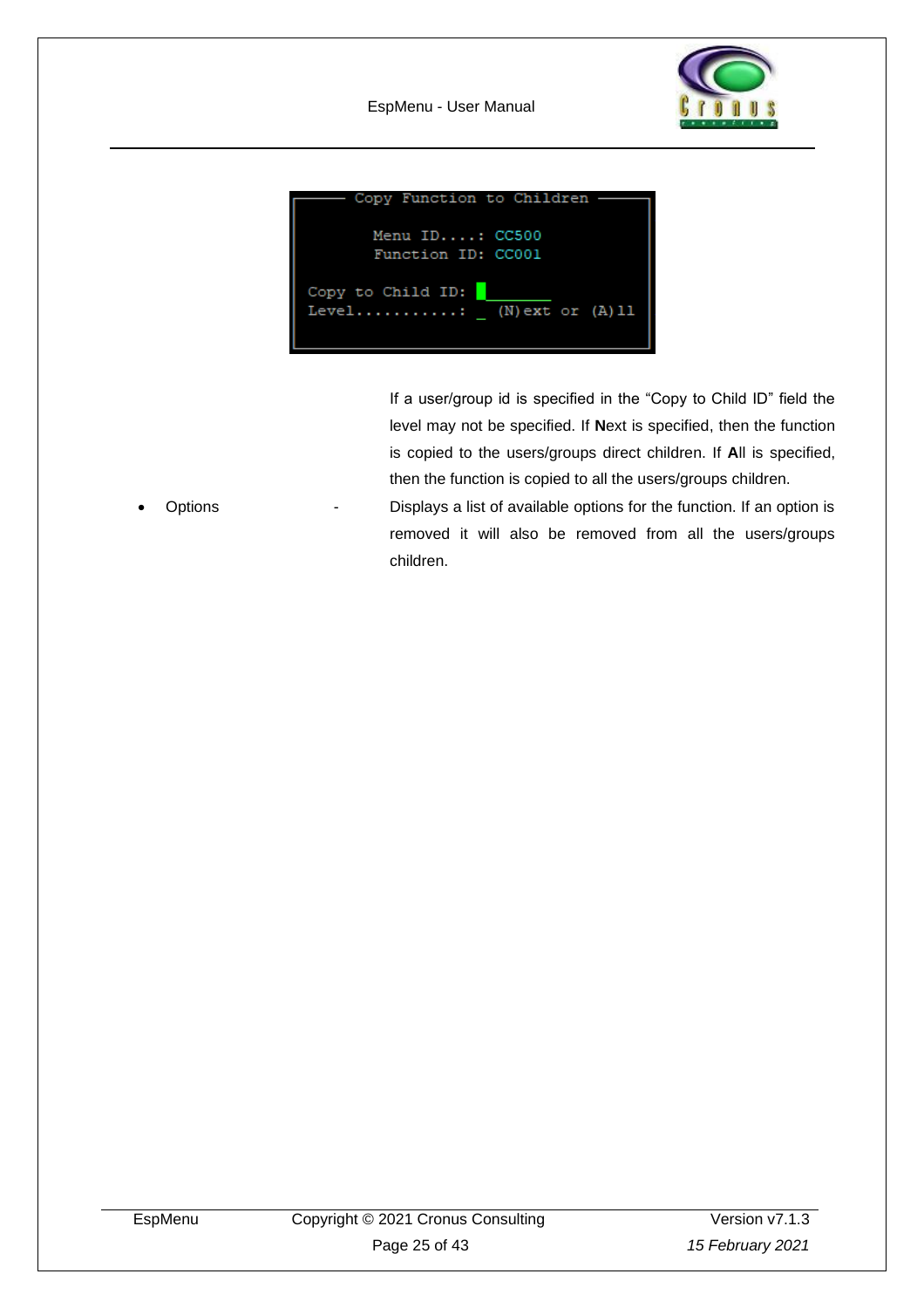

#### <span id="page-25-0"></span>**3.9 MA021 View - Users/Groups linked to Owner**

This function displays all users/groups that are linked to the specified owner. If the owner is omitted a list of valid user/group id's will be displayed.

| 图 160.119.253.52 - PuTTY    |                                                                                                                                             |                                                          |                                  | $\times$ |
|-----------------------------|---------------------------------------------------------------------------------------------------------------------------------------------|----------------------------------------------------------|----------------------------------|----------|
| MAP021<br>MAM02101          | *** Cronus Consulting ***<br>- Users/Groups linked to Owner<br>View                                                                         |                                                          | 11:00:18.7<br>2021/01/15         | $\wedge$ |
|                             | Owner ID: MENUADM Menu Administrator                                                                                                        |                                                          | Lv1:1                            |          |
| ID<br>EY712<br>GM712<br>SAG | Name<br>EY712 (Generated User)<br>EspSoft Install User<br>HP712 EspSoft Install User<br>EspSoft Install User<br>SYSTEM EspSoft Install User | Status<br>Active<br>Active<br>Active<br>Active<br>Active | MENUADM<br>N<br>Y<br>Y<br>Y<br>Y |          |
|                             | *** End of Data ***<br>Restart at User/Group ID:                                                                                            |                                                          |                                  |          |
|                             | Enter-PF1---PF2---PF3---PF4---PF5---PF6---PF7---PF8---PF9---PF10--PF11--PF12---<br>Quit<br>PgDn                                             |                                                          |                                  | ٧        |

This function provides a drill down option whereby a user/group id can be selected by entering an "**X**" in the preceding column next to the user/group id. The current level is displayed next to the "**Lvl:**" field that is located at the top right.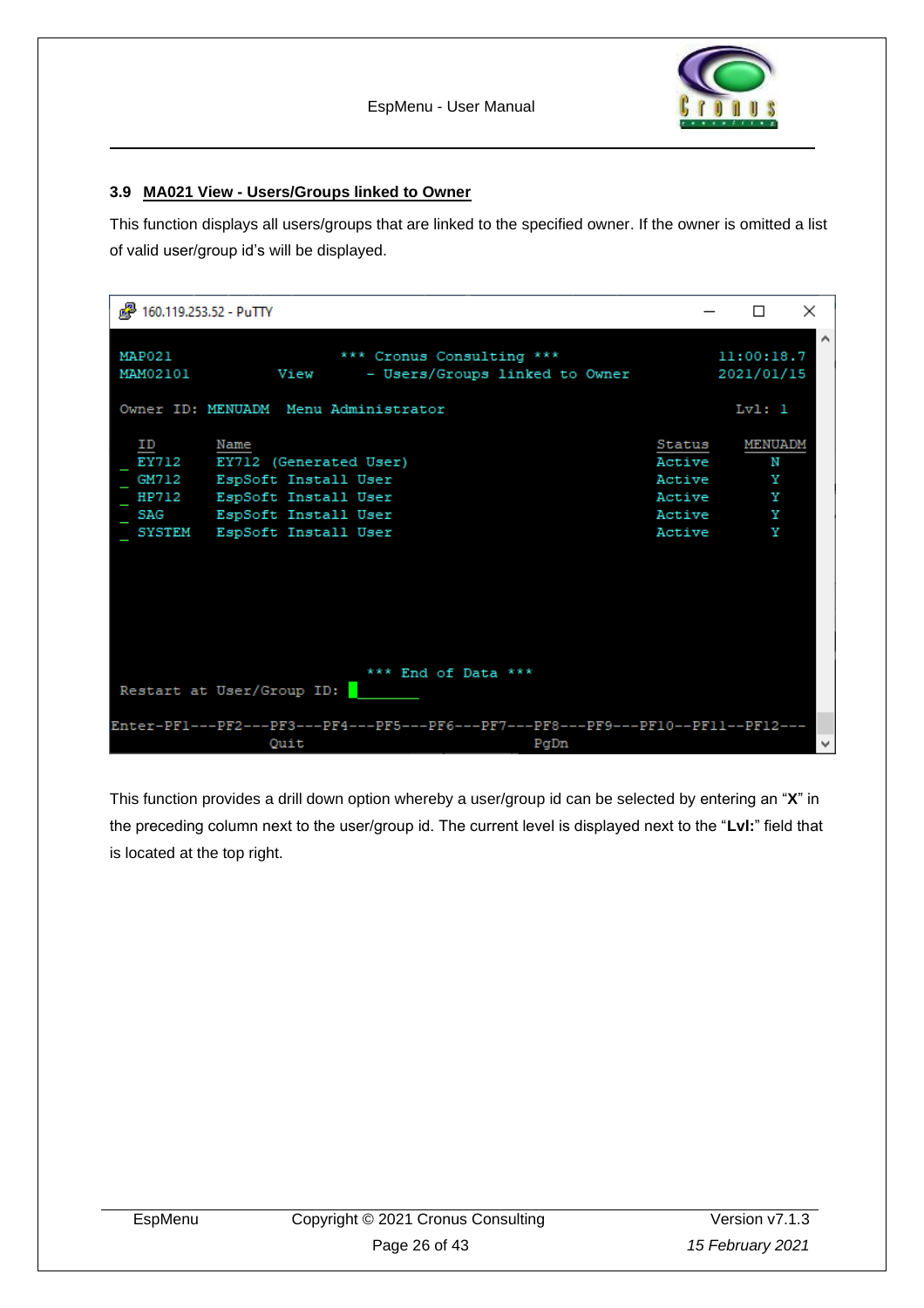#### <span id="page-26-0"></span>**3.10 MA022 View - Users/Groups linked to Menu**

This function displays all users/groups that have access to the specified menu. If the menu is omitted a list of valid menus will be displayed.

| 图 160.119.253.52 - PuTTY                                 |                    |                                                                                         |                            | П                        | ×                   |
|----------------------------------------------------------|--------------------|-----------------------------------------------------------------------------------------|----------------------------|--------------------------|---------------------|
| MAP022<br>MAM022                                         | View               | *** Cronus Consulting ***<br>- Users/Groups linked to Menu                              |                            | 11:03:02.8<br>2021/01/15 | $\hat{\phantom{1}}$ |
|                                                          |                    | Menu ID: MA BspMenu - Menu Administration                                               |                            |                          |                     |
| User/Group Name<br>MENUADM<br>SYSTEM EspSoft Admin Group | Menu Administrator |                                                                                         | Status<br>Active<br>Active | MENUADM<br>Y<br>Y        |                     |
| *** End of Data ***<br>Restart at User/Group ID:         |                    |                                                                                         |                            |                          |                     |
|                                                          | Quit               | Enter-PF1---PF2---PF3---PF4---PF5---PF6---PF7---PF8---PF9---PF10--PF11--PF12---<br>PgDn |                            |                          | $\mathbf{v}$        |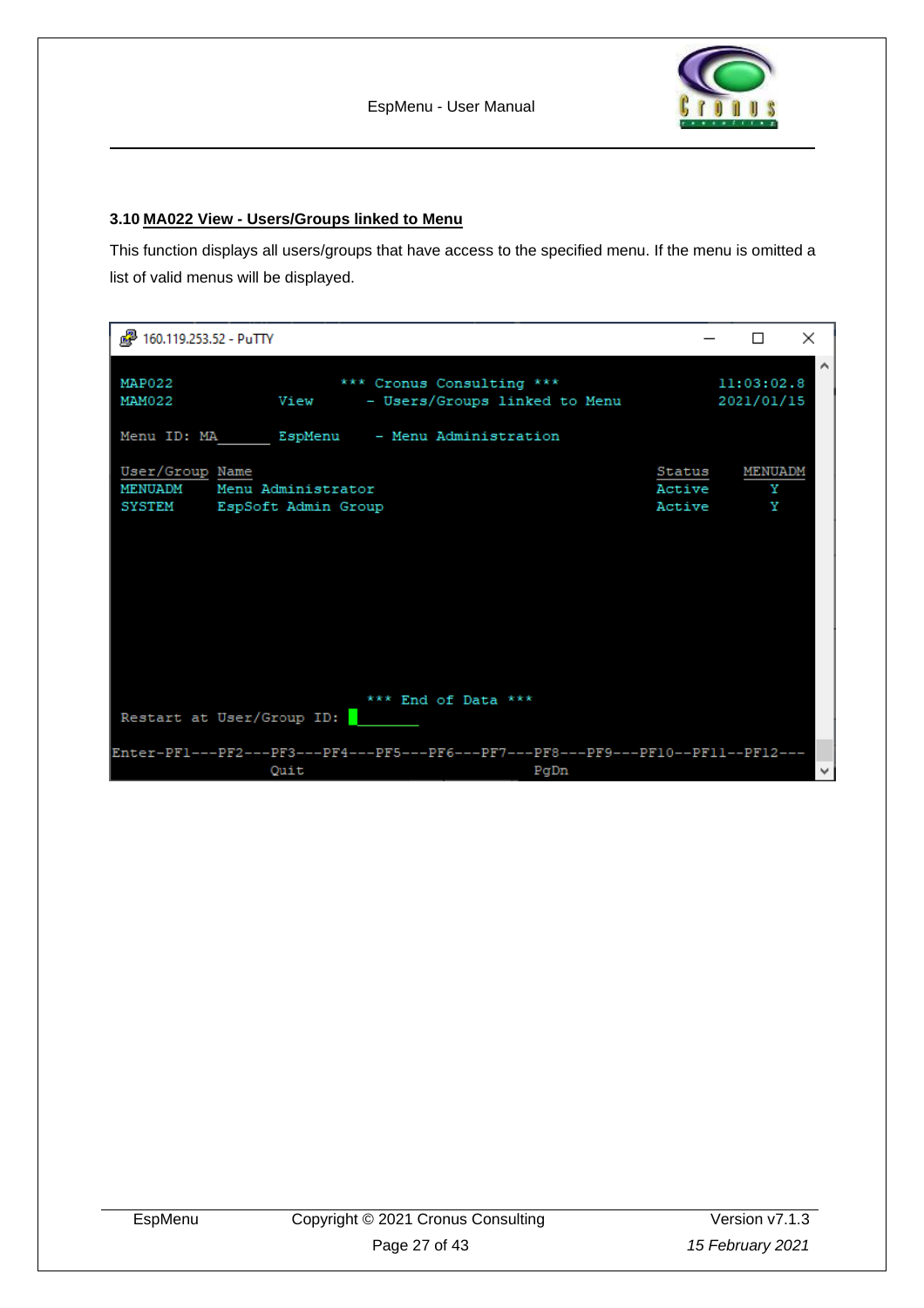

#### <span id="page-27-0"></span>**3.11 MA023 View - Users/Groups linked to Function**

This function displays all users/groups that have access to the specified function. If the function is omitted a list of valid functions will be displayed.

|                  | 图 160.119.253.52 - PuTTY                                                                                                                  |                                      |                               | $\times$ |
|------------------|-------------------------------------------------------------------------------------------------------------------------------------------|--------------------------------------|-------------------------------|----------|
| MAP023<br>MAM023 | *** Cronus Consulting ***<br>View - Users/Groups linked to Function                                                                       |                                      | 11:05:29.4<br>2021/01/15      | $\wedge$ |
|                  | Function ID: MA003 Maintain - Functions                                                                                                   |                                      |                               |          |
| ΙD<br>SAG        | Name<br>MENUADM Menu Administrator<br>SAG Admin Account<br>SYSTEM EspSoft Admin Group<br>*** End of Data ***<br>Restart at User/Group ID: | Status<br>Active<br>Active<br>Active | <b>MENUADM</b><br>Y<br>Y<br>Y |          |
|                  | Enter-PF1---PF2---PF3---PF4---PF5---PF6---PF7---PF8---PF9---PF10--PF11--PF12---                                                           |                                      |                               |          |
|                  | Quit<br>PgDn                                                                                                                              |                                      |                               | ٧        |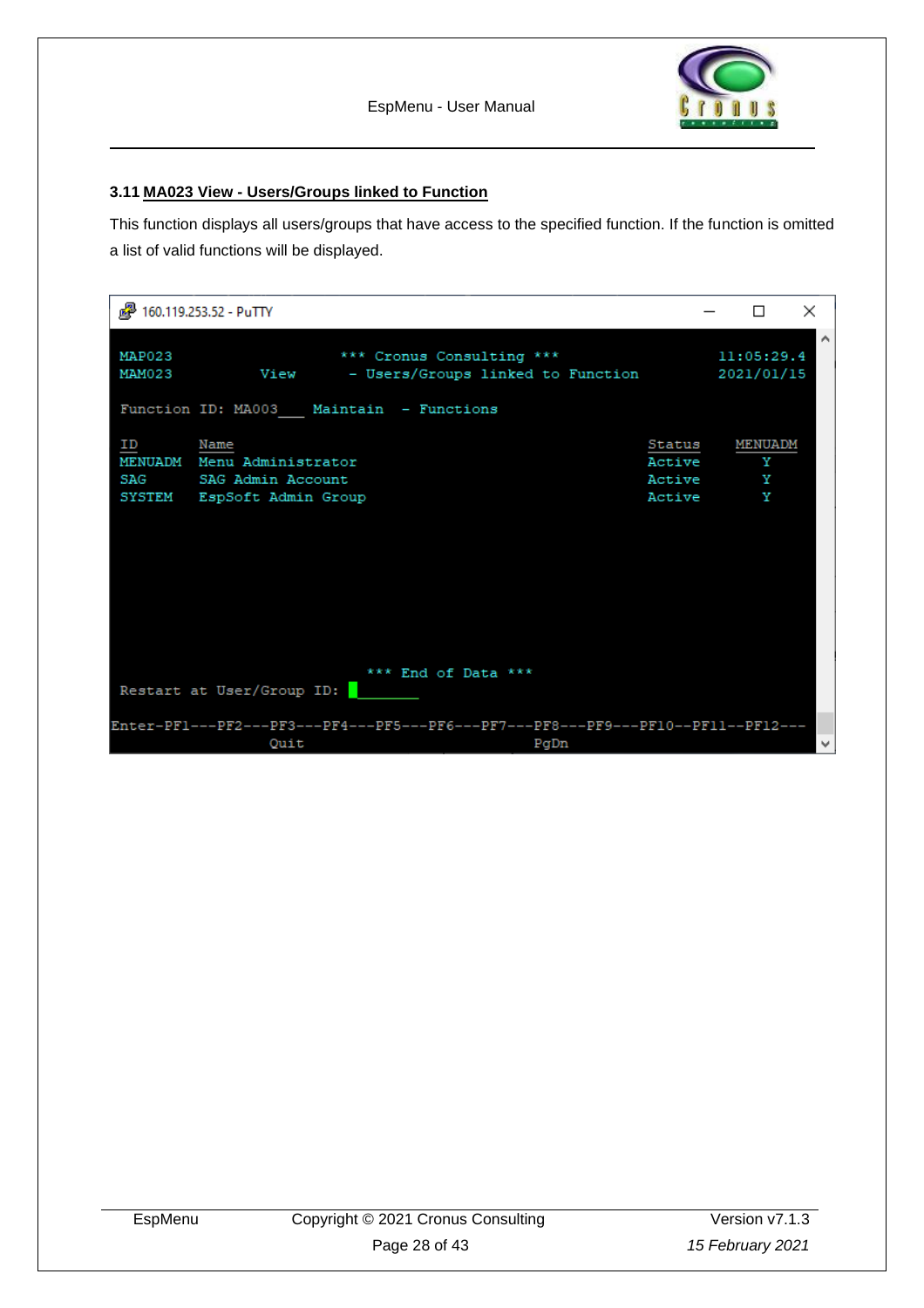

#### <span id="page-28-0"></span>**3.12 MA024 Menus/Functions linked to a User/Group**

This function displays all menus/functions that have been assigned to a user/group. If the user/group is omitted a list of valid users/groups will be displayed.

|                  | d <sup>29</sup> 160.119.253.52 - PuTTY    |                                           |                                                                                 |  | ×<br>П          |  |  |  |
|------------------|-------------------------------------------|-------------------------------------------|---------------------------------------------------------------------------------|--|-----------------|--|--|--|
| MAP024<br>MAM024 |                                           | *** Cronus Consulting ***                 | View - Menus/Functions linked to a User/Group 2021/01/15                        |  | ́<br>11:06:04.7 |  |  |  |
|                  | User/Group ID: SYSTEM EspSoft Admin Group |                                           |                                                                                 |  |                 |  |  |  |
|                  |                                           | Menu ID Menu/Function ID Type Description |                                                                                 |  |                 |  |  |  |
| МA               | <b>MA001</b>                              |                                           | Maintain - EspMenu Setup                                                        |  |                 |  |  |  |
| МA               | MA002                                     |                                           | Maintain - Users/Groups                                                         |  |                 |  |  |  |
| МA               | <b>MA003</b>                              |                                           | Maintain - Functions                                                            |  |                 |  |  |  |
| МA               | MA004                                     |                                           | Maintain - Menus                                                                |  |                 |  |  |  |
| МA               | <b>MA011</b>                              |                                           | Link - Menus to Menus                                                           |  |                 |  |  |  |
| МA               | MA012                                     |                                           | Link - Menus to Users/Groups                                                    |  |                 |  |  |  |
| МA               | MA013                                     | Link                                      | - Functions to Users/Groups                                                     |  |                 |  |  |  |
| МA               | <b>MA014</b>                              | Link                                      | - Functions to Users/Groups (Menu Tre                                           |  |                 |  |  |  |
| МA               | MA021                                     | View                                      | - Users/Groups linked to Owner                                                  |  |                 |  |  |  |
| МA               | MA022                                     | View                                      | - Users/Groups linked to Menu                                                   |  |                 |  |  |  |
| МA               | MA023                                     |                                           | View - Users/Groups linked to Function                                          |  |                 |  |  |  |
| МA               | MA024                                     | View                                      | - Menus/Functions linked to a User/Gr                                           |  |                 |  |  |  |
|                  |                                           | ** Start of Data **                       |                                                                                 |  |                 |  |  |  |
|                  |                                           | Restart at Menu ID: Menu/Function ID:     |                                                                                 |  |                 |  |  |  |
|                  |                                           |                                           |                                                                                 |  |                 |  |  |  |
|                  |                                           |                                           | Enter-PF1---PF2---PF3---PF4---PF5---PF6---PF7---PF8---PF9---PF10--PF11--PF12--- |  |                 |  |  |  |
|                  | Quit                                      |                                           | PgDn                                                                            |  | v               |  |  |  |

The "**Type**" column can contain an "**M**" or a blank. An "**M**" indicates that the value displayed in the "**Menu/Function ID**" column is a menu.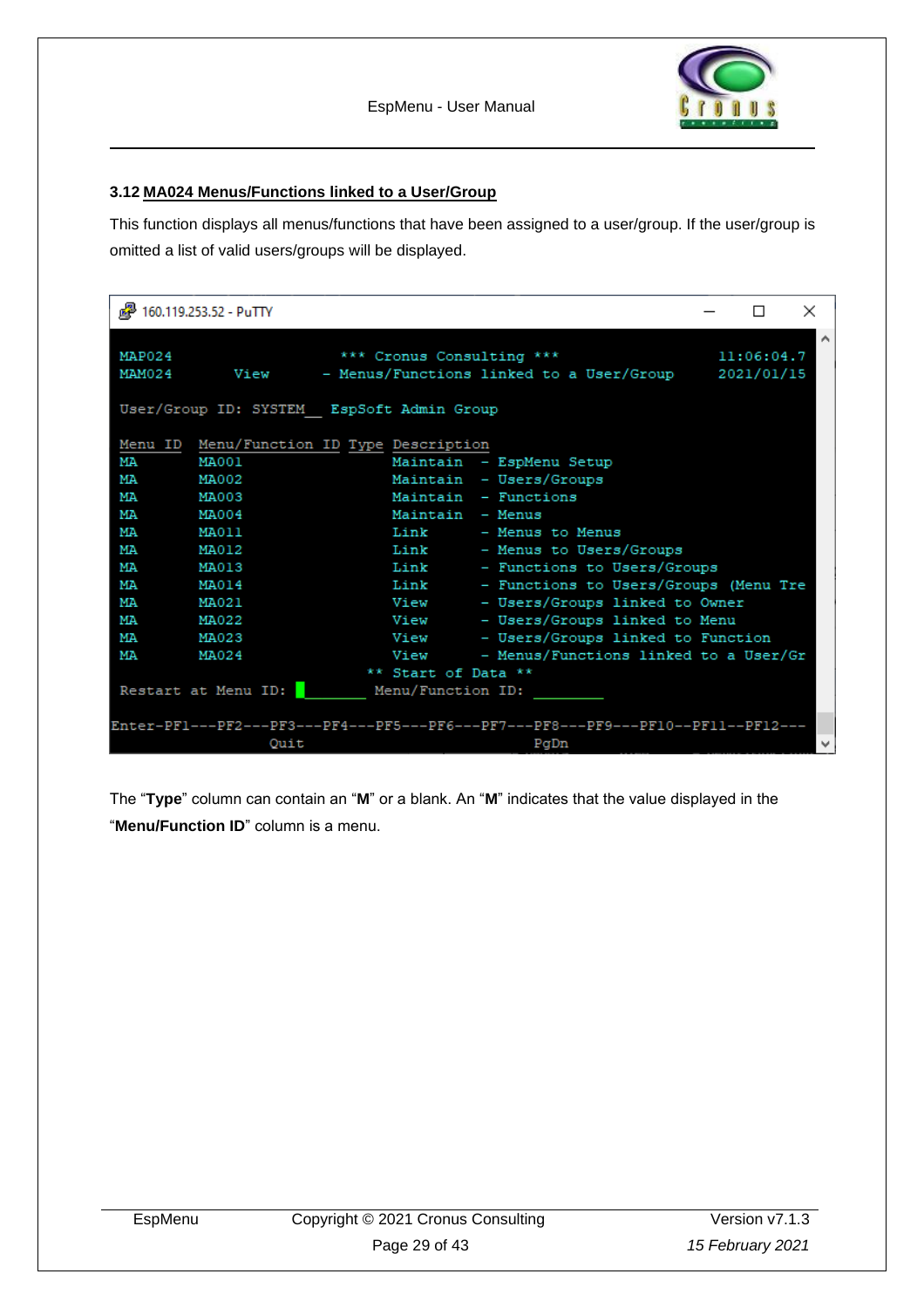

#### <span id="page-29-0"></span>**3.13 MA031 View - Unused Menus**

This function displays unused menus. Menus are deemed to be unused if they are not assigned to any users/groups.

| 图 160.119.253.52 - PuTTY  |                                                                                 |      |                                             |      | П                        | ×                   |
|---------------------------|---------------------------------------------------------------------------------|------|---------------------------------------------|------|--------------------------|---------------------|
| MAP031<br>MAM031          |                                                                                 | View | *** Cronus Consulting ***<br>- Unused Menus |      | 11:08:44.8<br>2021/01/15 | $\hat{\phantom{a}}$ |
| Menu ID Description<br>ЕD | EspSoft Demo                                                                    |      |                                             |      |                          |                     |
|                           |                                                                                 |      |                                             |      |                          |                     |
|                           |                                                                                 |      |                                             |      |                          |                     |
|                           |                                                                                 |      |                                             |      |                          |                     |
| Restart at Menu ID:       |                                                                                 |      | *** End of Data ***                         |      |                          |                     |
|                           | Enter-PF1---PF2---PF3---PF4---PF5---PF6---PF7---PF8---PF9---PF10--PF11--PF12--- |      |                                             |      |                          |                     |
|                           | Quit                                                                            |      |                                             | PgDn |                          | v                   |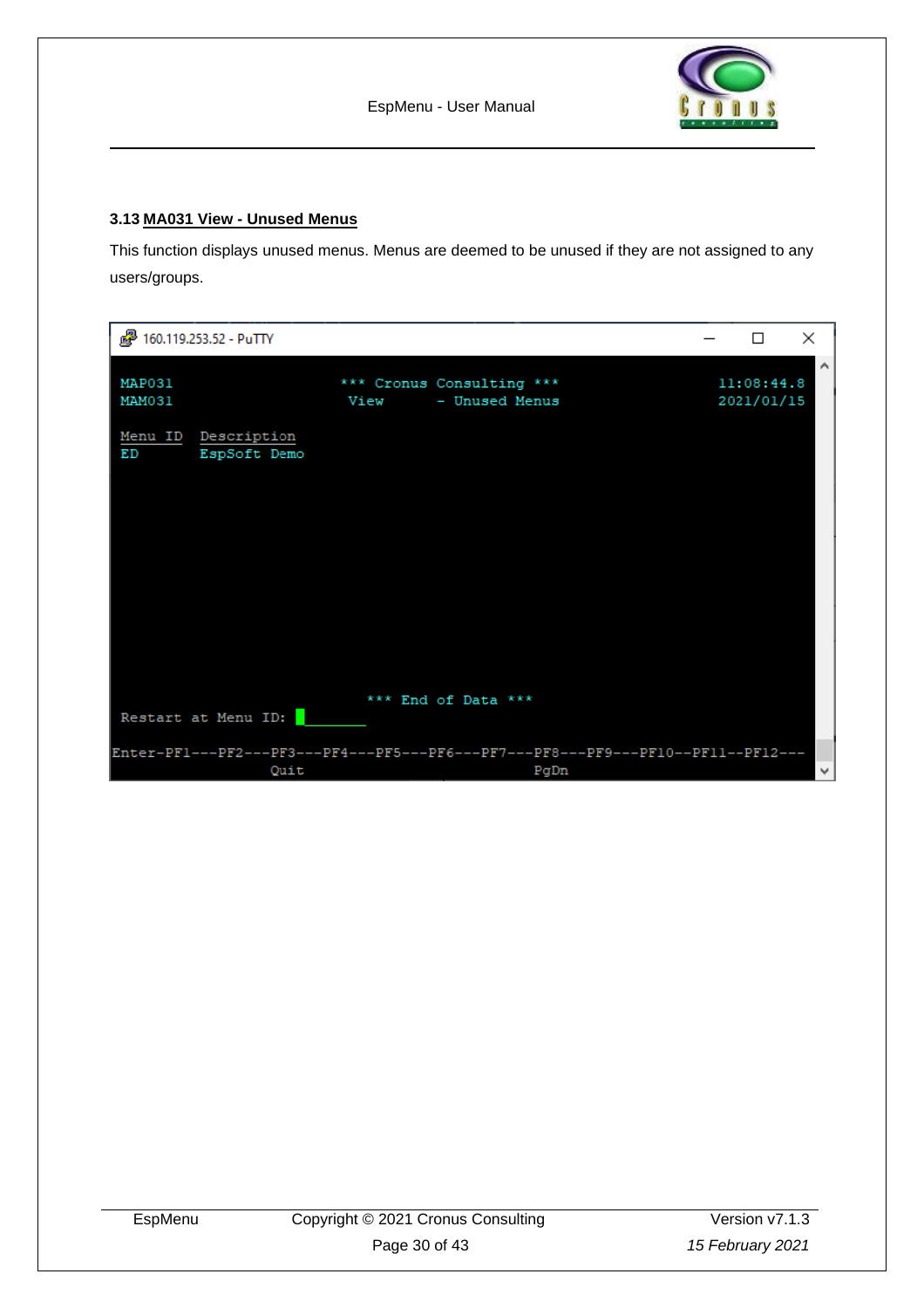

#### <span id="page-30-0"></span>**3.14 MA032 View - Unused Functions**

This function displays unused functions. Functions are deemed to be unused if they are not assigned to any users/groups.

| 图 160.119.253.52 - PuTTY         |                                                                                         |         | П                         | $\times$            |
|----------------------------------|-----------------------------------------------------------------------------------------|---------|---------------------------|---------------------|
| MAP032<br>MAM032                 | *** Cronus Consulting ***<br>- Unused Functions<br>View                                 |         | 11:10:23.5<br>2021/01/15  | $\hat{\phantom{1}}$ |
| Function ID Description<br>ED001 | Demo Online to Batch Submission                                                         | ESPSOFT | Library Program<br>JSP017 |                     |
|                                  |                                                                                         |         |                           |                     |
|                                  |                                                                                         |         |                           |                     |
|                                  |                                                                                         |         |                           |                     |
| Restart at Function ID:          | *** End of Data ***                                                                     |         |                           |                     |
|                                  |                                                                                         |         |                           |                     |
| Quit                             | Enter-PF1---PF2---PF3---PF4---PF5---PF6---PF7---PF8---PF9---PF10--PF11--PF12---<br>PgDn |         |                           | v                   |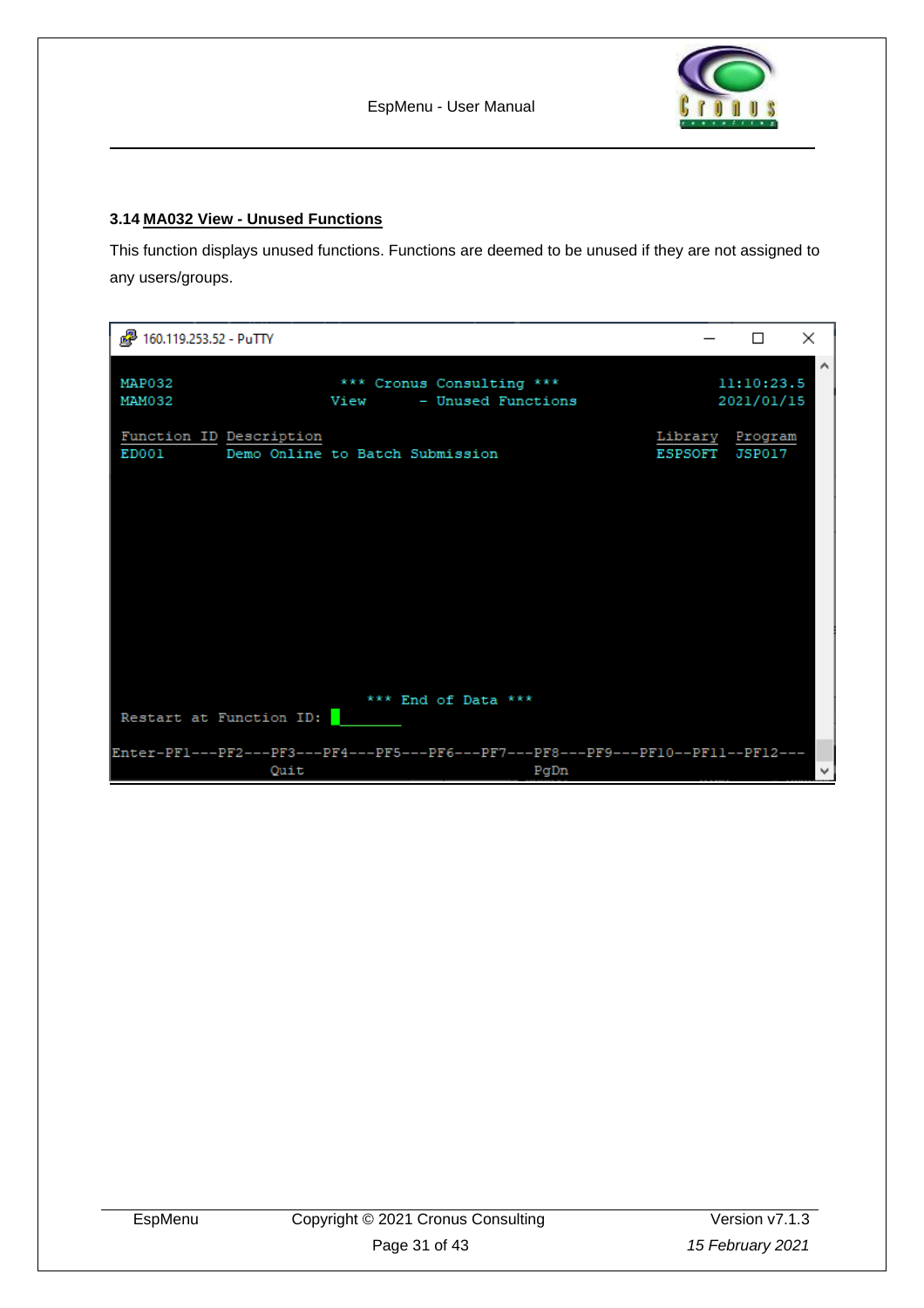

#### <span id="page-31-0"></span>**3.15 MA033 View - Inactive Users/Groups**

This function displays all inactive users/groups. A users/groups status can be updated using function **MA002 Maintain - Users/Groups**.

| 图 160.119.253.52 - PuTTY                                                            |                                                                                         |                             | $\times$<br>П                                   |
|-------------------------------------------------------------------------------------|-----------------------------------------------------------------------------------------|-----------------------------|-------------------------------------------------|
| MAP033<br>MAM033                                                                    | *** Cronus Consulting ***<br>View<br>- Inactive Users/Groups                            |                             | $\hat{\phantom{1}}$<br>11:12:23.2<br>2021/01/15 |
| User/Group Name<br>ESPDEMO1 EspSoft - Demo User 1<br>ESPDEMO2 EspSoft - Demo User 2 |                                                                                         | Owner<br>MENUADM<br>MENUADM | MENUADM<br>Y<br>Y                               |
| Restart at User/Group ID:                                                           | *** End of Data ***                                                                     |                             |                                                 |
| Quit                                                                                | Enter-PF1---PF2---PF3---PF4---PF5---PF6---PF7---PF8---PF9---PF10--PF11--PF12---<br>PgDn |                             | $\mathbf{v}$                                    |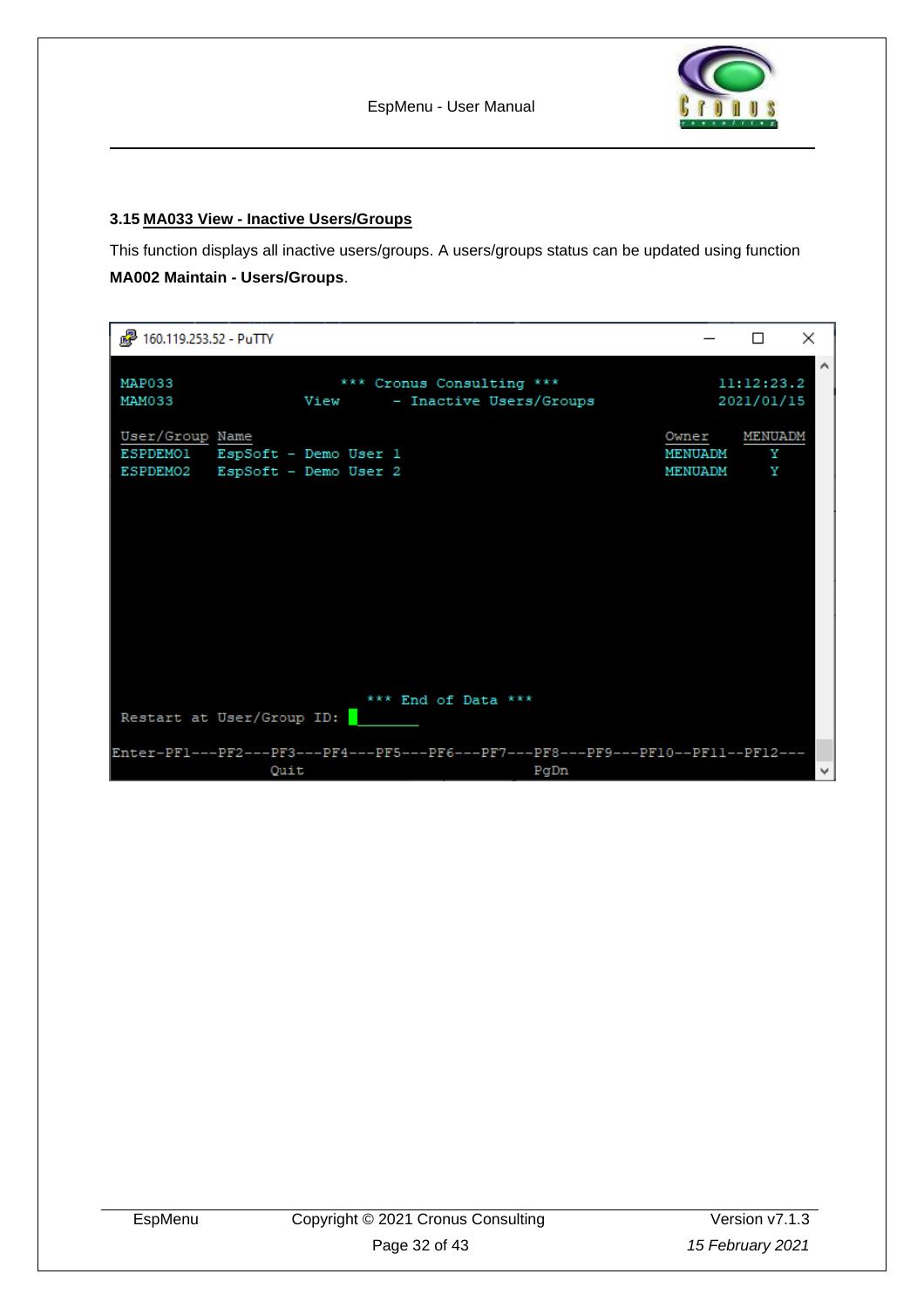

#### <span id="page-32-0"></span>**3.16 MA034 View - MENUADM Users/Groups**

This function displays all admin users/groups ("**MENUADM Account**" specified as **Y**es). Use function **MA002 Maintain Users/Groups** to update admin users/groups.

| $\frac{1}{\log n}$<br>160.119.253.52 - PuTTY                                                        |                                                                                                                                                                  |                                                                                                                | $\times$                                   |
|-----------------------------------------------------------------------------------------------------|------------------------------------------------------------------------------------------------------------------------------------------------------------------|----------------------------------------------------------------------------------------------------------------|--------------------------------------------|
| MAP034<br>MAM034                                                                                    | *** Cronus Consulting ***<br>- MENUADM Users/Groups<br>View                                                                                                      |                                                                                                                | ∧<br>11:12:45.8<br>2021/01/15              |
| User/Group Name<br><b>ESPDEMO1</b><br>ESPDEM02<br>GM712<br>HP712<br>MENUADM<br>SAG<br><b>SYSTEM</b> | EspSoft - Demo User 1<br>EspSoft - Demo User 2<br>EspSoft Install User<br>EspSoft Install User<br>Menu Administrator<br>SAG Admin Account<br>EspSoft Admin Group | Owner<br>MENUADM<br>MENUADM<br>MENUADM Active<br>MENUADM Active<br>MENUADM Active<br>MENUADM<br>MENUADM Active | Status<br>Suspended<br>Suspended<br>Active |
|                                                                                                     | *** End of Data ***<br>Restart at User/Group ID:                                                                                                                 |                                                                                                                |                                            |
|                                                                                                     | Enter-PF1---PF2---PF3---PF4---PF5---PF6---PF7---PF8---PF9---PF10--PF11--PF12---<br>Quit<br>PgDn                                                                  |                                                                                                                | M                                          |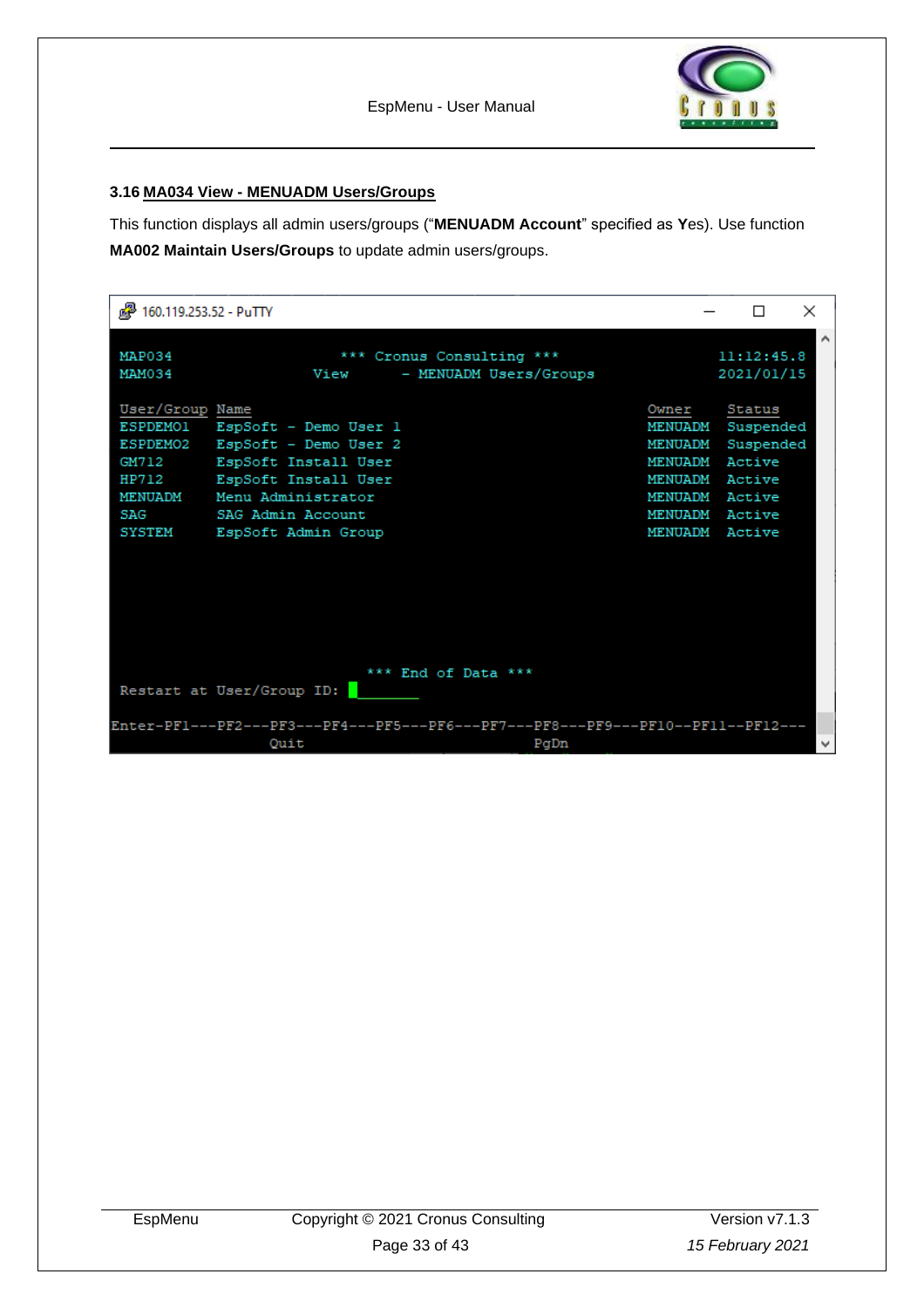

#### <span id="page-33-0"></span>**3.17 MA035 View - Functions by Access Date/Execute Count**

This function provides audit access info per function. The number of times a given function has been executed and the last access date is displayed.

Upon function selection a window is displayed that allows the user to specify their sort preference:



|                   | 图 160.119.253.52 - PuTTY |                                 |                                                                                 |                      | ×    |
|-------------------|--------------------------|---------------------------------|---------------------------------------------------------------------------------|----------------------|------|
|                   |                          |                                 |                                                                                 |                      | Α    |
| MAP03502          |                          |                                 | *** Cronus Consulting ***                                                       | 11:15:20.3           |      |
| MAM03502          |                          |                                 | View Functions by Last Access Date                                              | 2021/01/15           |      |
| Function Acc Date |                          |                                 |                                                                                 | <b>Execute Count</b> |      |
|                   |                          | JS300 20210312 Maintain - SCL's |                                                                                 |                      | 3598 |
|                   |                          |                                 |                                                                                 |                      |      |
|                   |                          |                                 | JS302 20210216 Maintain - Control Cards (Stored in file ESP-                    |                      | 14   |
|                   |                          | JS303 20210216 Scan - SCL's     |                                                                                 |                      | 42   |
|                   |                          |                                 | JS305 20210216 Copy - SCL's between Environments                                |                      | з    |
|                   |                          |                                 | JS306 20201201 Copy - Control Cards between Environments                        |                      | n.   |
|                   |                          | JS310 20210217 Submit - SCL's   |                                                                                 |                      | 94   |
|                   |                          |                                 | JS314 20201209 Maintain - Import/Export/Scan EspBatch Codes                     |                      | з    |
| JS315             |                          |                                 | 20210216 Maintain - Import/Export/Scan SCL's                                    |                      | 102  |
| JS316             |                          |                                 | 20201202 Maintain - Import/Export Control Cards                                 |                      | з    |
|                   |                          |                                 | JS317 20210209 Maintain - Import/Export/Scan SCL's (JSON)                       |                      | 160  |
| JS320             |                          |                                 | 20210225 Maintain - Security for SCL User Libraries                             |                      | 63   |
|                   |                          |                                 | JS330 20210225 View - Workfiles per SCL Step                                    |                      | 17   |
|                   |                          |                                 | JS400 20210308 Maintain - Base Calendars                                        |                      | 156  |
|                   |                          |                                 | JS402 20210223 Maintain - EspAuto Dates                                         |                      | 37   |
|                   |                          |                                 | ** Start of Data **                                                             |                      |      |
|                   | Restart at Function ID:  |                                 |                                                                                 |                      |      |
|                   |                          |                                 |                                                                                 |                      |      |
|                   |                          |                                 | Enter-PF1---PF2---PF3---PF4---PF5---PF6---PF7---PF8---PF9---PF10--PF11--PF12--- |                      |      |
|                   |                          | Quit                            | PqDn                                                                            |                      | v    |

The access date and execute count can be updated/reset with function **MA003 Maintain - Functions**.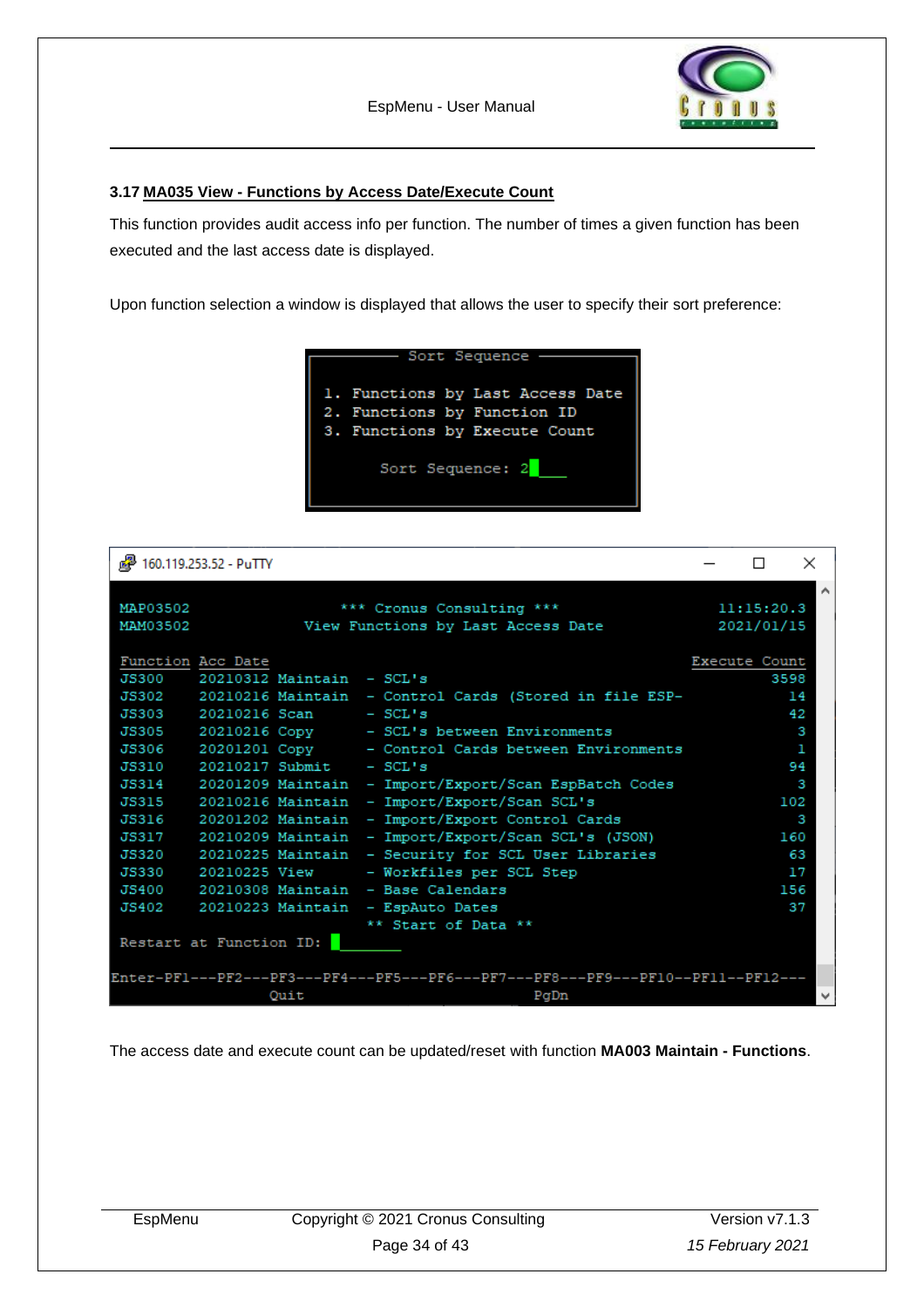

#### <span id="page-34-0"></span>**3.18 MA036 View - Functions with invalid Program**

This function displays all functions that execute a program that does not exist. The function must be run per library.

| 图 160.119.253.52 - PuTTY  |                                                                                         |                   | П          | ×            |
|---------------------------|-----------------------------------------------------------------------------------------|-------------------|------------|--------------|
| MAP036<br>MAM036          | *** Cronus Consulting ***<br>View - Functions with invalid Program 2021/01/15           |                   | 11:19:53.8 | $\land$      |
| Library: ESPSOFT          | FUSER Path: /opt/softwareag/Natural/fuser esp                                           |                   |            |              |
| Function ID Name<br>ED001 | Demo Online to Batch Submission                                                         | Program<br>EDP017 |            |              |
|                           |                                                                                         |                   |            |              |
|                           |                                                                                         |                   |            |              |
|                           |                                                                                         |                   |            |              |
| Restart at Function ID:   | *** End of Data ***                                                                     |                   |            |              |
| Quit                      | Enter-PF1---PF2---PF3---PF4---PF5---PF6---PF7---PF8---PF9---PF10--PF11--PF12---<br>PgDn |                   |            | $\checkmark$ |

When a function is added using function **MA003 Maintain – Functions** the specified library/program is validated, if the program is subsequently deleted/renamed and the function is not deleted/corrected it will be picked up by this function.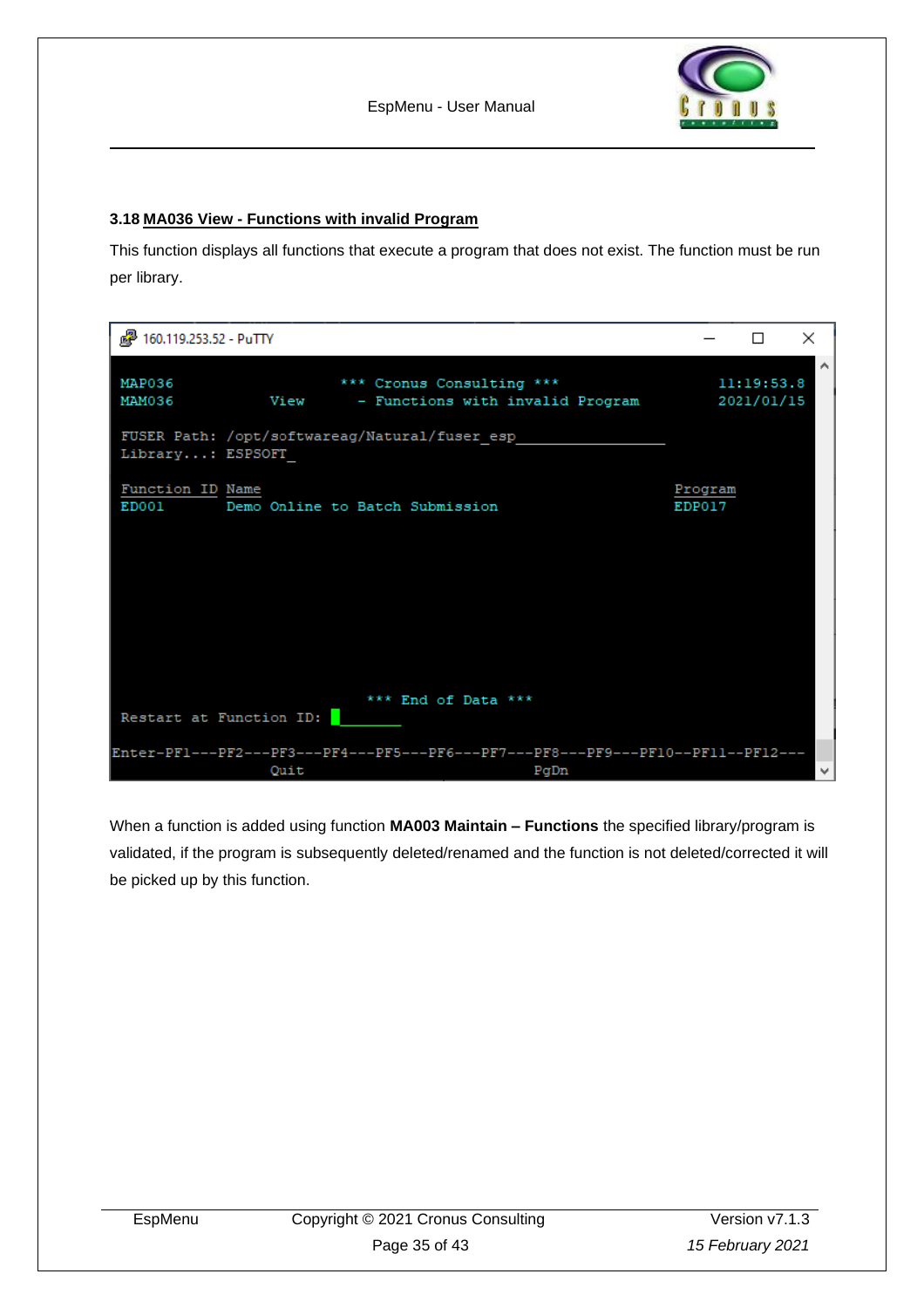

#### <span id="page-35-0"></span>**3.19 MA037 View - Function Audit Trail**

This function provides an audit trail consisting of the user id, date, and time that a function was executed.

Upon function selection a window is displayed that allows the user to specify their sort preference:



| is.          | 160.119.253.52 - PuTTY  |                                                                                 |          |                           |      |       |                     |       | П          | ×            |
|--------------|-------------------------|---------------------------------------------------------------------------------|----------|---------------------------|------|-------|---------------------|-------|------------|--------------|
|              |                         |                                                                                 |          |                           |      |       |                     |       |            | $\wedge$     |
| MAP03702     |                         |                                                                                 |          | *** Cronus Consulting *** |      |       |                     |       | 11:22:06.3 |              |
| MAM03702     |                         | Function Audit Trail by Function, User, Date & Tim 2021/01/15                   |          |                           |      |       |                     |       |            |              |
|              |                         |                                                                                 |          |                           |      |       |                     |       |            |              |
|              |                         | Function User ID Description                                                    |          |                           |      |       | Date                |       | Time       |              |
| <b>JS300</b> | APX712                  | Maintain - SCL's                                                                |          |                           |      |       | 20200227 11:44:13.0 |       |            |              |
| <b>JS300</b> | APX712                  | Maintain - SCL's                                                                |          |                           |      |       | 20191205 13:43:42.4 |       |            |              |
| <b>JS300</b> | APX712                  | Maintain - SCL's                                                                |          |                           |      |       | 20191128 15:53:15.2 |       |            |              |
| <b>JS300</b> | APX712                  | Maintain - SCL's                                                                |          |                           |      |       | 20191128 14:21:55.1 |       |            |              |
| <b>JS300</b> | APX712                  | Maintain - SCL's                                                                |          |                           |      |       | 20191128 14:09:22.0 |       |            |              |
| <b>JS300</b> | APX712                  | Maintain - SCL's                                                                |          |                           |      |       | 20191128 14:08:58.5 |       |            |              |
| <b>JS300</b> | APX712                  | Maintain - SCL's                                                                |          |                           |      |       | 20191128 13:28:17.3 |       |            |              |
| <b>JS300</b> | CLG712                  | Maintain - SCL's                                                                |          |                           |      |       | 20200523 20:51:29.0 |       |            |              |
| <b>JS300</b> | CLG712                  | Maintain - SCL's                                                                |          |                           |      |       | 20200523 19:24:55.4 |       |            |              |
| <b>JS300</b> | CLG712                  | Maintain - SCL's                                                                |          |                           |      |       | 20200427 02:55:26.6 |       |            |              |
| <b>JS300</b> | CLG712                  | Maintain - SCL's                                                                |          |                           |      |       | 20200426 16:57:48.0 |       |            |              |
| <b>JS300</b> | CLG712                  | Maintain - SCL's                                                                |          |                           |      |       | 20200426 16:57:30.4 |       |            |              |
| <b>JS300</b> | CLG712                  | Maintain - SCL's                                                                |          |                           |      |       | 20200426 16:23:57.2 |       |            |              |
| <b>JS300</b> | CLG712                  | Maintain - SCL's                                                                |          |                           |      |       | 20200426 16:19:56.4 |       |            |              |
|              |                         |                                                                                 |          | ** Start of Data **       |      |       |                     |       |            |              |
|              | Restart at Function ID: |                                                                                 | User ID: |                           |      | Date: |                     | Time: |            |              |
|              |                         |                                                                                 |          |                           |      |       |                     |       |            |              |
|              |                         | Enter-PF1---PF2---PF3---PF4---PF5---PF6---PF7---PF8---PF9---PF10--PF11--PF12--- |          |                           |      |       |                     |       |            |              |
|              |                         | Quit                                                                            |          |                           | PgDn |       |                     |       |            | $\checkmark$ |

The audit history can be deleted with function **MA041 Delete - Function Access Audit Trail**.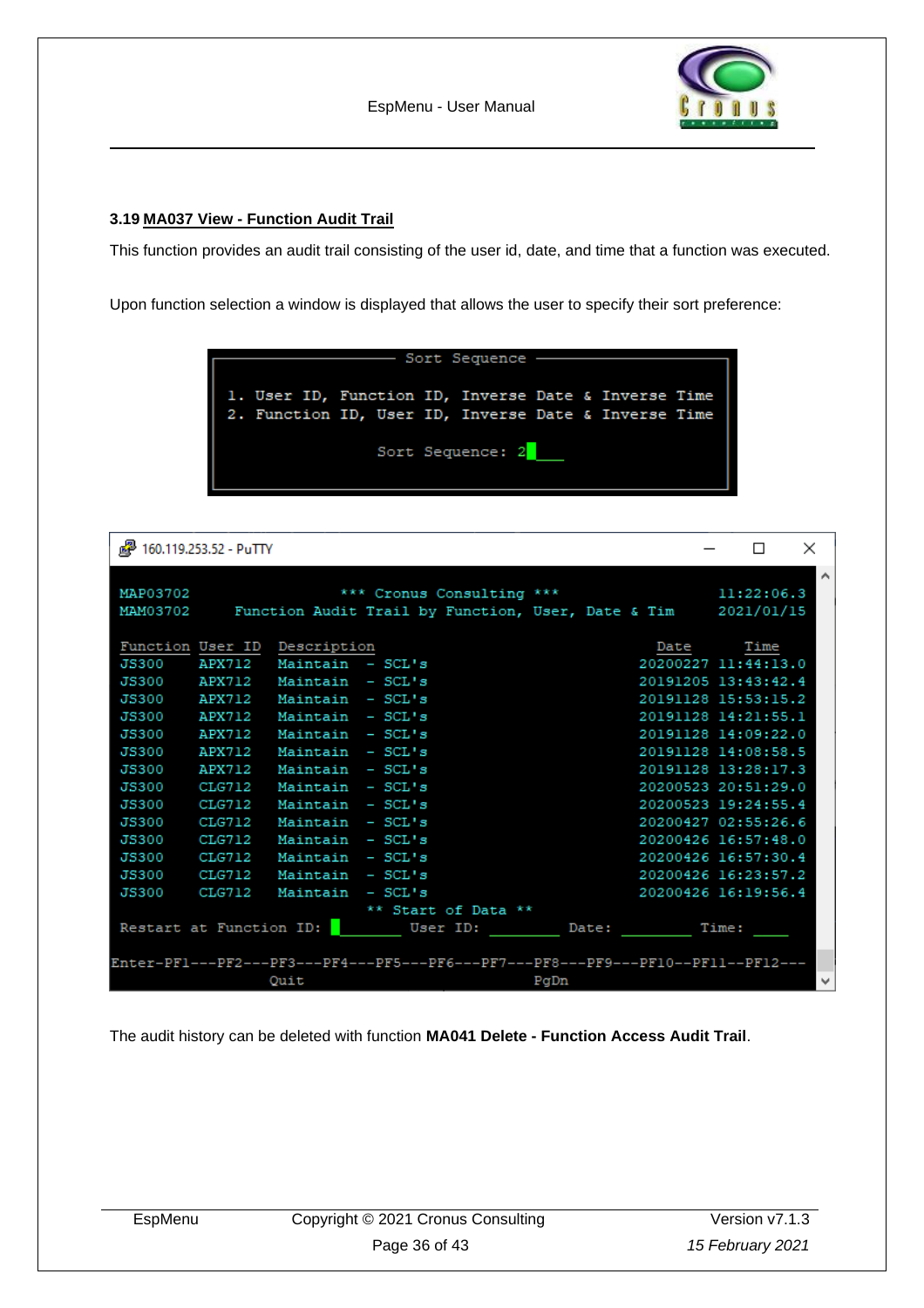

#### <span id="page-36-0"></span>**3.20 MA038 View - Function Tree Structure**

This function displays menu tree that a specified function is linked to. If the function is omitted a list of valid functions will be displayed.

| 图 160.119.253.52 - PuTTY                |                                                                                         | П                        | $\times$            |
|-----------------------------------------|-----------------------------------------------------------------------------------------|--------------------------|---------------------|
| MAP038<br>MAM038                        | *** Cronus Consulting ***<br>View - Function Tree Structure                             | 11:43:29.2<br>2021/01/15 | $\hat{\phantom{a}}$ |
|                                         | *Function: CC050 Select Objects for Transfer                                            |                          |                     |
| Level Menu ID Description<br>$2 -$<br>ı | CC501 ISR Transfer<br>CC EspControl - Change Control System (I.S.R)                     |                          |                     |
|                                         | Enter-PF1---PF2---PF3---PF4---PF5---PF6---PF7---PF8---PF9---PF10--PF11--PF12---<br>Quit |                          |                     |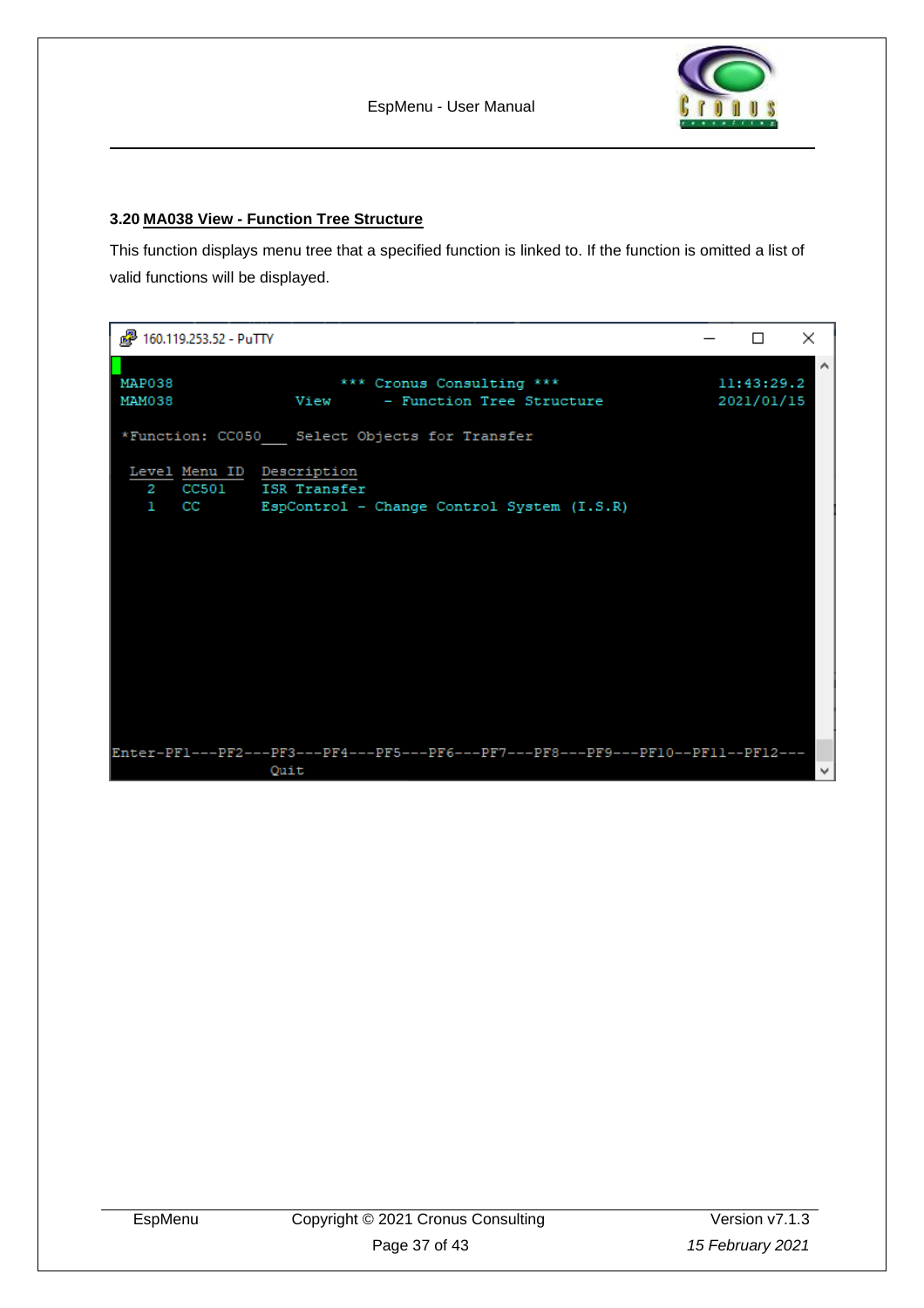

#### <span id="page-37-0"></span>**3.21 MA041 Delete - Function Access Audit Trail**

This function allows for the deletion of function access audit trail history.

| 图 160.119.253.52 - PuTTY                     |                                                                                         | □                        | ×      |
|----------------------------------------------|-----------------------------------------------------------------------------------------|--------------------------|--------|
| MAP041<br>MAM041                             | *** Cronus Consulting ***<br>Delete - Function Access Audit Trail                       | 11:23:19.1<br>2021/01/15 | $\sim$ |
| User/Group ID.: CRONUS<br>Function ID: JS050 |                                                                                         |                          |        |
| Retention Days: 30                           | Access Date: (YYYYMMDD)                                                                 |                          |        |
|                                              |                                                                                         |                          |        |
|                                              |                                                                                         |                          |        |
|                                              | Enter-PF1---PF2---PF3---PF4---PF5---PF6---PF7---PF8---PF9---PF10--PF11--PF12---<br>Quit |                          | v      |

#### **Deletion criteria:**

- User/Group ID: Specify user/group id or leave blank to delete for all users/groups.
- Function ID: Specify function id or leave blank to delete all function history.
- Access Date: Specify access date to delete all history prior to and including the date
- specified. Either "**Access Date**" or "**Retention Days**" must be specified. • Retention Days: Specify the number of day's history to retain. Either "**Access Date**" or "**Retention Days**" must be specified.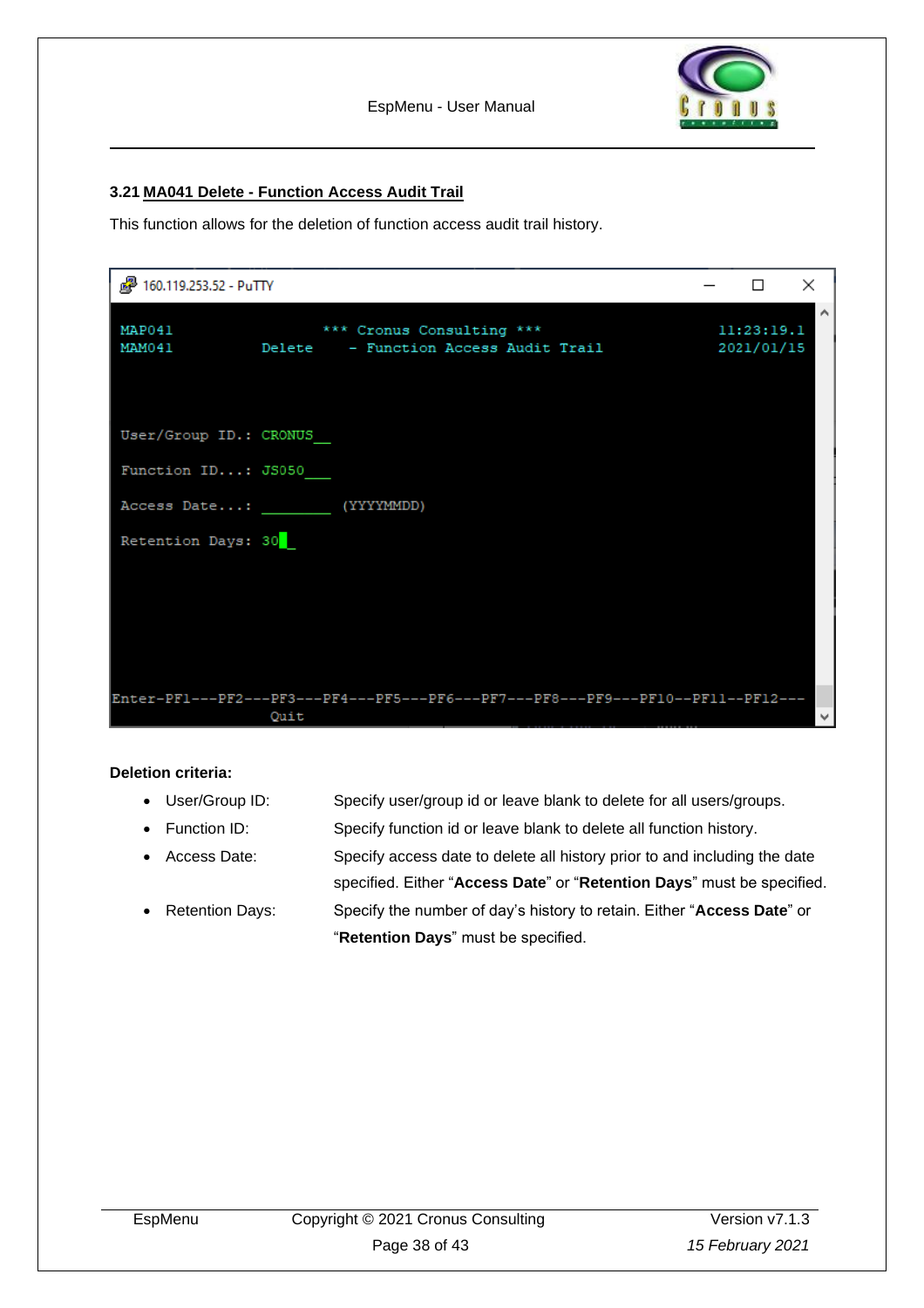

#### <span id="page-38-0"></span>**3.22 MA051 View - Audit Trail by User ID**

This function provides an audit trail of users/groups that were added, deleted, and suspended. The Audit User, Date, Time, and Action is provided.

| 160.119.253.52 - PuTTY                                                      |                                                                                                                                                                                                                                                                                                                                                                                                                                                                                                                                                                                                                                                                          | П                        | $\times$     |
|-----------------------------------------------------------------------------|--------------------------------------------------------------------------------------------------------------------------------------------------------------------------------------------------------------------------------------------------------------------------------------------------------------------------------------------------------------------------------------------------------------------------------------------------------------------------------------------------------------------------------------------------------------------------------------------------------------------------------------------------------------------------|--------------------------|--------------|
| MAP051<br>MAM051                                                            | *** Cronus Consulting ***<br>View - Audit Trail by User ID                                                                                                                                                                                                                                                                                                                                                                                                                                                                                                                                                                                                               | 11:32:38.2<br>2021/01/15 | ́            |
| EY712<br>n an a<br>EY712<br>GM712<br>SAG<br><b>SAG</b><br>SAG<br>SAG<br>SAG | User ID Audit Date Audit Time Audit Action Audit User<br>ESPDEMO1 20210115 11:11:28.9 Created EY712<br>ESPDEMO1 20210115 11:12:16.4 Suspended EY712<br>ESPDEMO2 20210115 11:11:43.8 Created EY712<br>ESPDEMO2 20210115 11:12:06.6 Suspended EY712<br>20190802 14:03:50.5 Created EY712<br>20210316 06:36:18.9 Deleted EY712<br>20190802 14:07:58.2 Created GM712<br>HP712 20190826 19:31:35.0 Created HP712<br>MENUADM 20190802 14:03:50.3 Created EY712<br>20190826 17:15:04.7 Created HP712<br>20190826 17:47:35.0 Deleted HP712<br>20190826 17:47:54.5 Created HP712<br>20190826 17:48:28.4 Deleted HP712<br>20190826 17:48:46.6 Created HP712<br>** Start of Data ** |                          |              |
| Quit                                                                        | Restart at User ID: Date: (YYYYMMDD) Time:<br>Enter-PF1---PF2---PF3---PF4---PF5---PF6---PF7---PF8---PF9---PF10--PF11--PF12---<br>PgDn                                                                                                                                                                                                                                                                                                                                                                                                                                                                                                                                    | (HHMMSST)                | $\checkmark$ |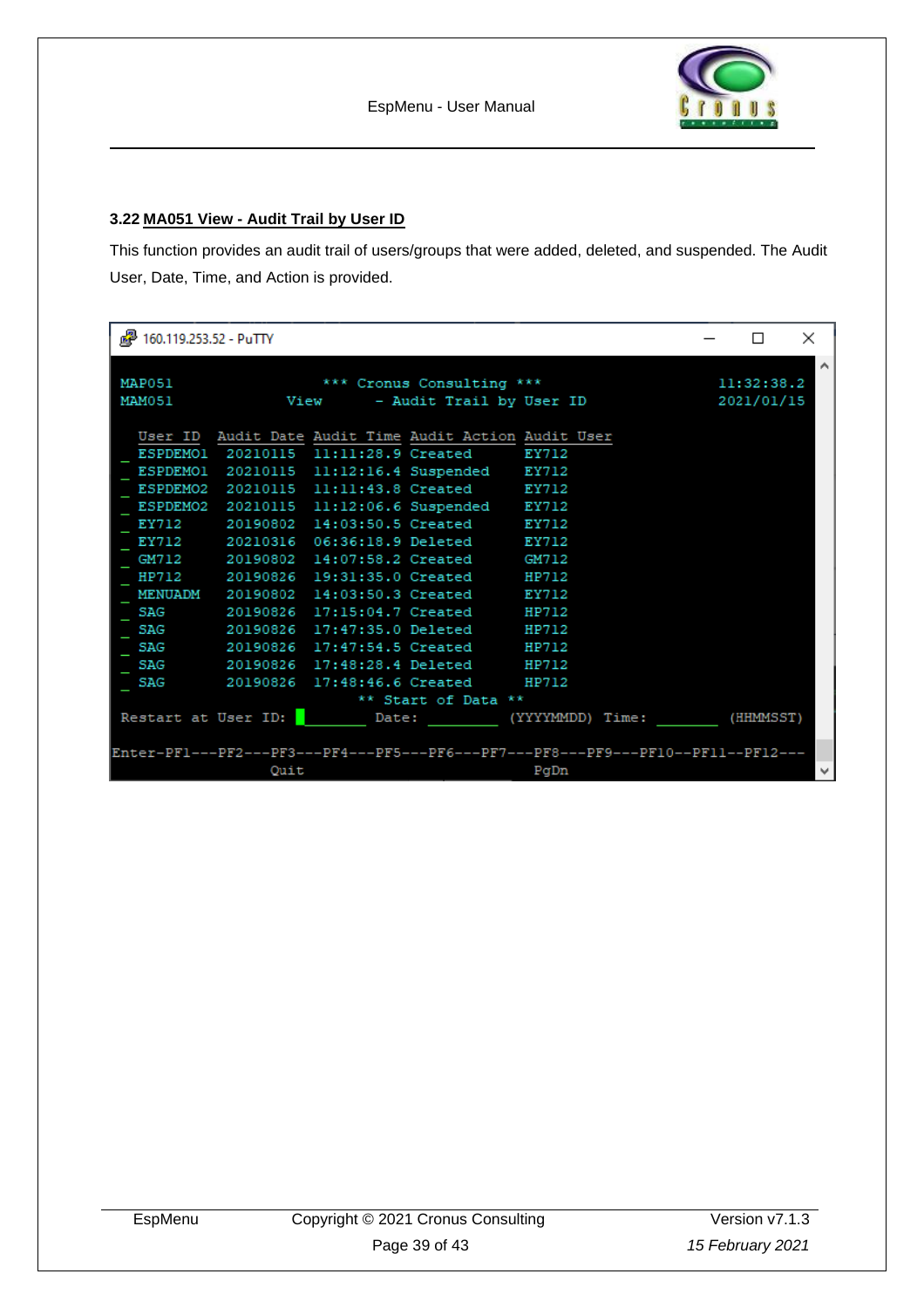

#### <span id="page-39-0"></span>**3.23 MA052 View - Audit Trail by User ID and Function**

This function provides an audit trail of function that were added or deleted for a user/group. The Audit User, Date, Time, and Action is provided.

|                  | d <sup>29</sup> 160.119.253.52 - PuTTY |                           |                     |                                                                                 |            | $\Box$ | $\times$ |
|------------------|----------------------------------------|---------------------------|---------------------|---------------------------------------------------------------------------------|------------|--------|----------|
| MAP052<br>MAM052 |                                        | *** Cronus Consulting *** |                     | View - Audit Trail by User ID and Function 2021/01/15                           | 11:39:19.0 |        | $\wedge$ |
|                  |                                        |                           |                     | User ID Function Audit Date Audit Time Audit Action Audit User                  |            |        |          |
| GM712            | <b>JS002</b>                           |                           |                     | 20190826 16:16:26.2 Created EY712                                               |            |        |          |
| GM712            |                                        |                           |                     | JS003 20190826 16:16:26.2 Created EY712                                         |            |        |          |
| GM712            |                                        |                           |                     | JS004 20190826 16:16:26.2 Created EY712                                         |            |        |          |
| GM712            | JS007                                  |                           |                     | 20190826 16:16:26.2 Created EY712                                               |            |        |          |
| GM712            |                                        |                           |                     | JS010 20190826 16:16:26.3 Created EY712                                         |            |        |          |
| GM712            | JS011 <b>JS0</b>                       |                           |                     | 20190826 16:16:26.3 Created EY712                                               |            |        |          |
| GM712            | JS012                                  |                           |                     | 20190826 16:16:26.3 Created EY712                                               |            |        |          |
| GM712            |                                        |                           |                     | JS013 20190826 16:16:26.3 Created EY712                                         |            |        |          |
| GM712            | JS014                                  |                           |                     | 20190826 16:16:26.3 Created EY712                                               |            |        |          |
| GM712            | JS015                                  |                           |                     | 20190826 16:16:26.3 Created EY712                                               |            |        |          |
| GM712            | JS016                                  |                           |                     | 20190826 16:16:26.3 Created EY712                                               |            |        |          |
| GM712            | JS050                                  |                           |                     | 20190826 16:16:26.3 Created EY712                                               |            |        |          |
| GM712            |                                        |                           |                     | JS050 20190906 09:13:02.1 Deleted MO712                                         |            |        |          |
| GM712            | JS060                                  |                           |                     | 20190826 16:16:26.4 Created EY712                                               |            |        |          |
|                  |                                        |                           | ** Start of Data ** |                                                                                 |            |        |          |
|                  |                                        |                           |                     | Restart at User ID: Function: Date:                                             | Time:      |        |          |
|                  |                                        |                           |                     |                                                                                 |            |        |          |
|                  |                                        |                           |                     | Enter-PF1---PF2---PF3---PF4---PF5---PF6---PF7---PF8---PF9---PF10--PF11--PF12--- |            |        |          |
|                  |                                        | Quit                      |                     | PgDn                                                                            |            |        | v        |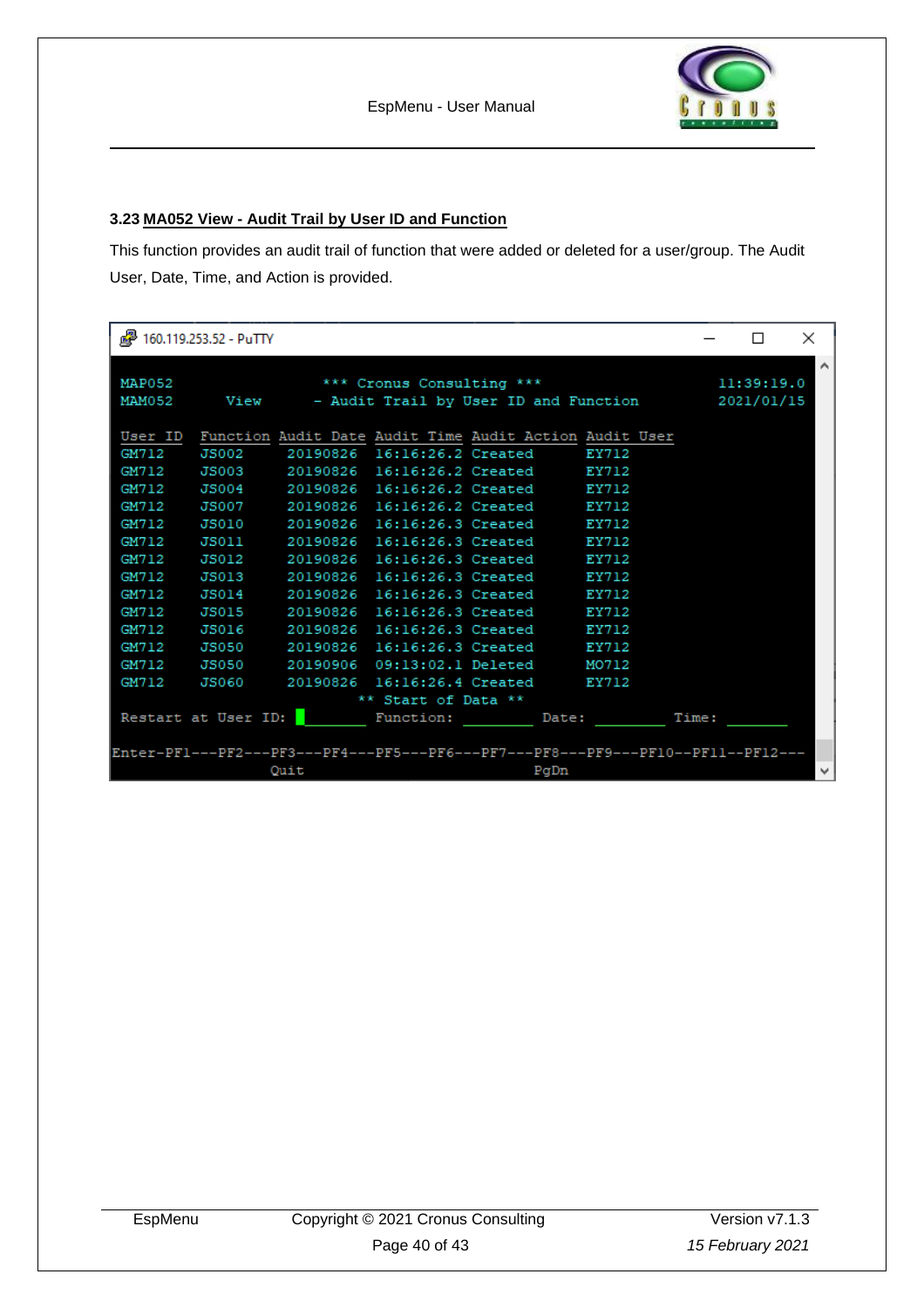$\Box$ 

×

#### <span id="page-40-0"></span>**3.24 MA100 Report - Functions linked to Users/Groups**

This function produces a report of menus and functions that the specified user/group has access to.

The extract type determines whether the output is extracted to a comma delimited files, emailed or printed.

| MAP100<br>MAM100 |                                                              | *** Cronus Consulting ***<br>11:45:44.7<br>Report - Functions linked to Users/Groups<br>2021/01/15 |   |
|------------------|--------------------------------------------------------------|----------------------------------------------------------------------------------------------------|---|
|                  | Start - User/Group ID: CRONUS<br>End - User/Group ID: CRONUS |                                                                                                    |   |
|                  |                                                              | Extract Type: E (C)sv, (E)mail or (R) eport                                                        |   |
|                  |                                                              | Email Address: info@cronus.co.za                                                                   |   |
|                  | Sub System:<br>File Name:                                    |                                                                                                    |   |
|                  | Default Printer: laser                                       |                                                                                                    |   |
|                  |                                                              |                                                                                                    |   |
|                  | Quit                                                         | Enter-PF1---PF2---PF3---PF4---PF5---PF6---PF7---PF8---PF9---PF10--PF11--PF12---                    | v |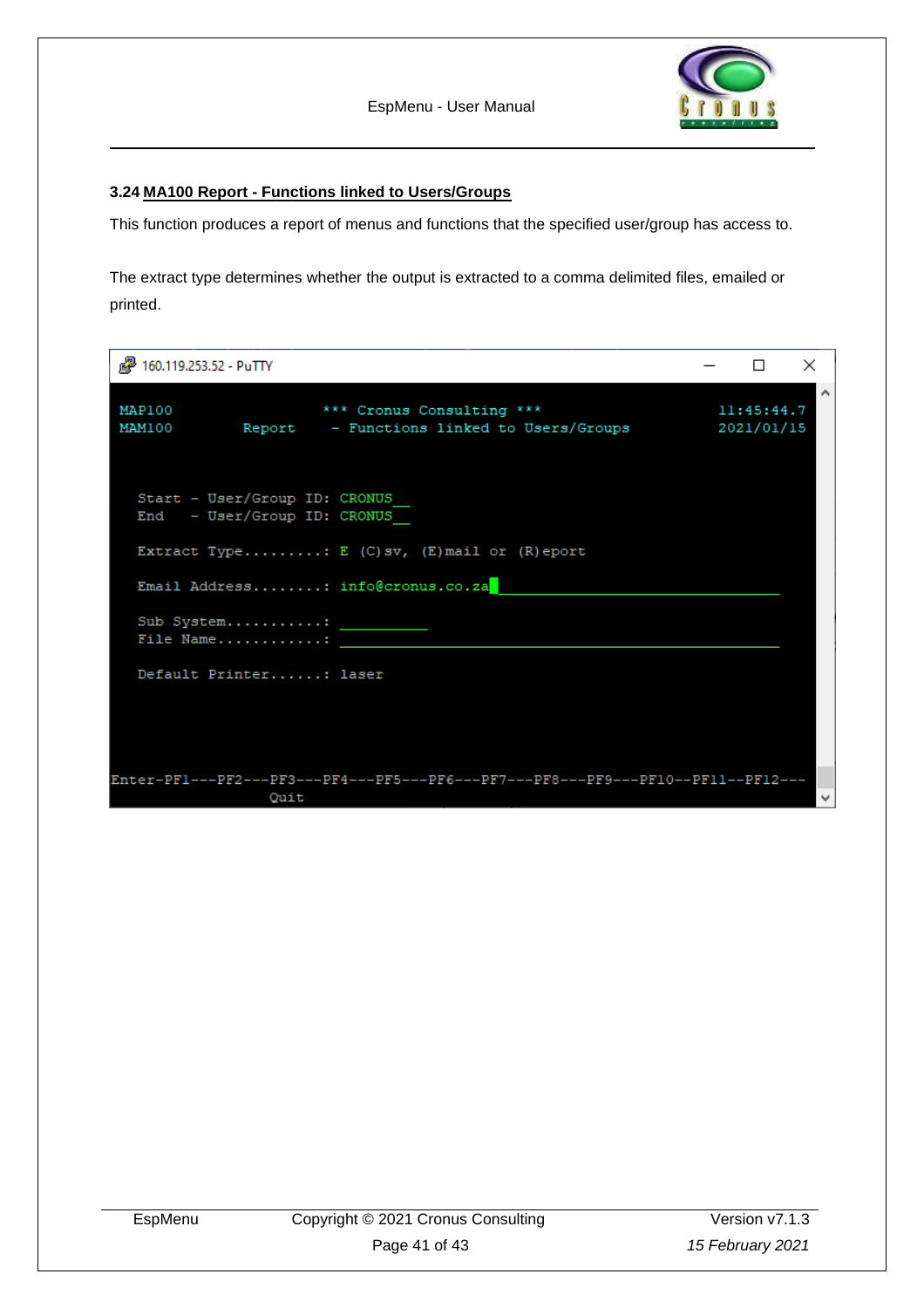

#### <span id="page-41-0"></span>**3.25 MA101 Report - Audit Trail by User ID**

This function provides an audit report of users/groups that were added, deleted, and suspended. The Audit User, Date, Time, and Action is provided.

The content of the audit report can be filtered by specifying values for the input fields provided.

| d <sup>29</sup> 160.119.253.52 - PuTTY |                                                                                                                                                            |                                                                                                         | п | $\times$     |
|----------------------------------------|------------------------------------------------------------------------------------------------------------------------------------------------------------|---------------------------------------------------------------------------------------------------------|---|--------------|
| MAP101<br>MAM10101                     | *** Cronus Consulting ***<br>Report - Audit Trail by User ID                                                                                               | 11:50:22.8<br>2021/01/15                                                                                | Α |              |
|                                        | User ID: $(Blank for all)$<br>Audit User ID: EY712 (Blank for all)<br>Audit Action.:<br>Start Date: 20100101 (YYYYMMDD)<br>End Date: $20210115$ (YYYYMMDD) | (Blank for all)<br>$(1 -$ Created)<br>$(2 - \text{Deleted})$<br>$(3 - Subgended)$<br>(4 - Re-Activated) |   |              |
|                                        | Enter-PF1---PF2---PF3---PF4---PF5---PF6---PF7---PF8---PF9---PF10--PF11--PF12---<br>Quit                                                                    |                                                                                                         |   | $\mathbf{v}$ |